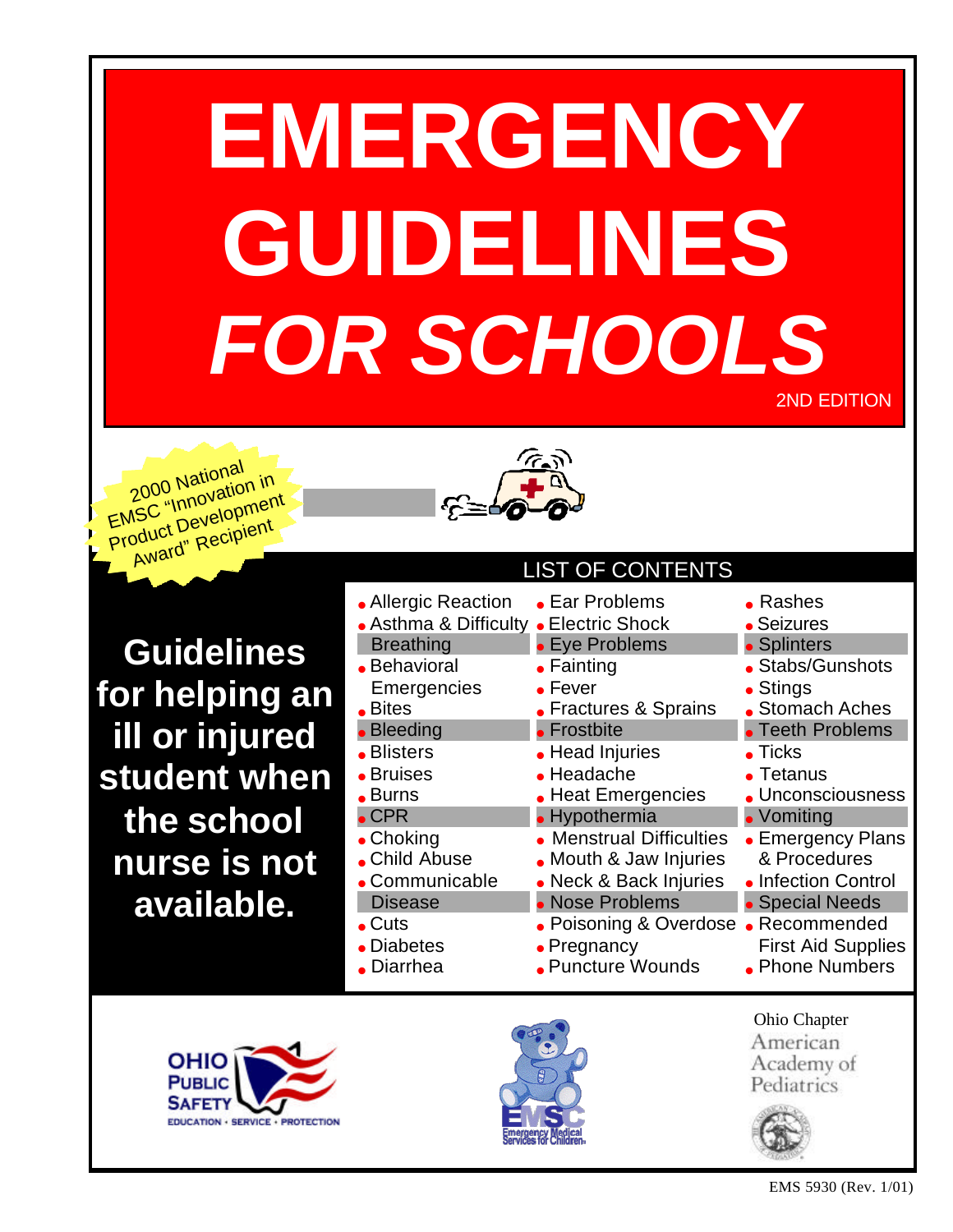### **Ohio Department of Public Safety, 2001 Division of Emergency Medical Services Emergency Medical Services for Children Program Columbus, OH**

**http://www.state.oh.us/odps/division/ems/ems\_local/emsc/EMSForChildren.htm**

### **Laura L. Tiberi, Executive Director**

### **Project Staff**

Christy Beeghly, MPH; EMSC Coordinator Alan Boster; EMSC Coordinator

### **Principal Investigators**

William Cotton, MD; Columbus Children's Hospital Robert Felter, MD; Tod Children's Hospital, Youngstown

### **Acknowledgements**

We would like to thank the following for their contributions to the development of these guidelines:

Dorothy Bystrom, RN; Ohio Department of Health Ann Dietrich, MD; Columbus Children's Hospital Jane Heffernan, RN; Lancaster Health Department Joe Luria, MD; Children's Hospital Medical Center of Cincinnati R. Esther Lutes, MD; Children's Hospital Medical Center of Akron Evelyn Lyons, RN, MPH; Illinois EMSC Program Jean Searson, Ohio EMS Instructor Martha Wright, MD; Rainbow Babies and Children's Hospital, Cleveland Project staff at the North Dakota EMSC Program Staff at the EMSC National Resource Center

We would also like to thank the school nurses and other school personnel who took the time to provide feedback on their use of the Guidelines.

Funding for this project is supported by project MCH# 394003-0 from the Emergency Medical Services for Children Program (Section 1910, PHS Act), Health Resources and Services Administration, Maternal and Child Health Bureau and the National Highway Traffic Safety Administration.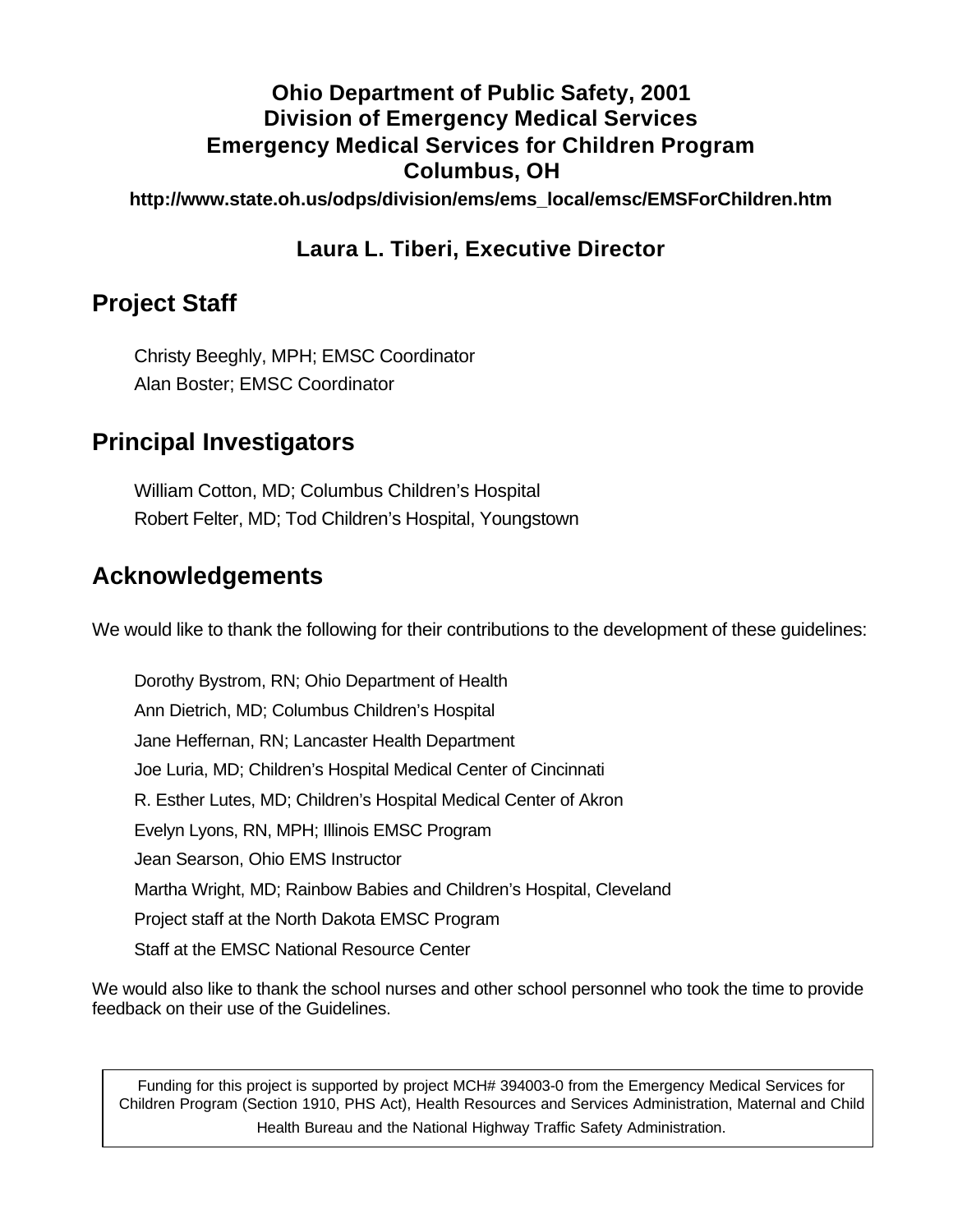# **ABOUT THE GUIDELINES**

The emergency guidelines in this booklet were produced by the Ohio Department of Public Safety's (ODPS), Emergency Medical Services for Children (EMSC) program, in cooperation with the Emergency Care Committee of the Ohio Chapter, American Academy of Pediatrics (AAP). As a part of the development process, the Guidelines were field tested in seven school districts throughout Ohio in 1997 and revised based on school feedback. In September of 1998, a copy of the first edition was distributed to each school building in Ohio. An evaluation was conducted in spring of 2000. This second edition incorporates the results of the evaluation with revisions based on the recommendations of school nurses and secretaries who utilized the book in their schools.

In March of 2000, the Guidelines won the National EMSC Program's "Innovation in Product Development Award". This award is given to recognize a unique product designed to advance emergency medical services for children. To date, over 21,000 copies of the guidelines have been distributed in Ohio and thousands more throughout the United States.

The emergency guidelines are meant to serve as basic "what to do in an emergency" information for school staff without medical/nursing training when the school nurse is not available. **It is strongly recommended that staff who are in a position to provide first-aid to students complete an approved first-aid and CPR course. In order to perform CPR safely and effectively, skills should be practiced in the presence of a trained instructor.**

The guidelines have been created as a **recommended** procedure. It is not the intent of these guidelines to supersede or make invalid any laws or rules established by a school system, a school board, or the State of Ohio. This second edition of the Guidelines has been 3-hole punched so that you may place it in a binder and add individualized instructions per your school, if you desire. Please consult your school nurse if you have any questions concerning the recommendations contained in the guidelines. In a true emergency situation, use your best judgement.

Please take some time to familiarize yourself with the format and review the "How to Use the Guidelines" section prior to an emergency situation.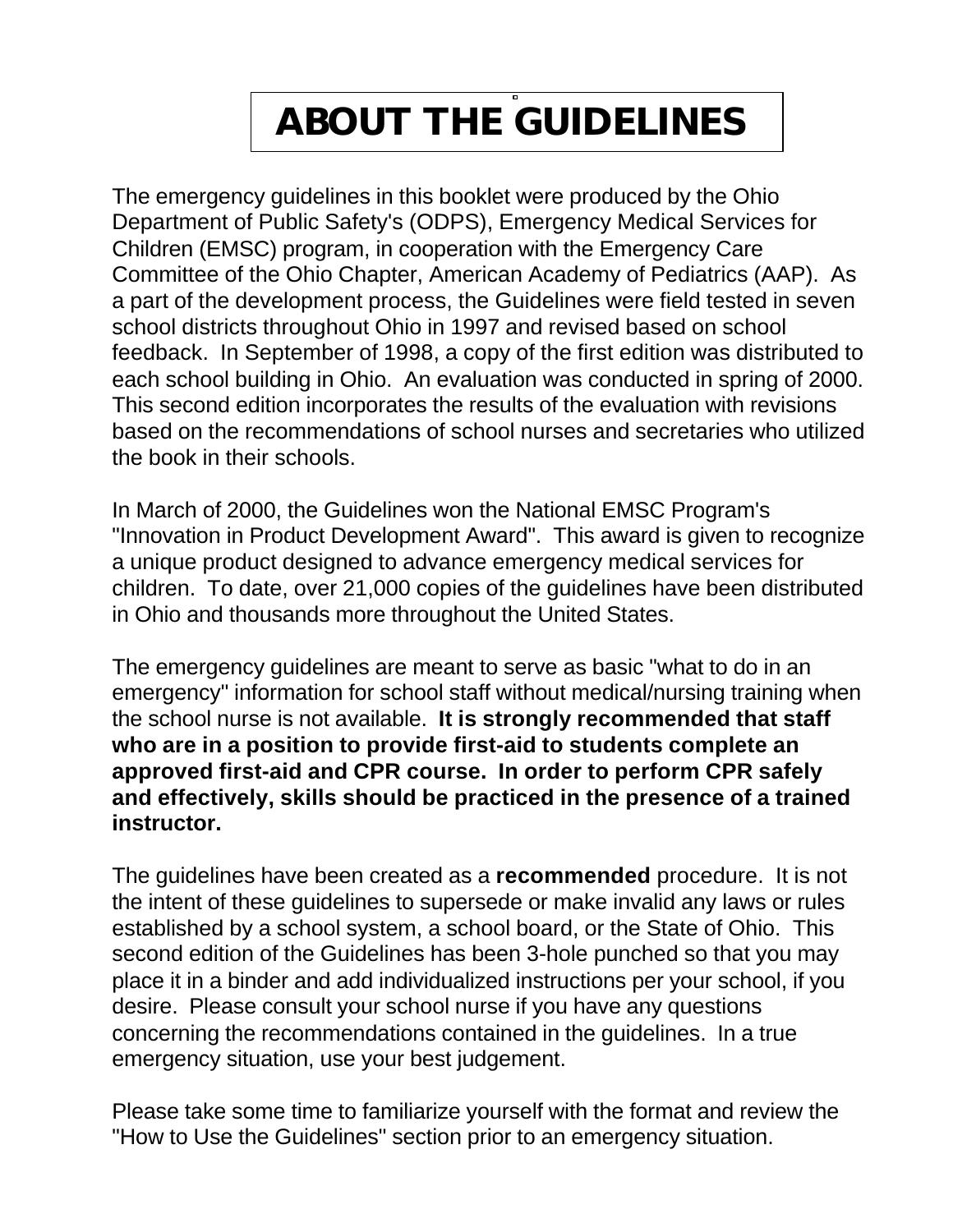### **HOW TO USE THE EMERGENCY GUIDELINES**

The back outside cover of the booklet contains important information about key emergency numbers in your area. It is important to complete this information as soon as you receive the booklet as you will need to have this information ready in an emergency situation.

The guidelines are arranged with tabs in alphabetical order for quick access.

A colored flow chart format is used to guide you easily through all steps and symptoms from beginning to ending. See the **Key to Shapes and Colors** page.

Take some time to familiarize yourself with the **Emergency Procedures for an Accident or Illness** section. These procedures give a general overview of the recommended steps in an emergency situation and the safeguards that should be taken.

In addition, information has been provided about developing a schoolwide emergency plan, guidelines for when to call EMS, infection control procedures and planning for students with special needs.

The guidelines have been 3-hole punched for your convenience. You may place them in a binder and add specific information for your school.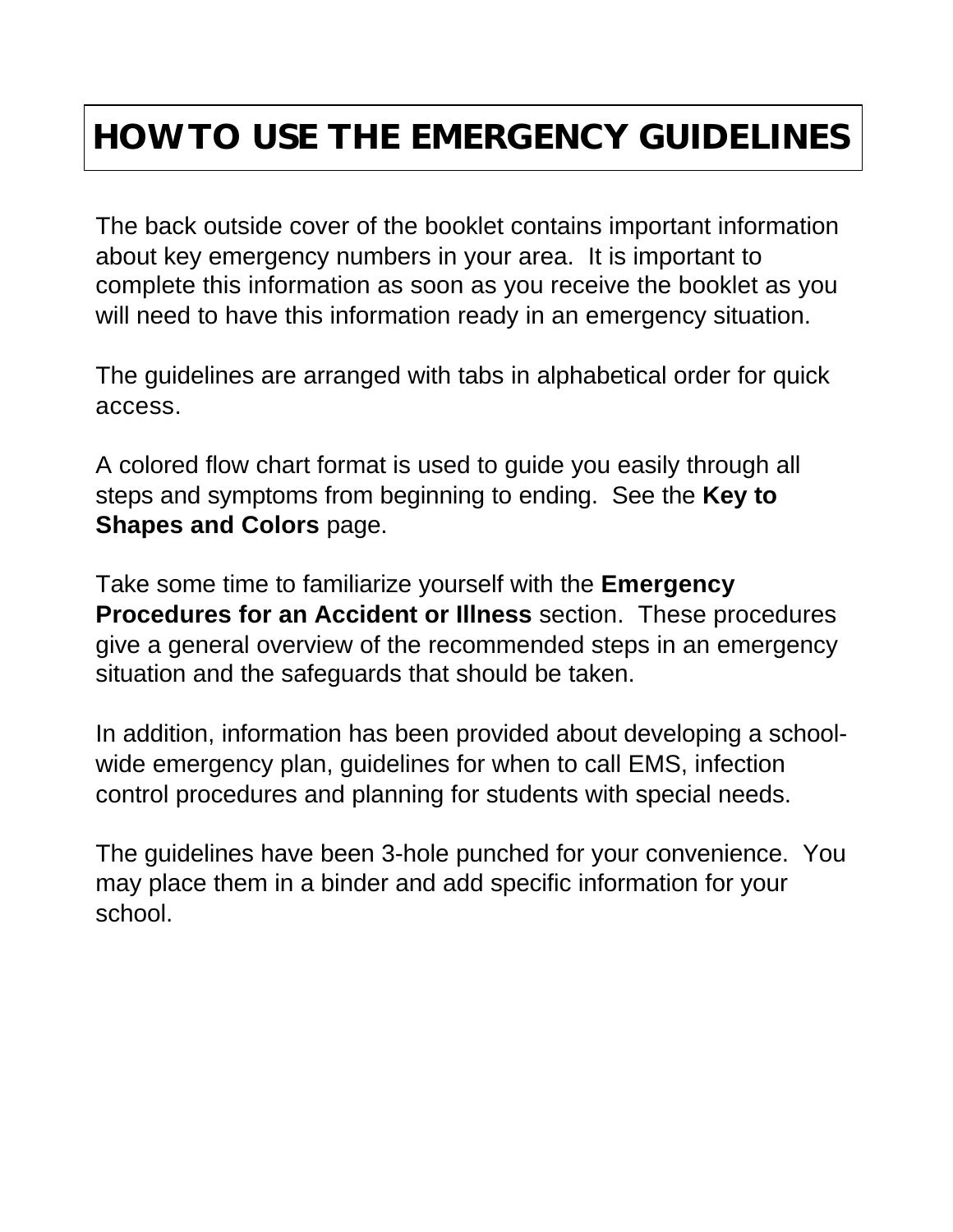# **KEY TO SHAPES & COLORS**



**Green Shapes = Start Yellow Shapes = Continue Red Shapes = Stop Blue Shapes = Background Information**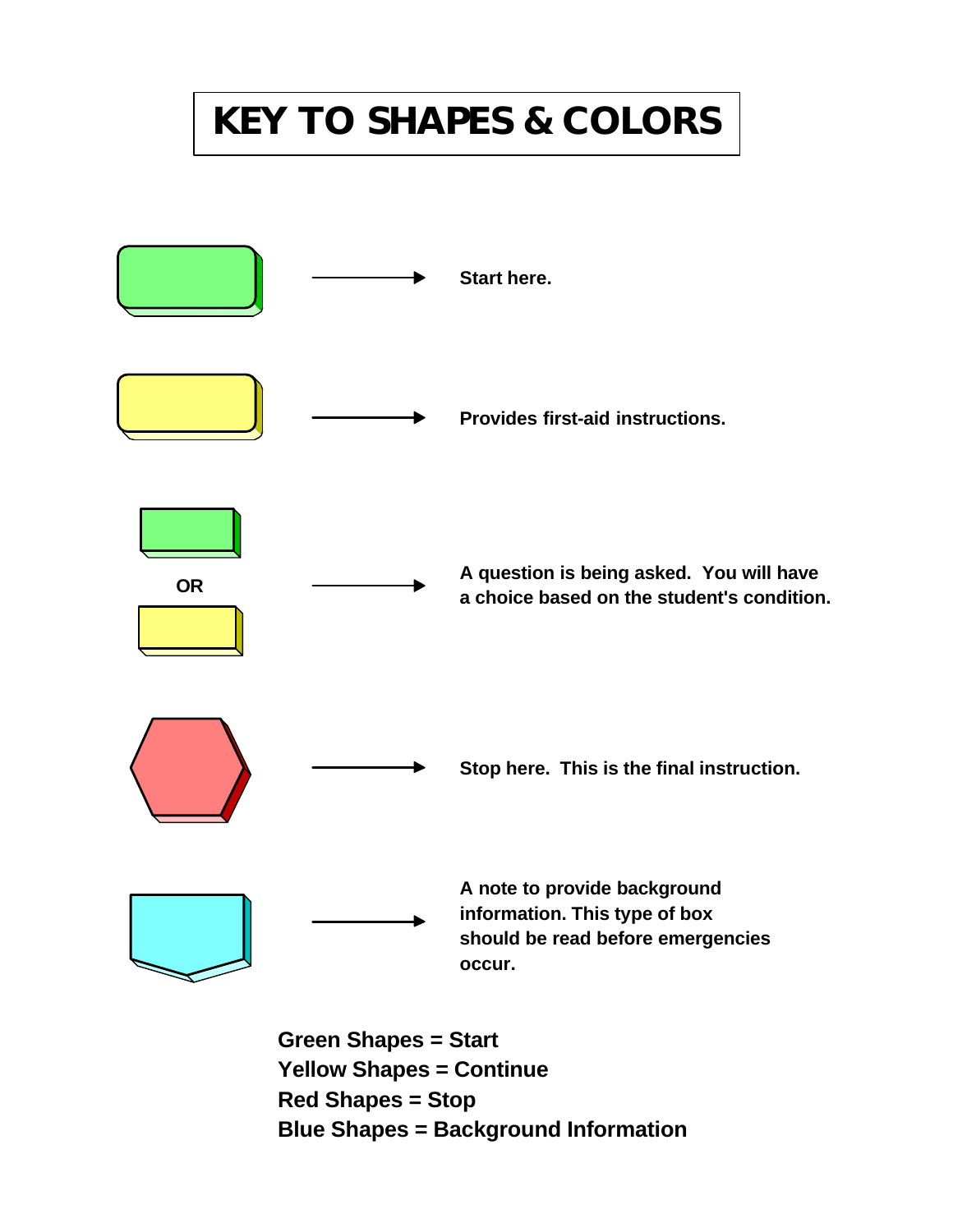# **EMERGENCY PROCEDURES FOR INJURY OR ILLNESS**

- 1. Remain calm and assess the situation. Be sure the situation is safe for you to approach. The following dangers will require caution: Live electrical wires, gas leaks, building damage, fire or smoke, traffic or violence.
- 2. A responsible adult should stay at the scene and give help until the person designated to handle emergencies arrives.
- 3. Send word to the responsible school authority who is designated to handle emergencies. This person will take charge of the emergency.
- 4. Do **NOT** give medications unless there has been prior approval by the student's parent or legal guardian and doctor according to local school board policy.
- 5. Do **NOT** move a severely injured or ill student unless absolutely necessary for immediate safety. If moving is necessary to prevent further injury, follow the "NECK AND BACK PAIN" guideline.
- 6. Call Emergency Medical Services (EMS) and arrange for transportation of the ill or injured student, if necessary.
- 7. The responsible school authority or a designated employee should notify the parent/legal guardian of the emergency as soon as possible to determine the appropriate course of action.
- 8. If the parent/legal guardian cannot be reached, notify a parent/legal guardian substitute and call either the physician or the hospital designated on the Emergency Information Card, so they will know to expect the injured student.
- 9. A responsible individual should stay with the injured student.
- 10. Fill out a report for all injuries requiring above procedures if indicated by school policy.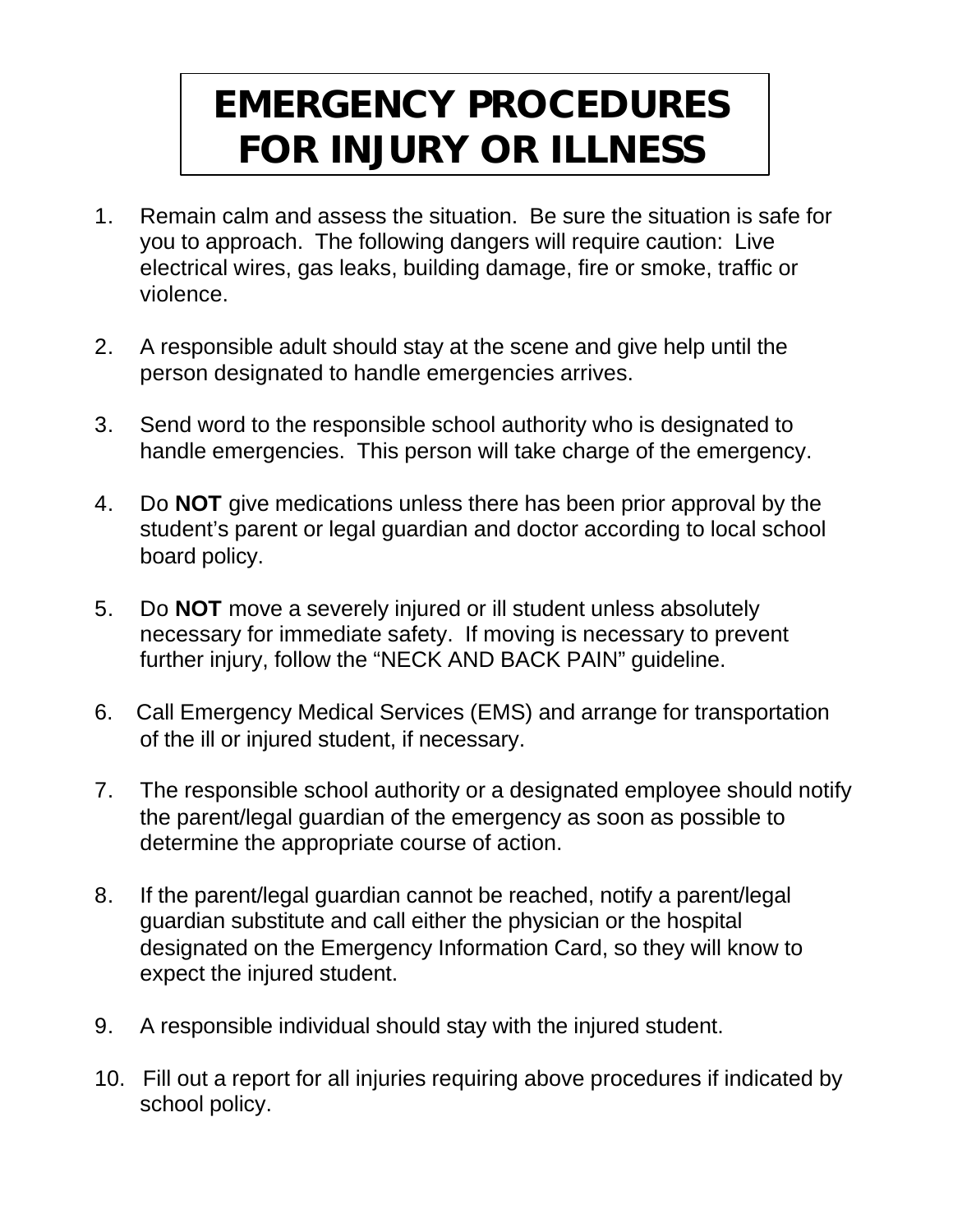# **WHEN TO CALL EMERGENCY MEDICAL SERVICES (EMS)?**

### **Call EMS if:**

- $\mathbb Z$  the child is unconscious, semi-conscious or unusually confused.
- $\boxtimes$  the child's airway is blocked.
- $\boxtimes$  the child is not breathing.
- $\mathbb Z$  the child is having difficulty breathing, shortness of breath or is choking.
- $\boxtimes$  the child has no pulse.
- $\boxtimes$  the child has bleeding that won't stop.
- $\boxtimes$  the child is coughing up or vomiting blood.
- $\boxtimes$  the child has been poisoned.
- $\boxtimes$  the child has a seizure for the first time or a seizure that lasts more than 5 minutes.
- $\boxtimes$  the child has injuries to the head, neck or back.
- $\boxtimes$  the child has sudden, severe pain anywhere in the body.
- $\boxtimes$  the child's condition is limb-threatening (for example, severe eye injuries, amputations or other injuries that may leave the child permanently disabled unless he/she receives immediate care.)
- $\boxtimes$  the child's condition could worsen or become life-threatening on the way to the hospital.
- $\boxtimes$  moving the child could cause further injury.
- $\boxtimes$  the child needs the skills or equipment of paramedics or emergency medical technicians.
- $\boxtimes$  distance or traffic conditions would cause a delay in getting the child to the hospital.

### **If any of the above conditions exist, or if you are not sure, it is best to call EMS.**

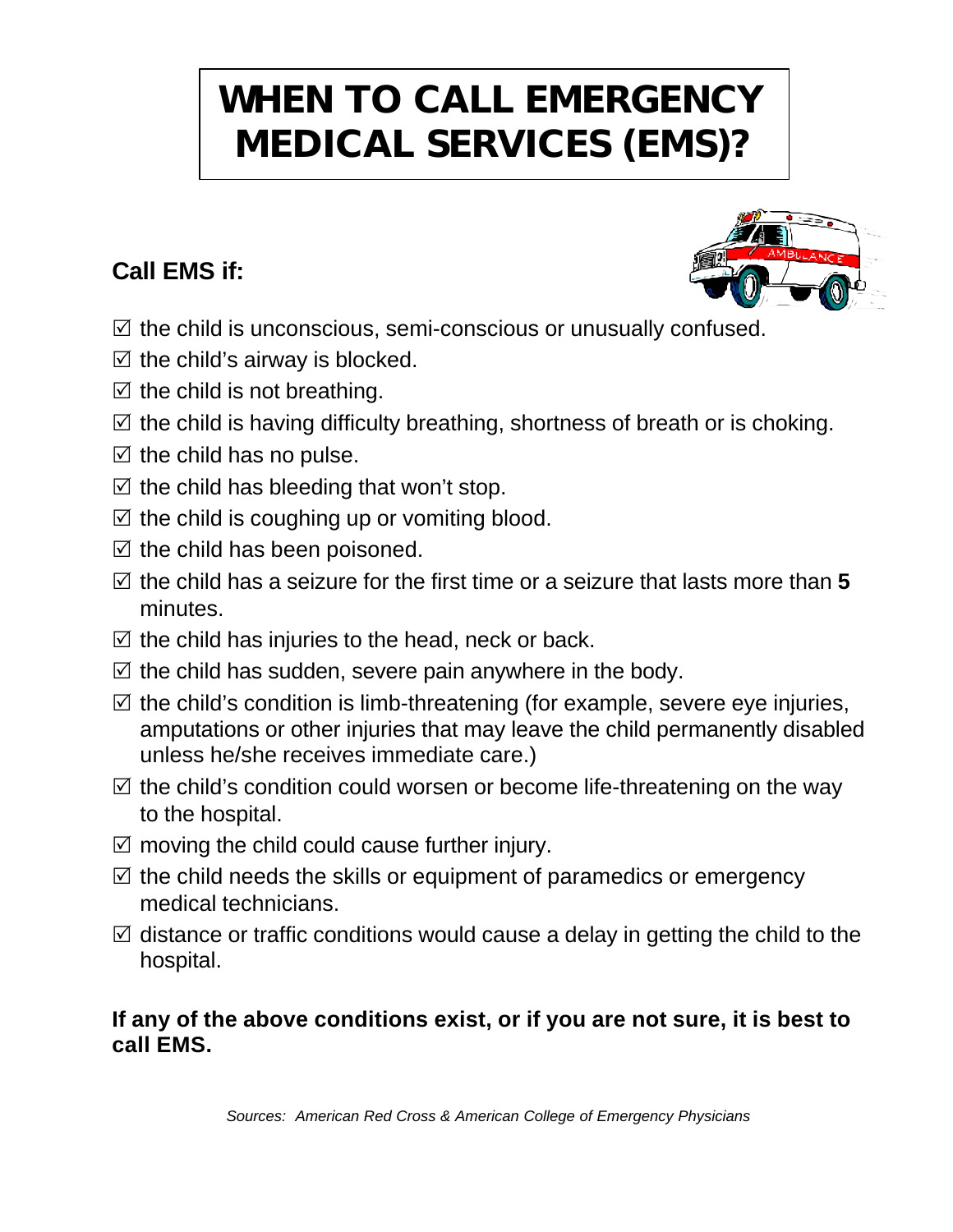# **INFECTION CONTROL**

To reduce the spread of infectious diseases (*diseases that can be spread from one person to another*), it is important to follow Universal Precautions. Universal precautions is a set of guidelines which assumes that all blood and certain other body fluids are potentially infectious. It is important to follow universal precautions when providing care to *any* student, whether or not the student is known to be infectious. The following list describes universal precautions:

- Wash hands thoroughly with warm running water and a mild, preferably liquid soap for at least 15 seconds:
	- 1. before and after physical contact with any student (*even if gloves have been worn*).
	- 2. before and after eating or handling food.
	- 3. after contact with a cleaning agent.
	- 4. after using the restroom.
	- 5. after providing any first-aid.

Be sure to scrub between fingers, under fingernails, and around the tops and palms of hands.

- Wear disposable gloves when in contact with blood and other body fluids.
- Wear protective eyewear when body fluids may come in contact with eyes (e.g. squirting blood).
- Wipe-up any blood or body fluid spills as soon as possible (*wear disposable gloves*). Double-bag the trash in a plastic bag or place in a ziploc bag and dispose of immediately. Clean the area with an approved disinfectant or a bleach solution (one part liquid bleach to 10 parts water).
- Send all soiled clothing (i.e. clothing with blood, stool or vomit) home with the student in a double-bagged plastic bag.
- Do not eat, or touch your mouth or eyes, while giving any first aid.

### **Guidelines for students:**

- Remind students to wash hands thoroughly after coming in contact with their own blood or body fluids.
- Remind students to avoid contact with another person's blood or body fluids.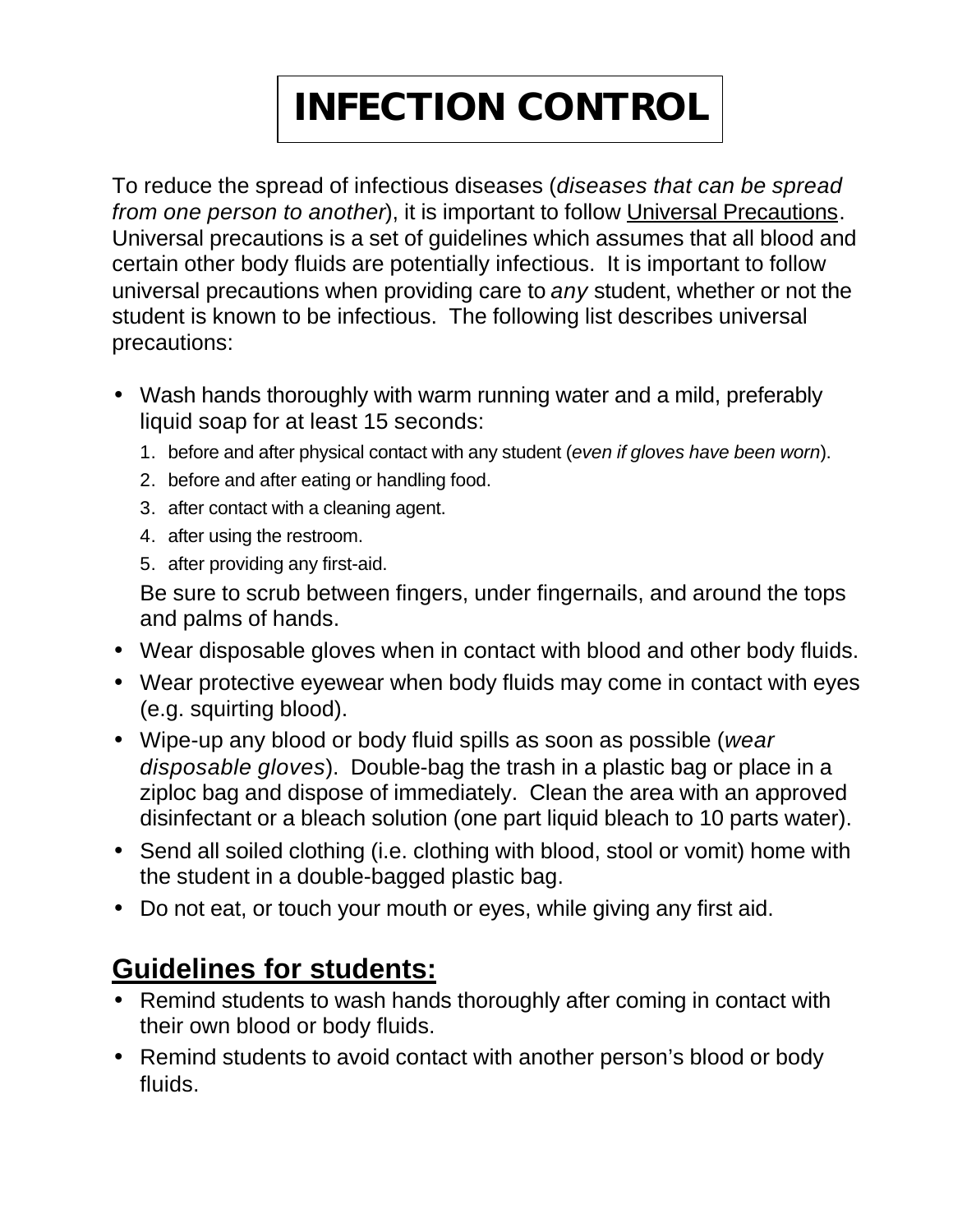# **DEVELOPING AN EMERGENCY PLAN**

A school-wide emergency plan should be developed in cooperation with school health staff, school administrators, local EMS, local hospital, local health department and parent/guardian organizations. All employees should be trained on the emergency plan and a written copy should be available at all times. The plan should be periodically reviewed and updated and should consider the following:

- Staff roles are clearly defined in writing. For example, staff responsibility for rendering care, accessing EMS, notifying responsible school authority and parents, and supervising uninjured children are outlined and practiced. A responsible authority for emergency situations has been designated within each building. Inservice training is provided to maintain knowledge and skills for employees designated to respond to emergencies.
- *At least* one individual, other than the nurse, is trained in CPR and first aid in each building. Teachers and employees working in high risk areas (e.g. labs, gyms, shops, etc.) are trained in CPR and first aid.
- Current, written standing orders are maintained for common emergency problems. These orders are distributed to appropriate employees.
- Files are in order for each child and are kept in a central location. The files should contain current emergency contact and authorization information, immunization and medical records, phone number of child's doctor, medication administration forms and emergency care plans for students with special needs.
- First aid kits are stocked with up-to-date supplies and are available in central locations, high risk areas and for extra curricular activities. *(See "Recommended First Aid Supplies" on inside back cover.)*
- Emergency numbers are available and posted by all phones. *(See "Emergency Phone Numbers" on outside back cover.)* All employees are familiar with emergency numbers.
- School personnel have communicated with local EMS regarding the emergency plan, services available, children with special needs and other important information about the school.
- A written policy exists which describes procedures for accessing EMS without delay at all times and from all locations (e.g. playgrounds, athletic fields, fieldtrips, extra curricular activities etc.).
- Transportation of an injured or ill student is clearly stated in written policy.
- Instructions for addressing students with special needs are included *(See "Planning for Students with Special Needs").*
- A doctor or nurse and a dentist are designated to act as consultants to the school for health & safety related questions.
- All injuries are documented in a standard format and maintained in an organized manner. Injury reports are reviewed on a regular basis to revise the emergency plan and remedy hazards.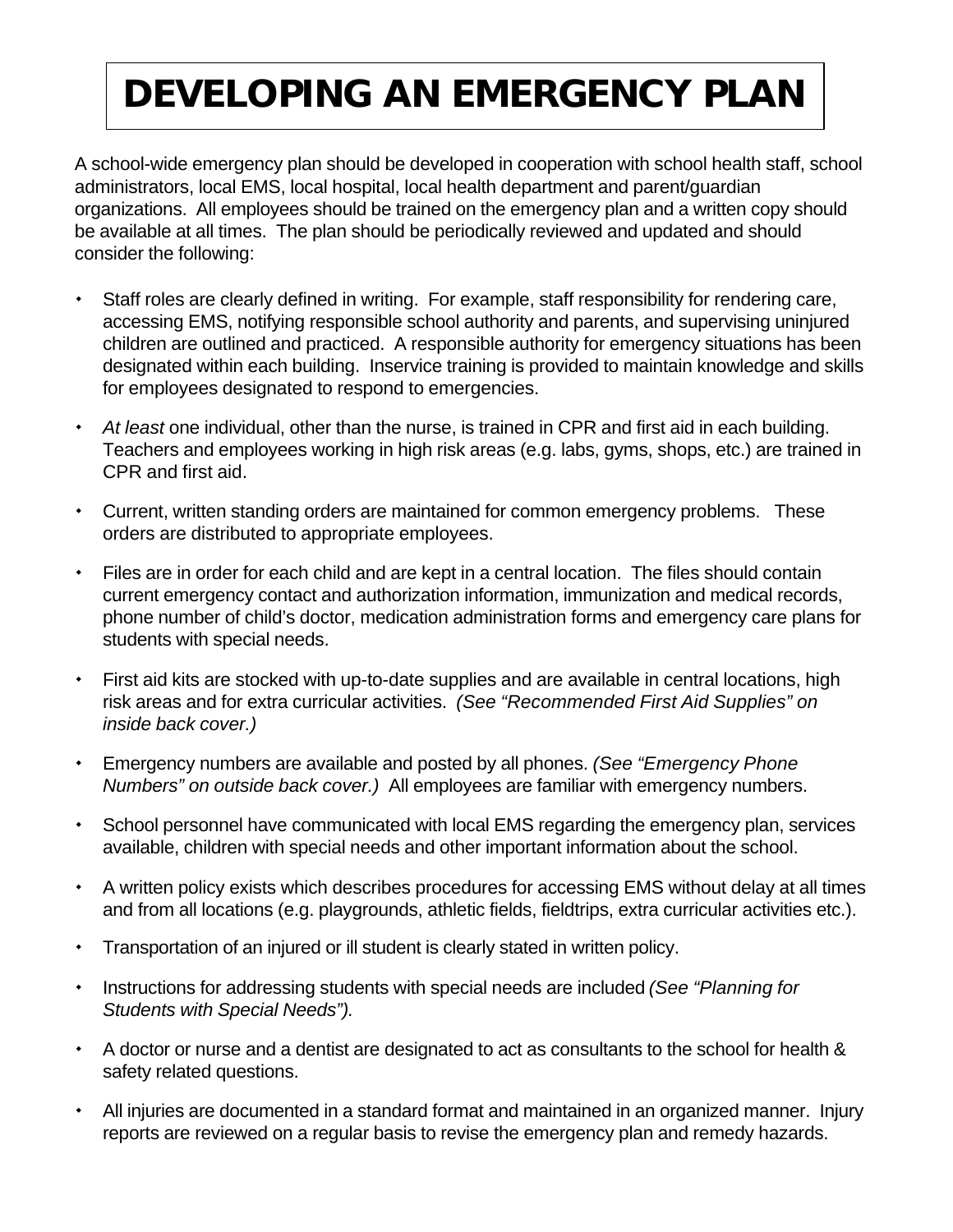# **PLANNING FOR STUDENTS WITH SPECIAL NEEDS**

Some students in your school may have special emergency care needs due to their medical conditions or physical abilities.

### **Medical Conditions:**

Some students may have special conditions that put them at risk for lifethreatening emergencies. For example, students who have:

- Seizures
- Life-threatening or severe allergic reactions
- Diabetes
- Asthma or other breathing difficulties
- Technology-dependent or medically fragile conditions

Your school nurse or other school health professional, along with the student's parent or legal guardian and personal physician, should develop individual emergency care plans for these students when they are enrolled. These emergency care plans should be made available to appropriate staff at all times. In the event of an emergency situation, refer to the student's emergency care plan. The American College of Emergency Physicians and the American Academy of Pediatrics have created an *Emergency Information Form for Children with Special Needs*. It can be downloaded from www.aap.org or www.acep.org.

### **Physical Abilities:**

Other students in your school may have special emergency needs due to their physical abilities. For example, students who are:

- Deaf
- Blind
- In wheel chairs
- Unable or have difficulty walking up or down stairs
- Temporarily on crutches

These students will need special arrangements in the event of a school-wide emergency (e.g. fire, tornado, evacuation, etc.). A plan should be developed and a responsible person should be designated to assist these students to safety. All appropriate staff should be aware of this plan.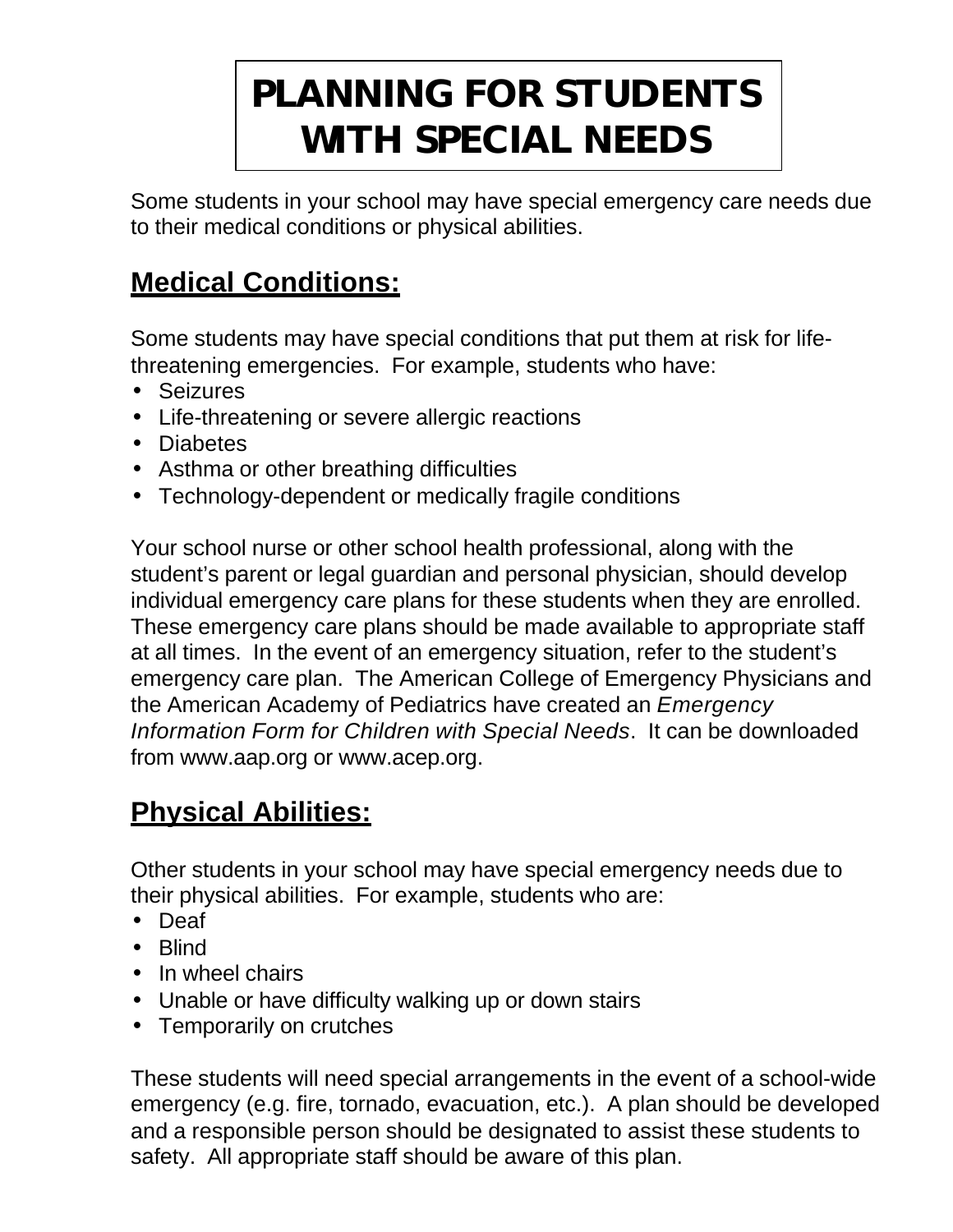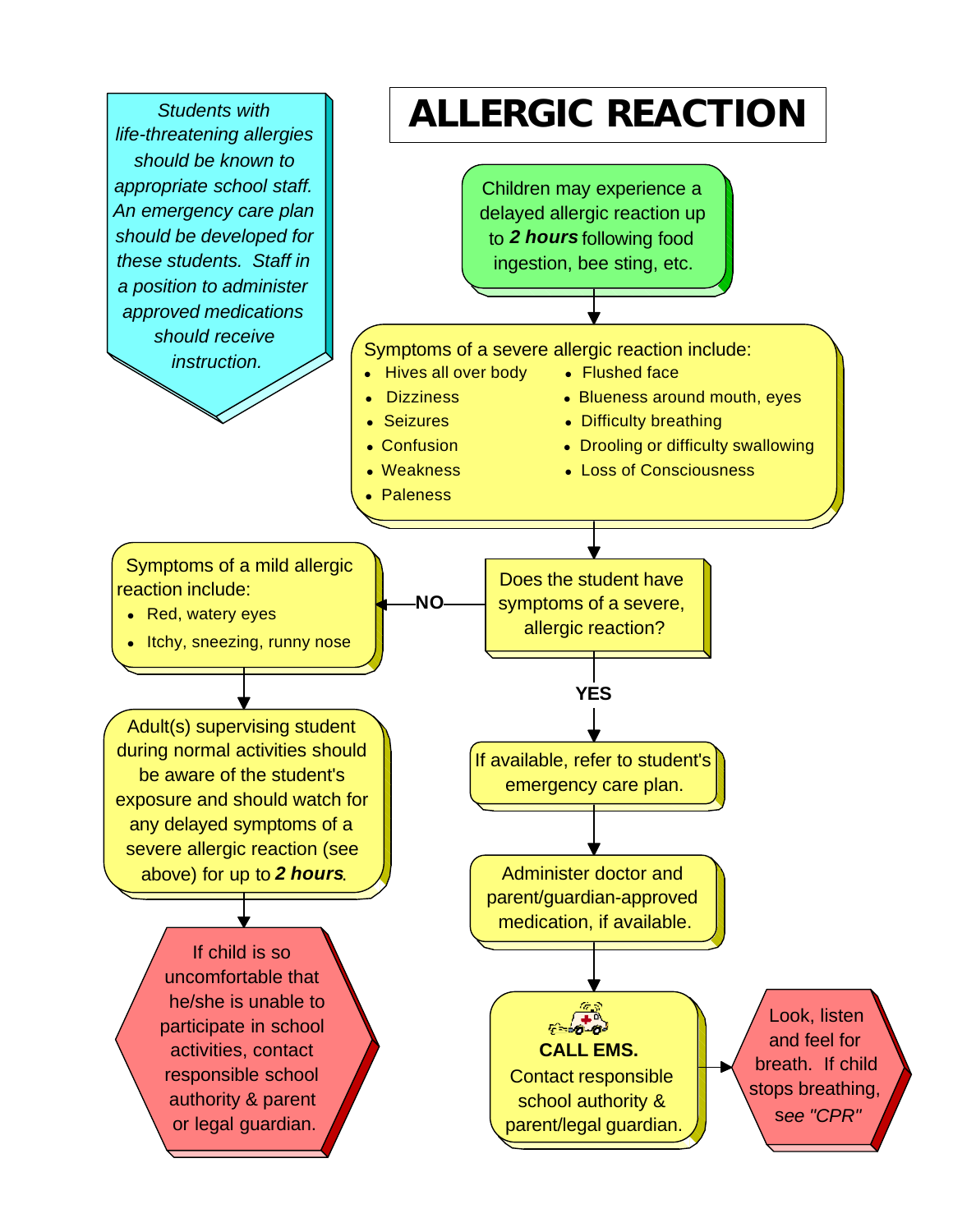### **ASTHMA/WHEEZING/DIFFICULTY BREATHING**

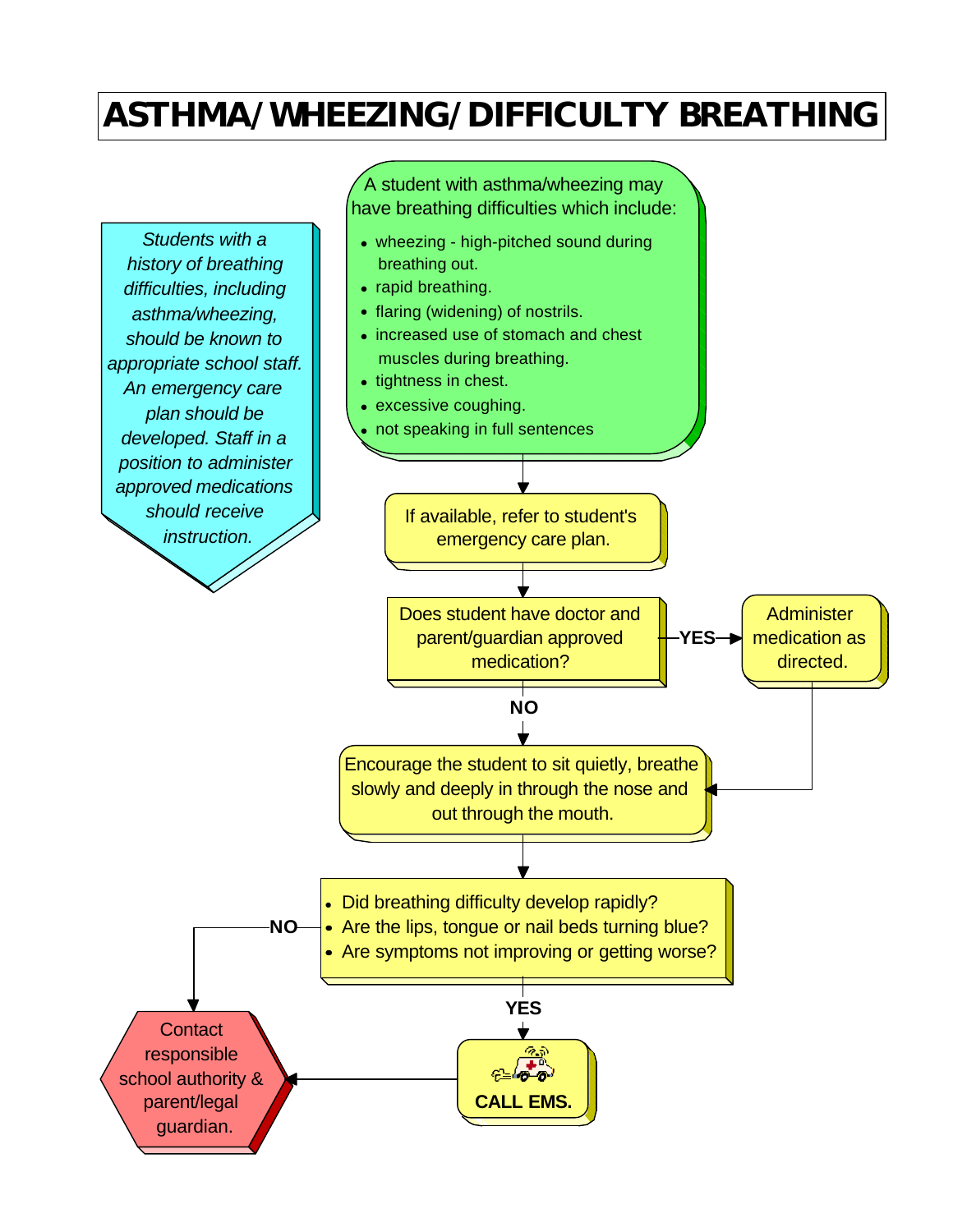# **BEHAVIORAL EMERGENCIES**

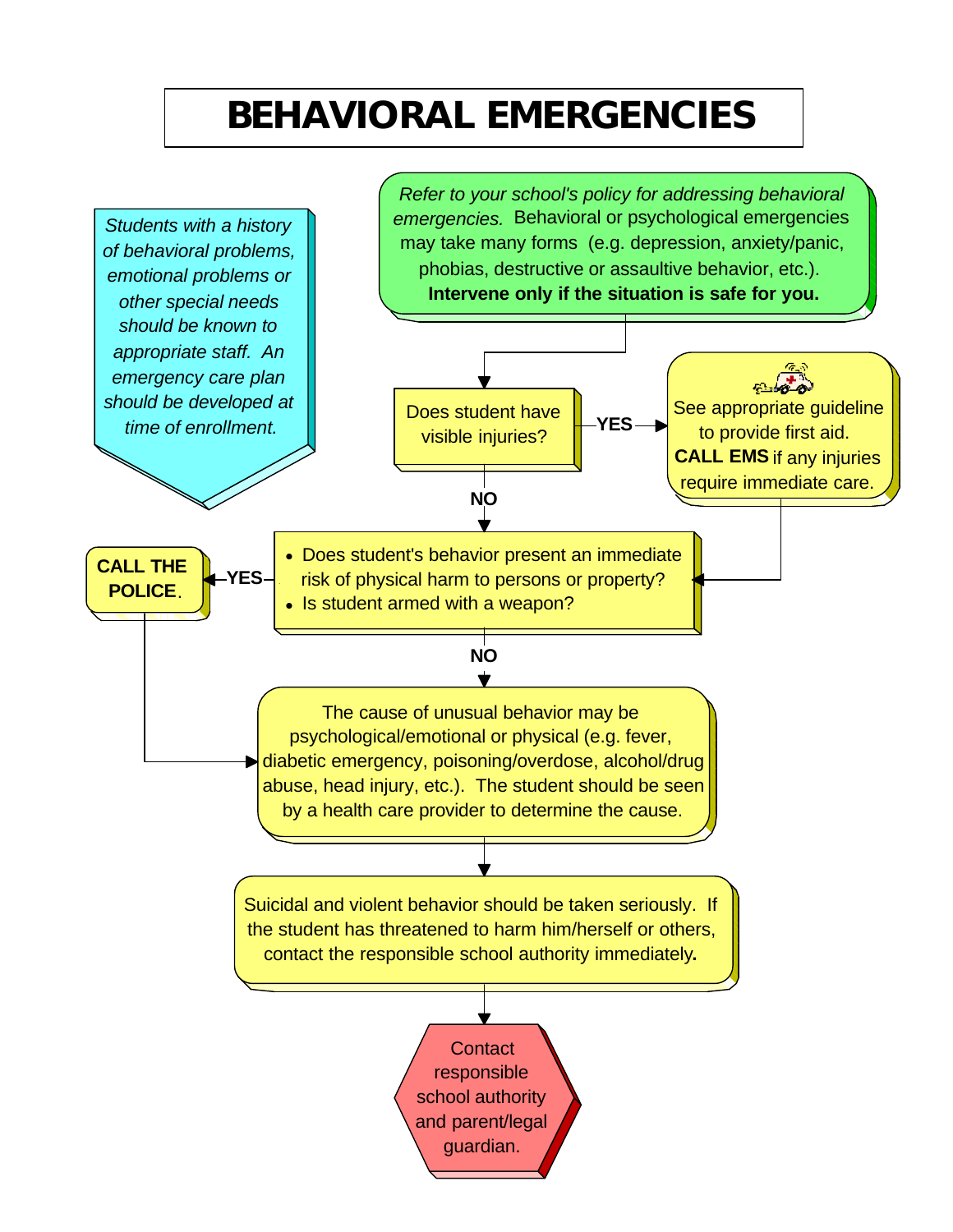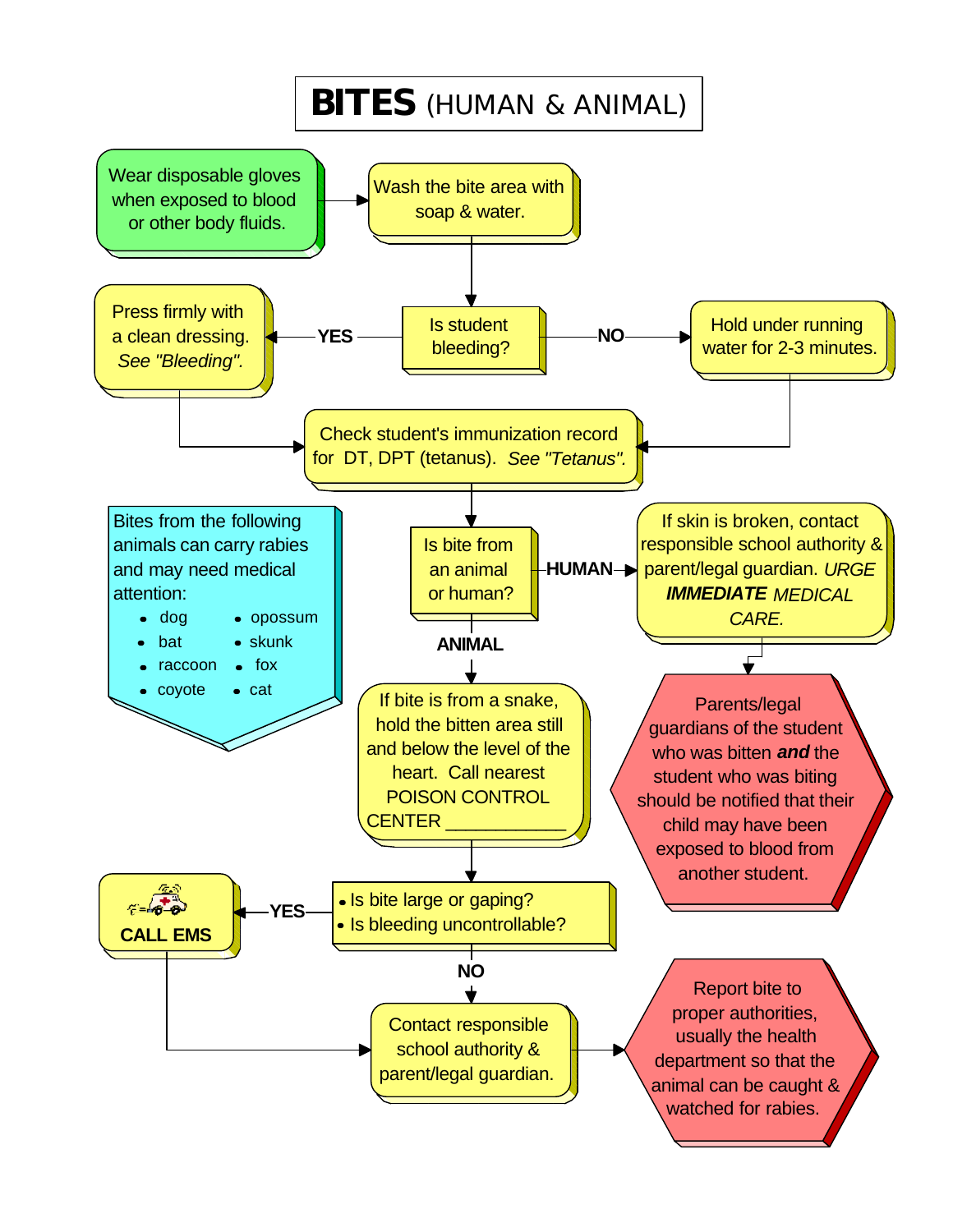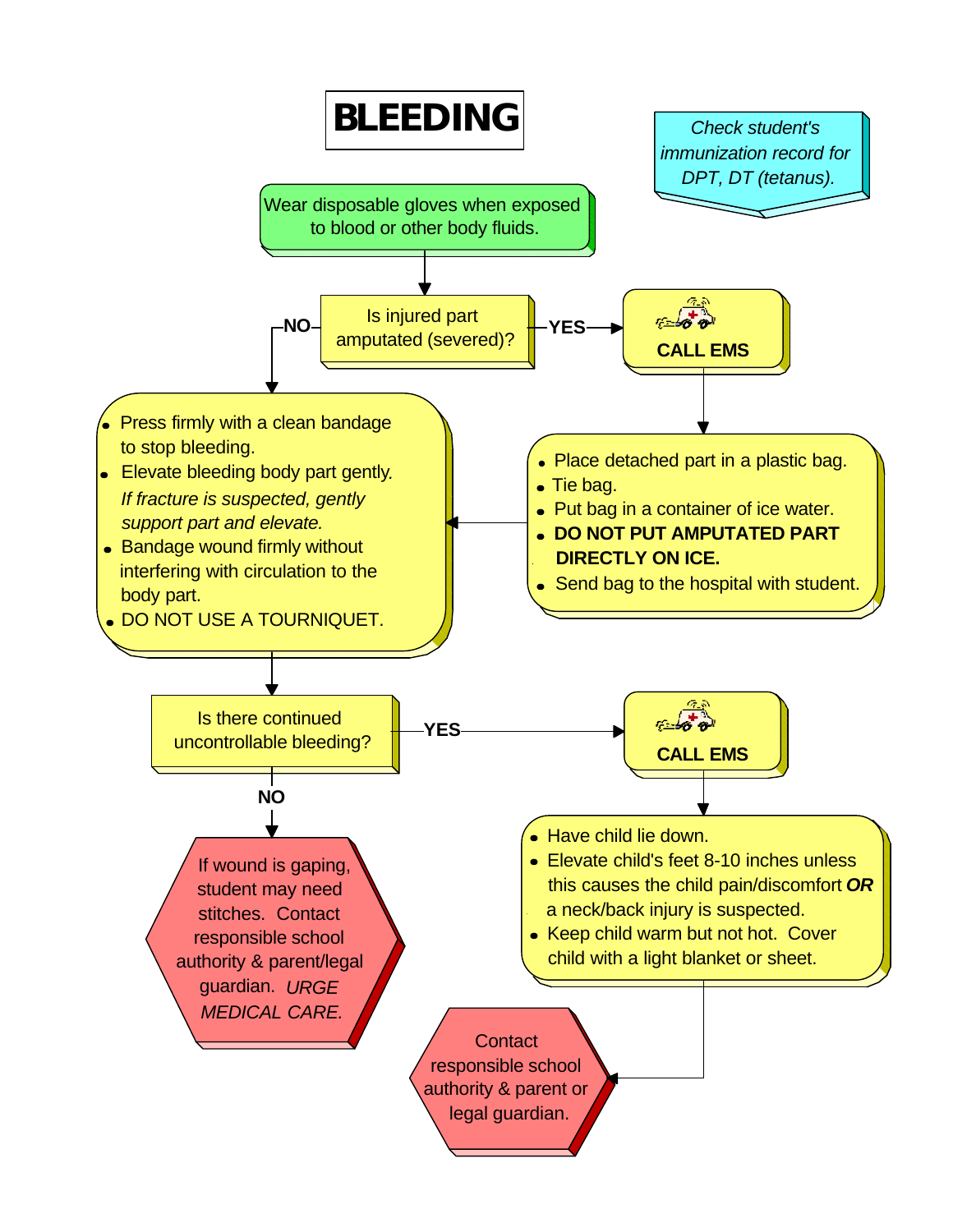### **BLISTERS** (FROM FRICTION)

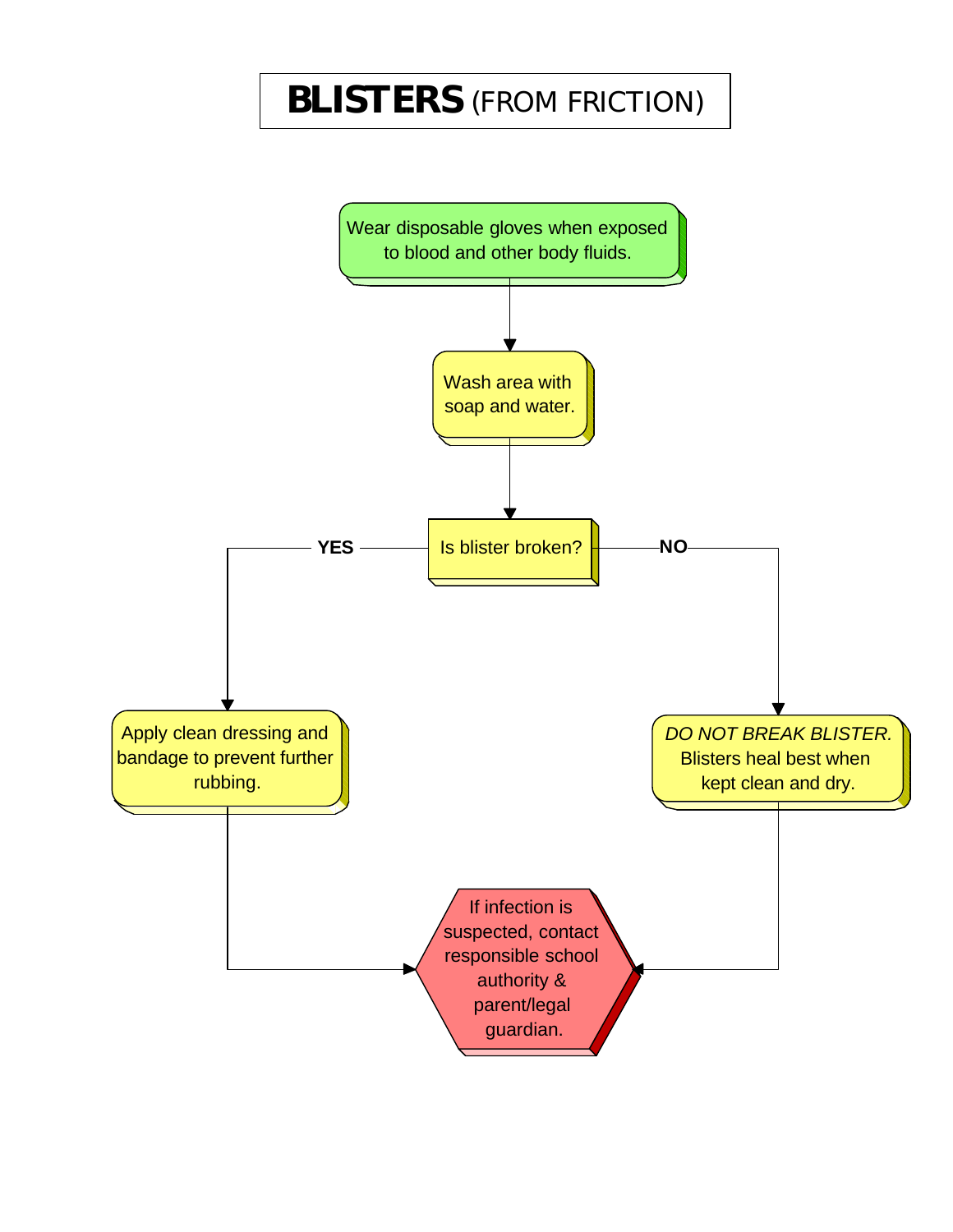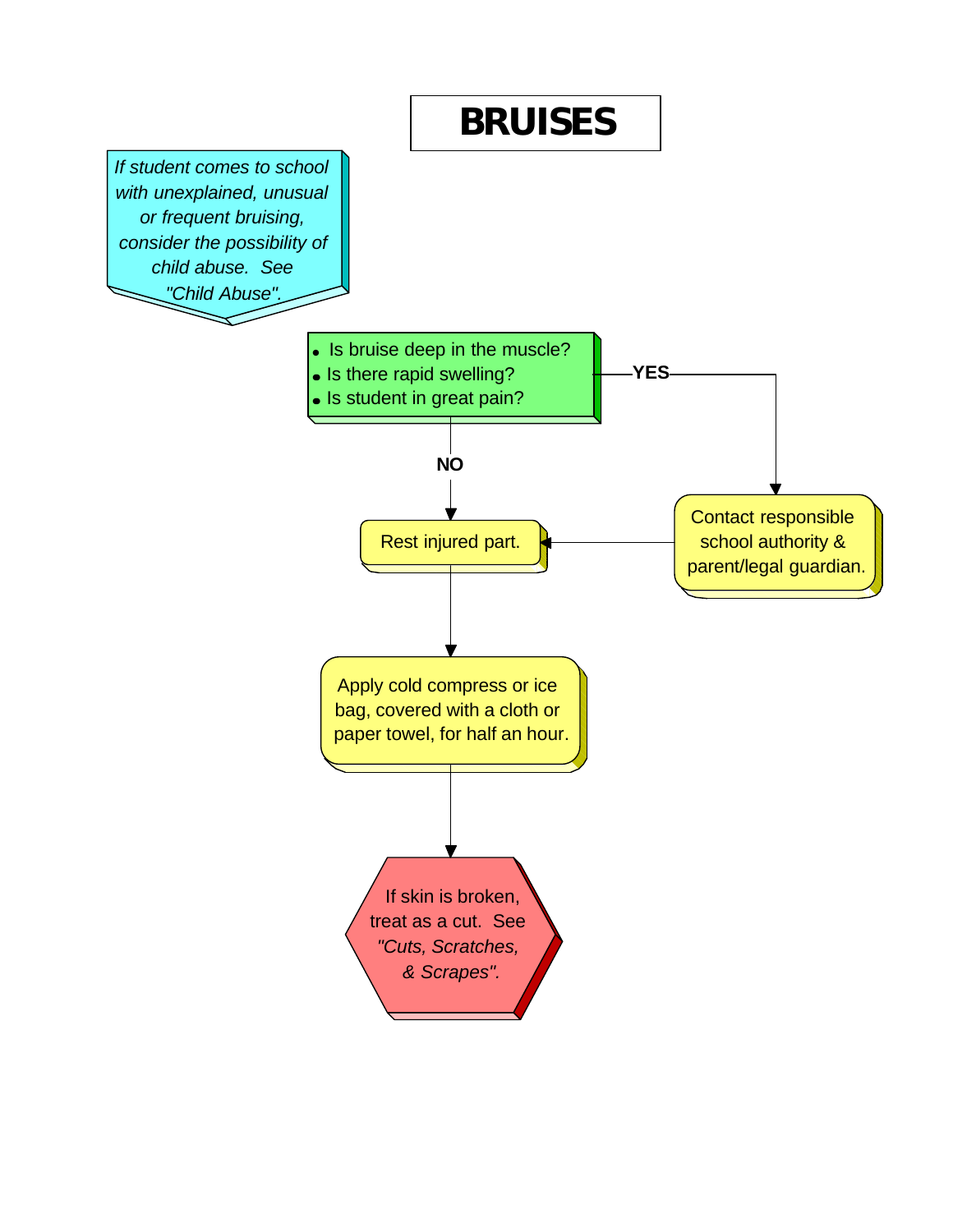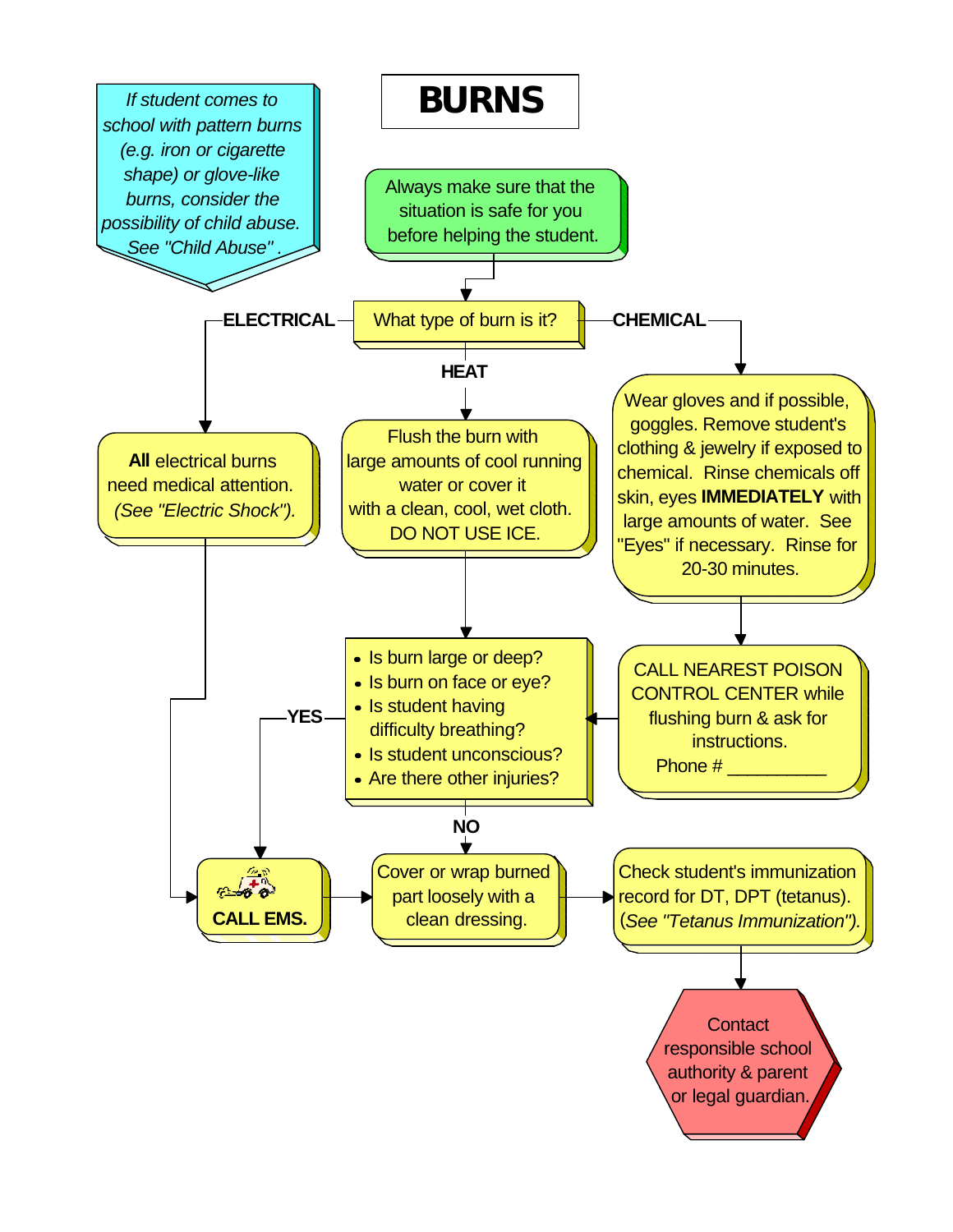# **NOTES ON PERFORMING CPR**

The American Heart Association issued new CPR guidelines for laypersons in 2000. In order to perform CPR safely and effectively, skills should be practiced in the presence of a trained instructor.

### **BARRIER DEVICES**

Barrier devices, to prevent the spread of infections from one person to another, can be used when performing rescue breathing. Several different types (e.g. face shields, pocket masks) exist. It is important to practice using these devices in the presence of a trained CPR instructor before attempting to use them in an emergency situation. The length of rescue breaths and the amount of air that you breathe to make the victim's chest rise can be affected by these devices.

### **AUTOMATIC ELECTRONIC DEFIBRILLATORS (AEDs)**

AEDs are devices that help to restore a normal heart rhythm when the heart is not beating properly. It does this by delivering an electric shock to the heart. AEDs are recommended for *children over 8 years of age or 80 pounds and adults. They are NOT to be used on children under 8 years or under 80 pounds*. A physician's prescription is required to purchase an AED. If your school has an AED, obtain training in its use and training in CPR before an emergency occurs. The American Heart Association and American Red Cross offer courses.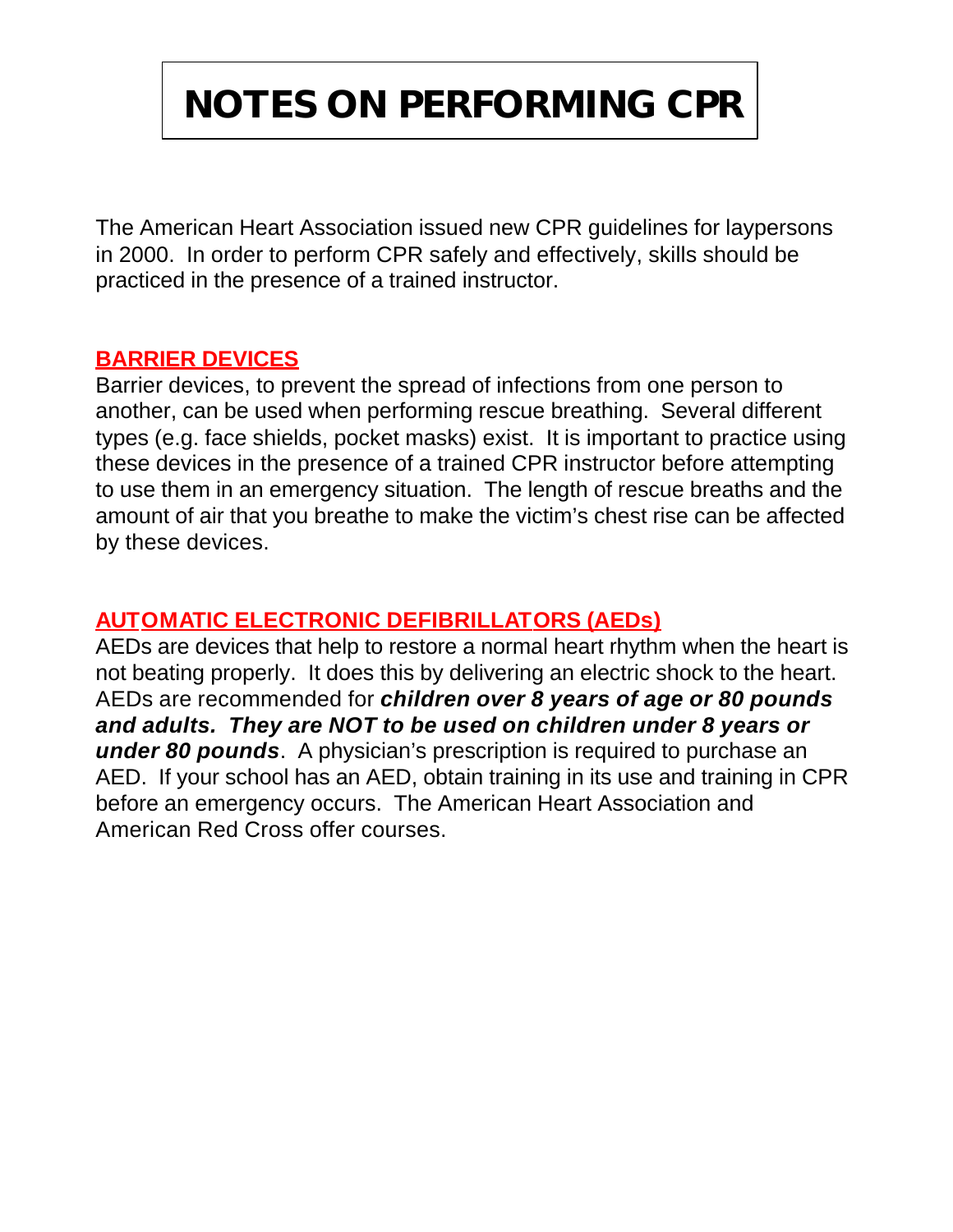### **LAYPERSON CPR** FOR INFANTS UNDER ONE YEAR

#### **CPR is to be used when an infant is unresponsive or when breathing or heart beat stops.**

- 1. Gently shake infant. If no response, shout for help and send someone to call **EMS.**
- 2. Turn the infant onto his/her back as a unit by supporting the head and neck.
- 3. Lift chin up and out with one hand while pushing down on the forehead with the other to open the **AIRWAY**.
- 4. Check for **BREATHING**. With your ear close to infant's mouth, LOOK at the chest for movement, LISTEN for sounds of breathing & FEEL for breath on your cheek.
- 5. If infant is not breathing, seal your lips tightly around his/her mouth and nose. While keeping the airway open, give 2 slow breaths (1 to  $1\frac{1}{2}$  seconds per breath) until chest rises.

#### **IF AIR GOES IN:**

**(Chest rises with rescue breath)**

6. Briefly check for **SIGNS OF CIRCULATION**: look, listen and feel for normal breathing or coughing. Scan for other signs of movement.

#### **IF THERE ARE SIGNS OF CIRCULATION:**

- 7. Give 1 slow breath every 3 seconds for 1 minute (20 breaths). Keep airway open.
- 8. Call EMS if not already called.
- 9. Continue rescue breathing as long as other SIGNS OF CIRCULATION are present, but infant is not breathing.

#### **IF THERE ARE** *NO* **SIGNS OF CIRCULATION:**

- 10. Find finger position near center of breastbone about one finger width below the nipple line. (Make sure fingers are *NOT* over the very bottom of the breastbone.)
- 11. Compress chest 5 times with 2 or 3 fingers (*about* ½ to 1 inch).
- 12. Give 1 slow breath until chest rises.
- 13. REPEAT CYCLES OF 5 COMPRESSIONS TO 1 BREATH AT A RATE OF 100 COMPRESSIONS PER MINUTE UNTIL INFANT STARTS BREATHING EFFECTIVELY ON OWN, SHOWS OTHER SIGNS OF CIRCULATION OR HELP ARRIVES.

#### **IF AIR WON'T GO IN:**

**(Chest does** *NOT* **rise with rescue breath)**

6. Retilt head back. Try to give 2 breaths again.

#### **IF AIR GOES IN, FOLLOW LEFT COLUMN.**

#### **IF AIR STILL WON'T GO IN:**

- 7. Find finger position near center of breastbone about one finger width below the nipple line. (Make sure fingers are not over the very bottom of the breastbone.)
- 8. Using 2 or 3 fingers, give up to 5 chest thrusts near center of breastbone. (Make sure fingers are *NOT* over the very bottom of the breastbone.)
- 9. Lift jaw and tongue and look in mouth. If foreign object is seen, sweep it out with finger.
- 10. REPEAT STEPS 6-9 UNTIL BREATHS GO IN, INFANT STARTS TO BREATHE ON OWN OR HELP ARRIVES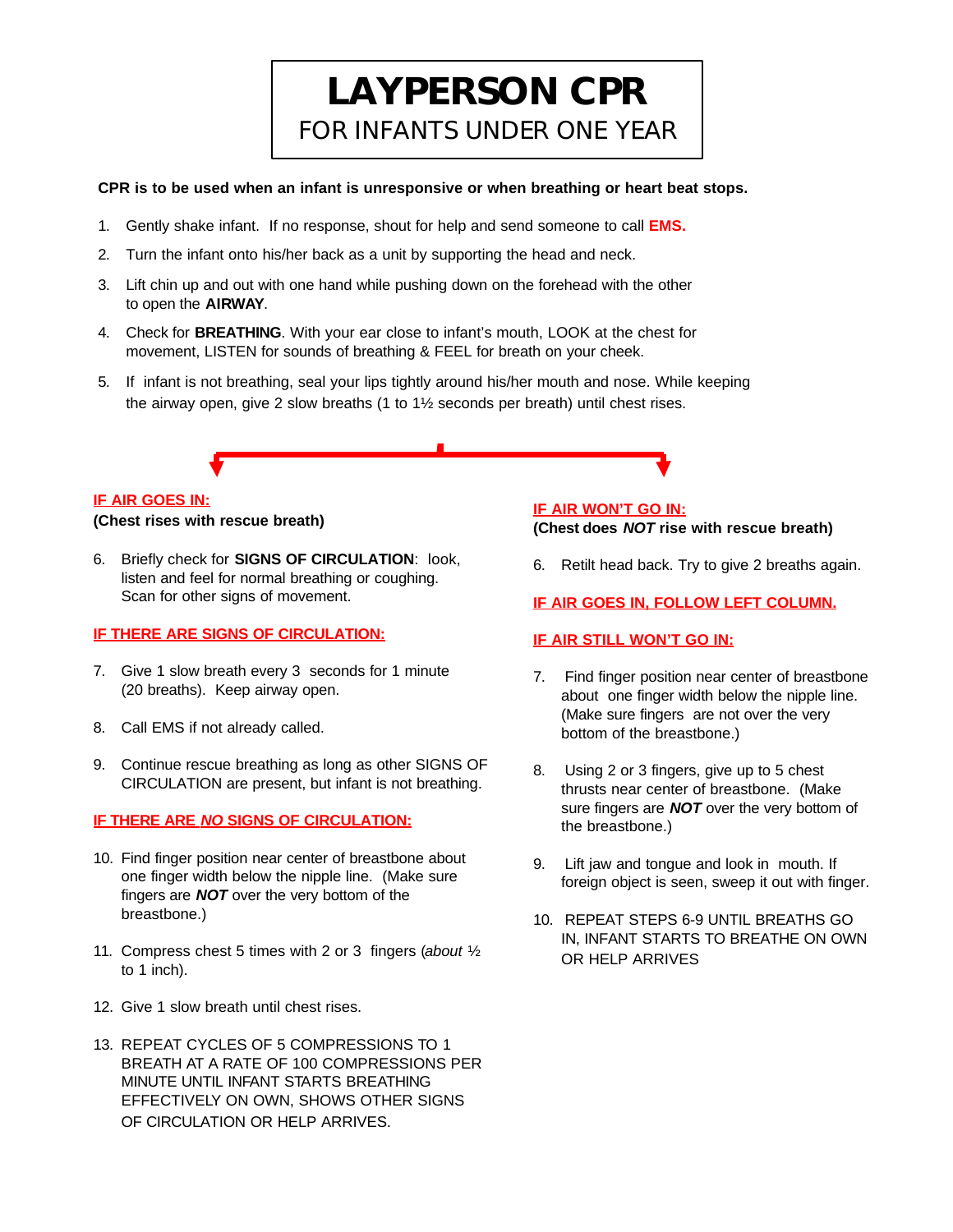### **LAYPERSON CPR** FOR CHILDREN 1 TO 8 YEARS OF AGE

#### **CPR is to be used when a child is unresponsive or when breathing or heart beat stops.**

- 1. Tap or gently shake the shoulder. Shout "Are you OK?" If child is unresponsive, shout for help and send someone to call **EMS.**
- 2. Turn the child onto his/her back as a unit by supporting the head and neck. If head or neck injury is suspected, DO NOT BEND OR TURN NECK.
- 3. Lift chin up and out with one hand while pushing down on the forehead with the other to open the **AIRWAY**.
- 4. Check for **BREATHING**. With your ear close to child's mouth, LOOK at the chest for movement, LISTEN for sounds of breathing & FEEL for breath on your cheek.
- 5. If child is not breathing, seal your lips tightly around his/her mouth; pinch nose shut. While keeping the airway open, give 2 slow breaths (1 to  $1\frac{1}{2}$  seconds per breath) until chest rises.

#### **IF AIR GOES IN:**

#### **(Chest rises with rescue breath)**

6. Briefly check for **SIGNS OF CIRCULATION**: look, listen and feel for normal breathing or coughing. Scan for other signs of movement.

#### **IF THERE ARE SIGNS OF CIRCULATION:**

- 7. Give 1 slow breath every 3 seconds for 1 minute (about 20 breaths). Keep airway open.
- 8. Call EMS if not already called.
- 9. Continue rescue breathing as long as other SIGNS OF CIRCULATION are present, but child is not breathing.

#### **IF THERE ARE** *NO* **SIGNS OF CIRCULATION:**

- 10. Find hand position near center of breastbone. Do **NOT** place your hand over the very bottom of the breastbone.
- 11. Compress chest 5 times with heel of 1 hand (*about* 1 to 1½ inches). Lift fingers to avoid pressure on ribs.
- 12. Give 1 slow breath until chest rises.
- 13. REPEAT CYCLES OF 5 COMPRESSIONS TO 1 BREATH AT A RATE OF 100 COMPRESSIONS PER MINUTE UNTIL CHILD SHOWS SIGNS OF CIRCULATION OR HELP ARRIVES.

#### **IF AIR WON'T GO IN: (Chest does** *NOT* **rise with rescue breath)**

6. Retilt head back. Try to give 2 breaths again.

**IF AIR GOES IN, FOLLOW LEFT COLUMN.**

#### **IF AIR STILL WON'T GO IN:**

- 7. Find hand position near center of breastbone. Do NOT place your hand over the very bottom of the breastbone.
- 8. Compress chest 5 times with the heel of 1 hand (about 1 to 11/2 inches). Lift fingers to avoid pressure on ribs.
- 9. Lift jaw and tongue and look in mouth. If foreign object is seen, sweep it out with finger.

10. REPEAT STEPS 6-9 UNTIL BREATHS GO IN, CHILD STARTS TO BREATHE EFFECTIVELY ON OWN OR HELP ARRIVES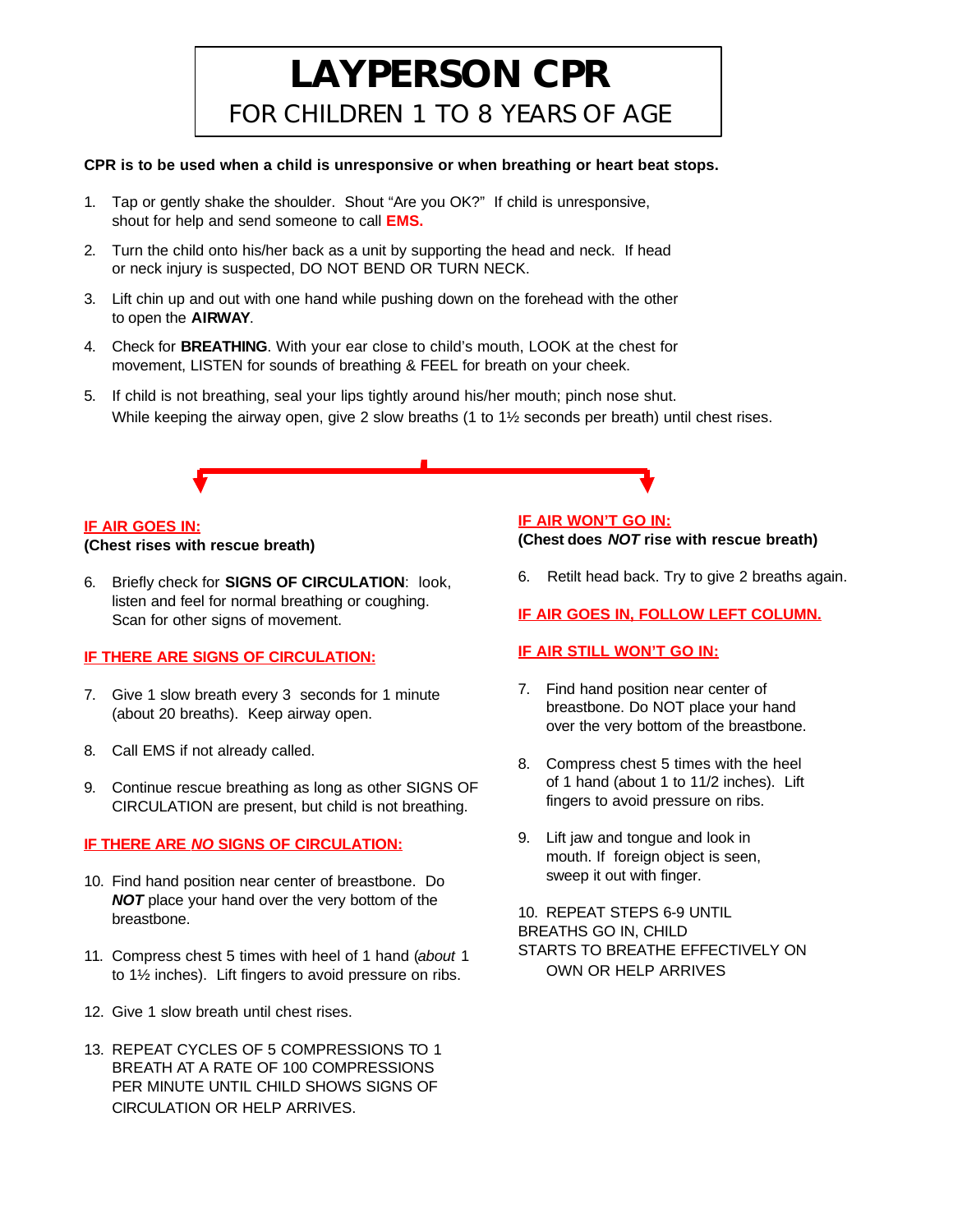### **LAYPERSON CPR**

FOR CHILDREN OVER 8 YEARS OF AGE & ADULTS

#### **CPR is to be used when a person is unresponsive or when breathing or heart beat stops.**

- 1. Tap or gently shake the shoulder. Shout "Are you OK?" If person is unresponsive, shout for help and send someone to call **EMS.**
- 2. Turn the person onto his/her back as a unit by supporting the head and neck. If head or neck injury is suspected, DO NOT BEND OR TURN NECK.
- 3. Lift chin up and out with one hand while pushing down on the forehead with the other to open the **AIRWAY**.
- 4. Check for **BREATHING**. With your ear close to person's mouth, LOOK at the chest for movement, LISTEN for sounds of breathing & FEEL for breath on your cheek.
- 5. If person is not breathing, seal your lips tightly around his/her mouth; pinch nose shut. While keeping the airway open, give 2 slow breaths (1 to 1½ seconds per breath) until chest rises.

#### **IF AIR GOES IN:**

**(Chest rises with rescue breath)**

6. Briefly check for **SIGNS OF CIRCULATION**: look, listen and feel for normal breathing or coughing. Scan for other signs of movement.

#### **IF THERE ARE SIGNS OF CIRCULATION:**

- 7. Give 1 slow breath every 5 seconds for 1 minute (about 12 breaths). Keep airway open.
- 8. Call EMS if not already called.
- 9. Continue rescue breathing as long as other SIGNS OF CIRCULATION are present, but person is not breathing.

#### **IF THERE ARE** *NO* **SIGNS OF CIRCULATION:**

- 10. Place heel of one hand on top of the center of breastbone. Place heel of other hand on top of the first. Interlock fingers. Do *NOT* place your hand over the very bottom of the breastbone.
- 11. Position self vertically above person's chest and with straight arms, compress chest 15 times with both hands (*about* 1½ to 2 inches). Lift fingers to avoid pressure on ribs.
- 12. Give 2 slow breaths until chest rises.
- 13. REPEAT CYCLES OF 15 COMPRESSIONS TO 2 BREATHS AT A RATE OF 100 COMPRESSIONS PER MINUTE UNTIL PERSON SHOWS SIGNS OF CIRCULATION OR HELP ARRIVES.

#### **IF AIR WON'T GO IN: (Chest does** *NOT* **rise with rescue breath)**

6. Retilt head back. Try to give 2 breaths again.

**IF AIR GOES IN, FOLLOW LEFT COLUMN.**

#### **IF AIR STILL WON'T GO IN:**

- 7. Place heel of one hand on top of the center of breastbone. Place heel of other hand on top of the first. Interlock fingers. Do *NOT* place your hand over the very bottom of the breastbone.
- 8. Position self vertically above person's chest and with straight arms, compress chest 15 times with both hands (*about* 1½ to 2 inches). Lift fingers to avoid pressure on ribs
- 9. Lift jaw and tongue and look in mouth. If foreign object is seen, sweep it out with finger.
- 10. REPEAT STEPS 6-9 UNTIL BREATHS GO IN, PERSON STARTS TO BREATHE EFFECTIVELY ON OWN OR HELP ARRIVES.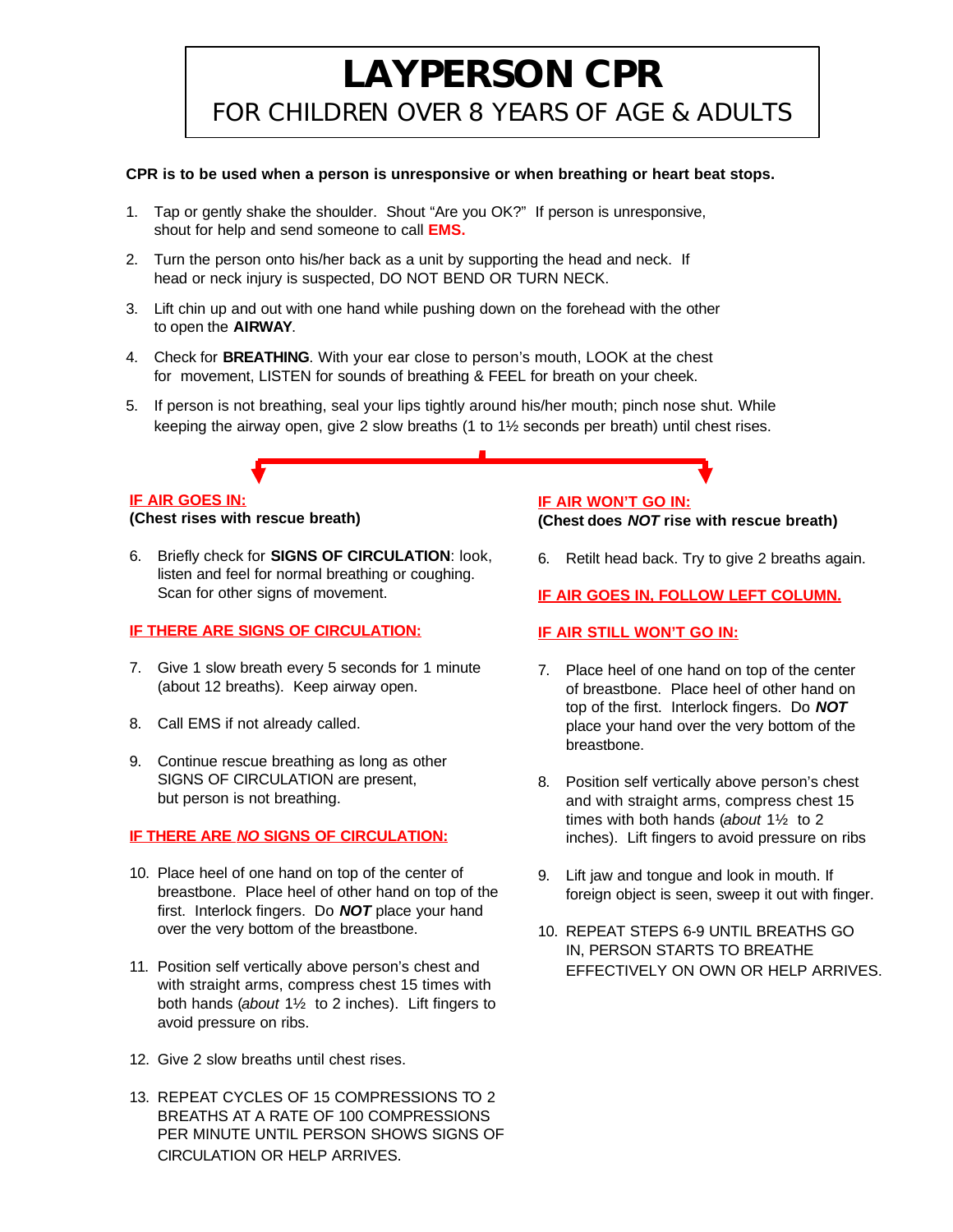### **CHOKING** FOR CONSCIOUS VICTIMS

#### **Call 911 or activate EMS after starting rescue efforts.**

#### INFANTS UNDER ONE YEAR

Begin the following if the infant is choking and is unable to breathe. However, if the infant is coughing or crying, DO NOT do any of the following, but call EMS, try to calm the child and watch for worsening of symptoms. If cough becomes ineffective (loss of sound), begin step 1 below.

- 1. Position the infant, with head slightly lower than chest, face down on your arm and support the head (support jaw; do NOT compress throat).
- 2. Give up to 5 back blows with the heel of hand between infant's shoulder blades.
- 3. If object is not coughed up, position infant face up on your forearm with head slightly lower than rest of body.
- 4. With 2 or 3 fingers, give up to 5 chest thrusts near center of breastbone, about one finger width below the nipple line.
- 5. Open mouth and look. If foreign object is seen, sweep it out with finger.
- 6. Tilt head back and lift chin up and out to open the airway. Try to give 2 breaths.
- 7. Repeat steps 1-6 until object is coughed up, infant starts to breathe or infant becomes unconscious.

*IF INFANT BECOMES UNCONSCIOUS, GO TO STEP 6 OF INFANT CPR IN RIGHT COLUMN.*

#### CHILDREN OVER ONE YEAR OF AGE & ADULTS

Begin the following if the child is choking and unable to breathe. However, if the child is coughing, crying or speaking, DO NOT do any of the following, but call EMS, try to calm the child and watch for worsening of symptoms. If cough becomes ineffective (loss of sound), begin step 1 below.

- 1. Stand or kneel behind child with arms encircling child.
- 2. Place thumbside of fist against middle of abdomen just above the navel. Do NOT place your hand over the very bottom of the breastbone. Grasp fist with other hand.
- 3. Give up to 5 quick inward and upward thrusts.
- 4. Repeat steps 1-2 until object is coughed up, child starts to breathe or child becomes unconscious.

#### *IF CHILD BECOMES UNCONSCIOUS, PLACE ON BACK AND GO TO STEP 6 OF CHILD OR ADULT CPR IN RIGHT COLUMN.*

#### **FOR OBESE OR PREGNANT PERSONS:**

Stand behind person and place your arms under the armpits to encircle the chest. Press with quick backward thrusts.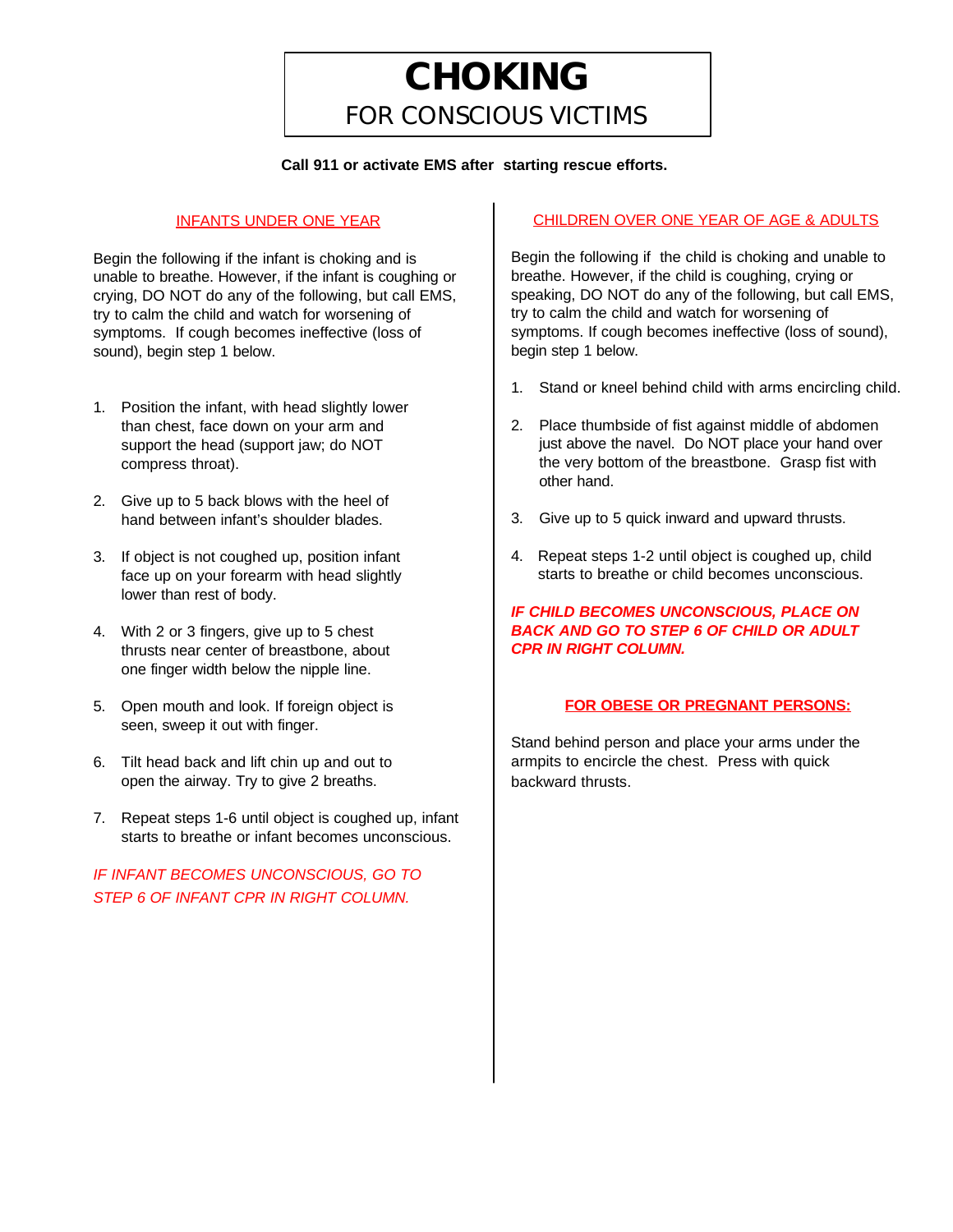## **CHILD ABUSE & NEGLECT**

*Child abuse is a complicated issue with many potential signs. Anyone in a position to care for children should be trained in the recognition of child abuse/neglect.*

If child has visible injuries, refer to the appropriate guideline to provide first aid. **CALL EMS** if any injuries require immediate medical care.

Teachers and other professional school staff are required to report suspected child abuse and neglect to the County Children's Services Agency. Refer to your own school's policy for additional guidance on reporting. County Children's Service Agency #

 **Abuse may be physical, sexual or emotional in nature. Some signs of abuse follow. This is** *NOT* **a complete list:**

- Depression, hostility, low self-esteem, poor self-image
- Evidence of repeated injuries or unusual injuries.
- Lack of explanation or unlikely explanation for an injury.
- Pattern bruises or marks (e.g. burns in the shape of a cigarette or iron, bruises or welts in the shape of a hand).
- ●"Glove-like" or "sock-like" burns.
- ●Unusual knowledge of sex, inappropriate touching or engaging in sexual play with other children.
- ●Poor hygiene, underfed appearance.
- Severe injury or illness without medical care.

### **If a child reveals abuse to you:**

- ●Try to remain calm.
- ●Take the child seriously.
- Tell the child that he/she did the right thing by telling.
- Let the child know that you are required to report the . abuse to Children's Services.
- ●Do not make promises that you can not keep.
- ●Respect the sensitive nature of the child's situation.
- ●Follow appropriate reporting procedures.

**Contact** responsible school authority.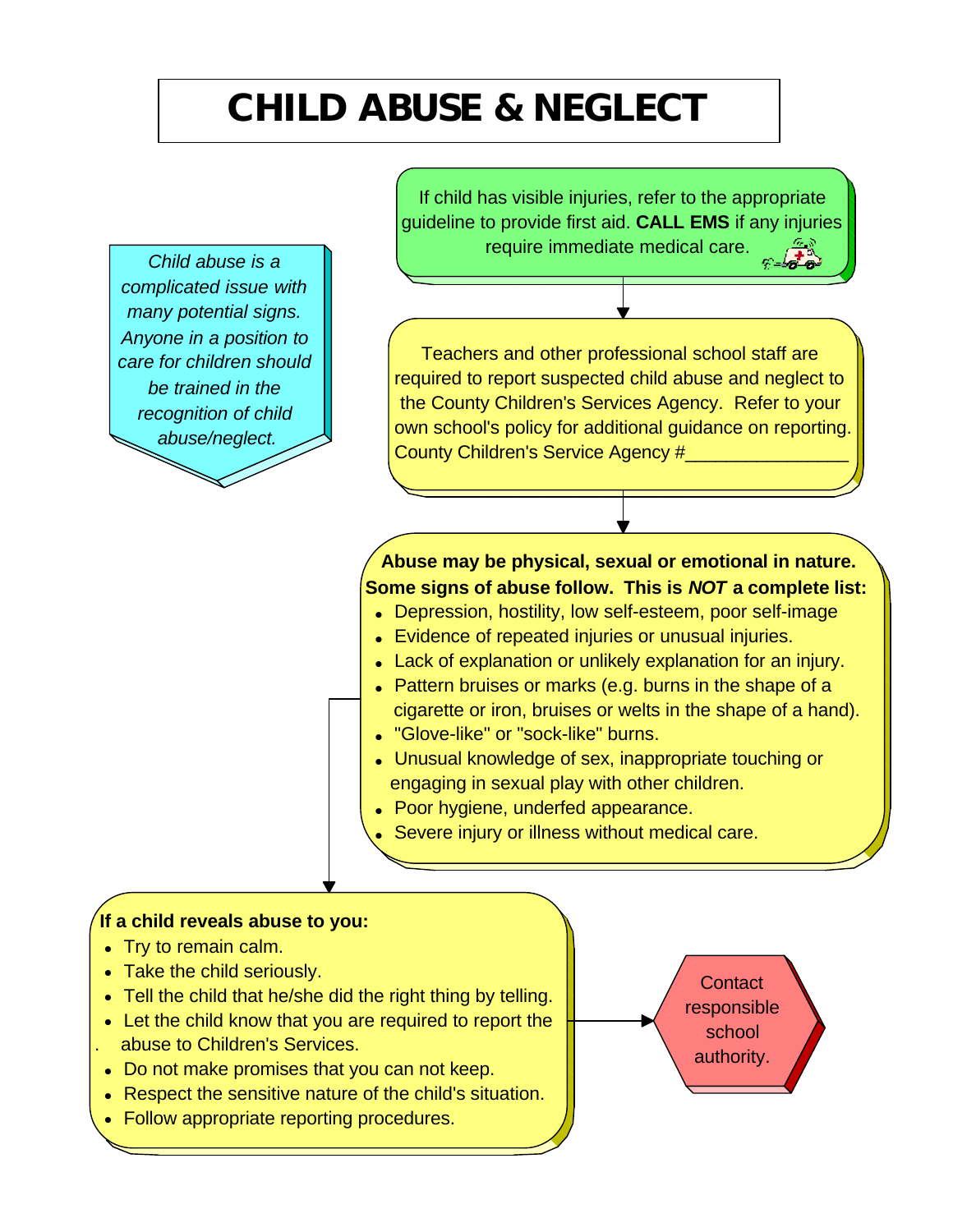*The Ohio Department of Health has created an Infectious Disease Control Manual. At the time this resource was printed, it could be found at http://www.odh.state.oh.us. Then select: "Health Resources"/"Publications"/"Manuals".*

*A Communicable Disease wall chart is available to schools by calling the Ohio Department of Job and Family Services at 614-466-3822.*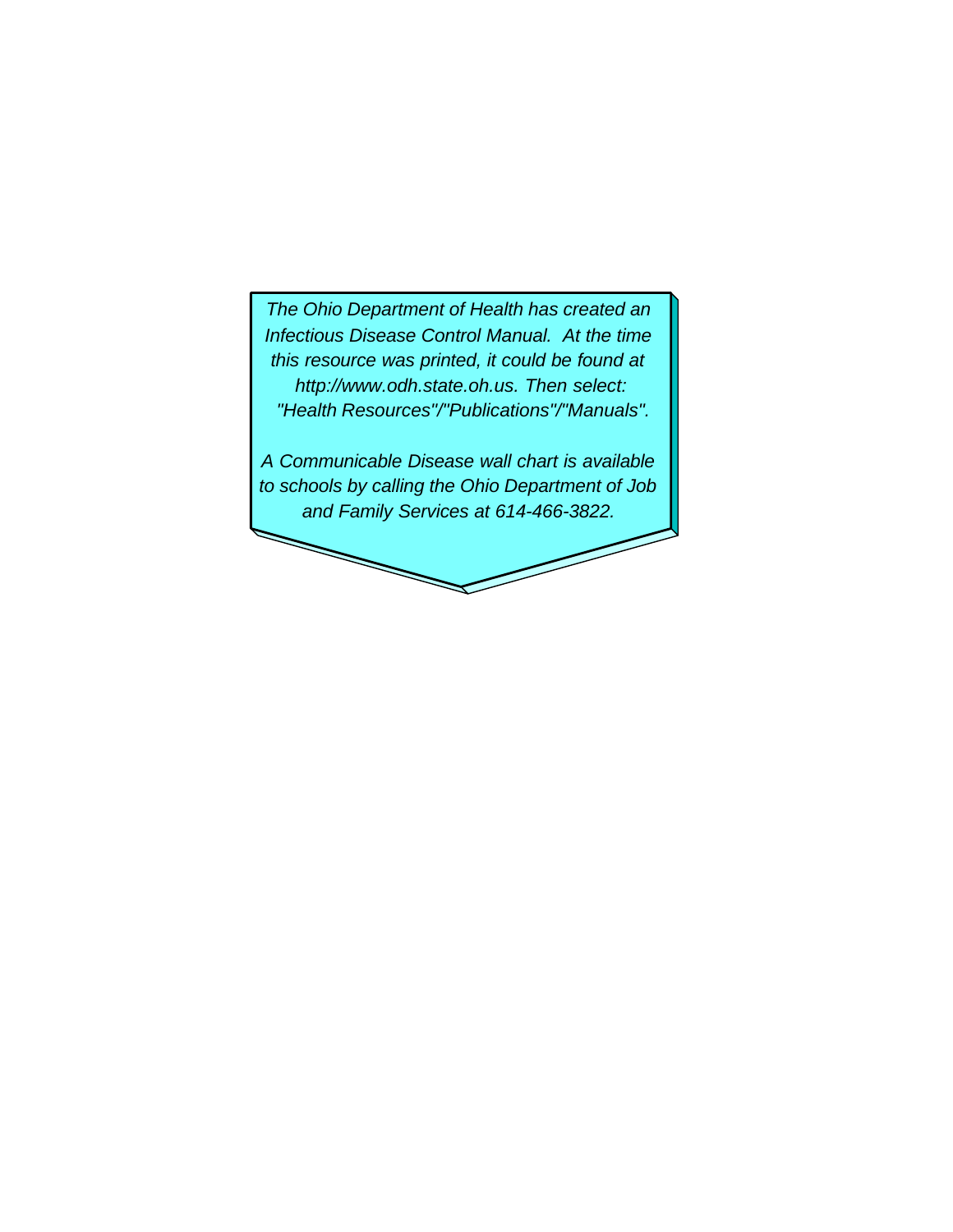# **COMMUNICABLE DISEASES**

For more information on protecting yourself from communicable diseases, see "Infection Control" listed under the "Emergency Procedures" tab.

Chicken pox, head lice, pink eye, strep throat and influenza (flu) are just a few of the common communicable diseases that affect children. There are many more. In general, there will be little that you can do for a child in school who has a communicable disease. Following, are some general guidelines. *Refer to your school's exclusion policy for ill students.*

#### **SIGNS OF LIFE-THREATENING ILLNESS**:

- ●Difficulty breathing or swallowing, rapid breathing.
- **Severe coughing, high pitched whistling sound.**
- ●Blueness in the face.
- Fever greater than 100.0 F in combination with lethargy, loss of consciousness, extreme sleepiness, abnormal activity.

#### **SIGNS OF PROBABLE ILLNESS**:

- ●Sore throat
- ●Redness, swelling, drainage of eye
- ●Unusual spots/rash with fever or itching
- ●Crusty, bright yellow, gummy skin sores
- ●Diarrhea (more than two loose stools a day)
- ●Vomiting
- ●Yellow skin or yellow "white of eye"
- ●Fever greater than 100.0 F
- ●Extreme tiredness or lethargy
- ●Unusual behavior

 **SIGNS OF POSSIBLE ILLNESS**:

- ●Earache ●Headache
- Itching of scalp Fussiness
- 
- ●Runny nose ●Mild cough

*A communicable disease is a disease that can be spread from one person to another. Germs (bacteria, virus, fungus, parasite) cause communicable diseases.*

> **CALL EMS.** Contact responsible school authority and parent or legal guardian.

**Contact** responsible school authority and parent or legal guardian. *URGE MEDICAL CARE.* 

Monitor child for worsening of symptoms. Contact parent/legal guardian and discuss.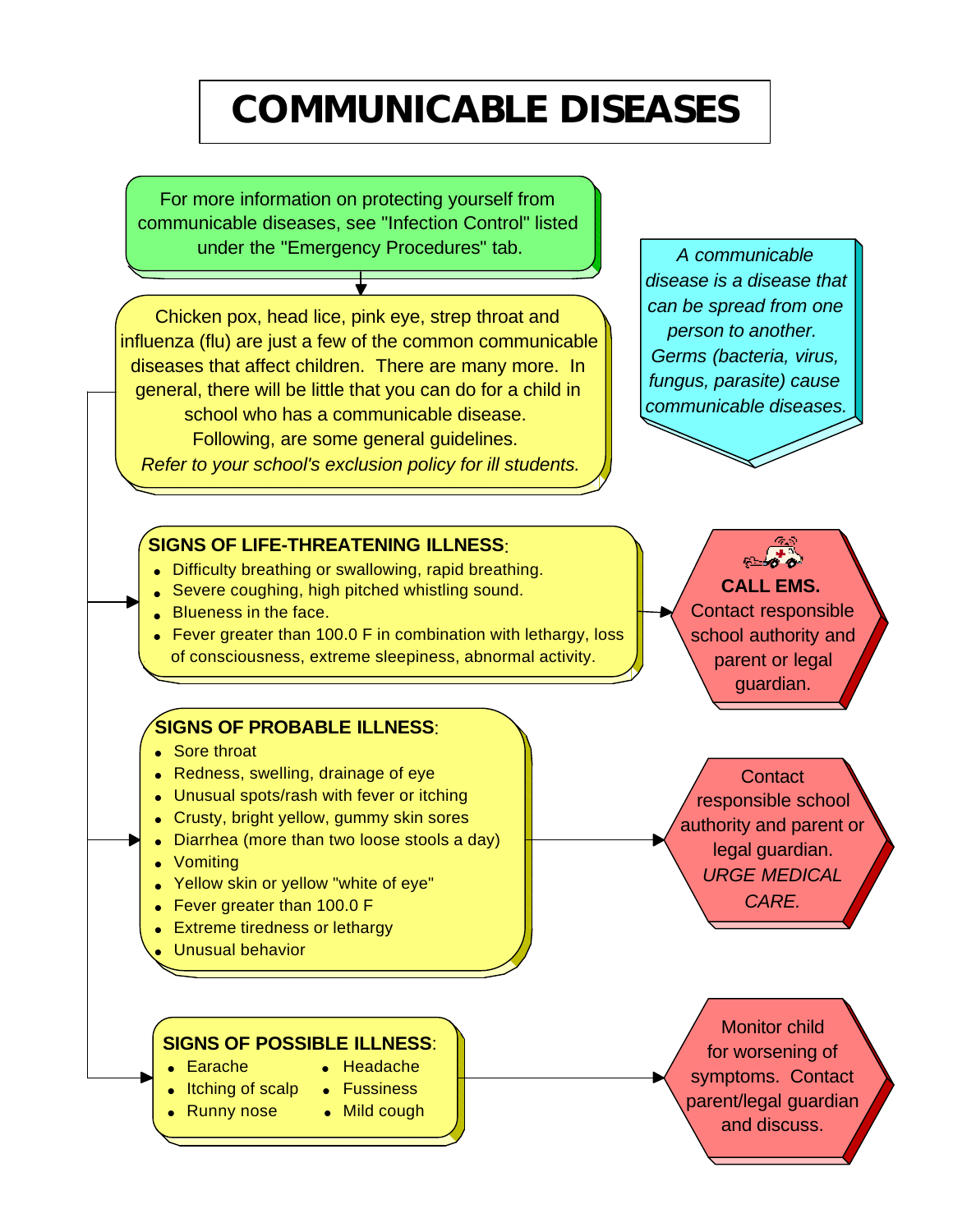### **CUTS** (SMALL)**, SCRATCHES & SCRAPES**  (INCLUDING ROPE & FLOOR BURNS)

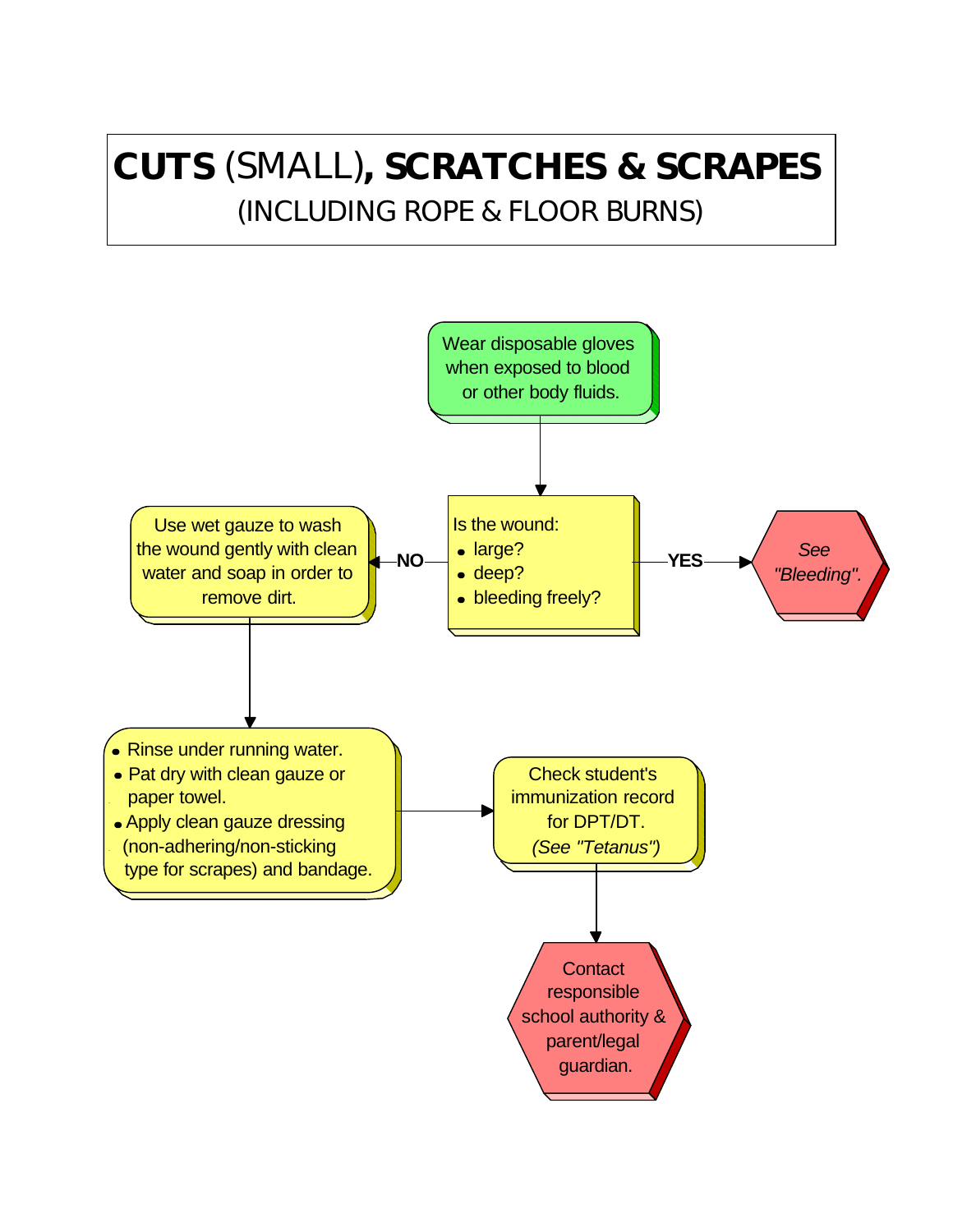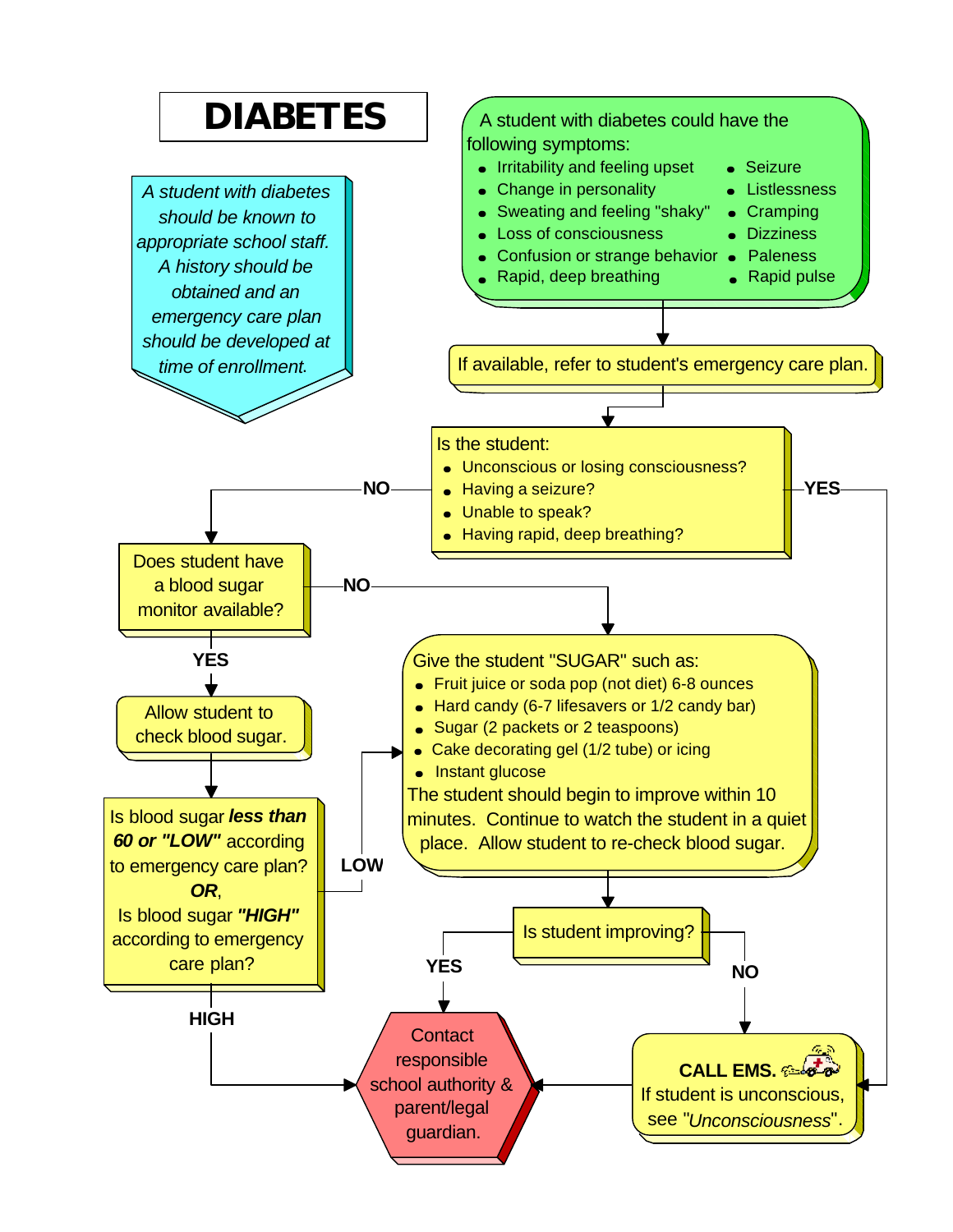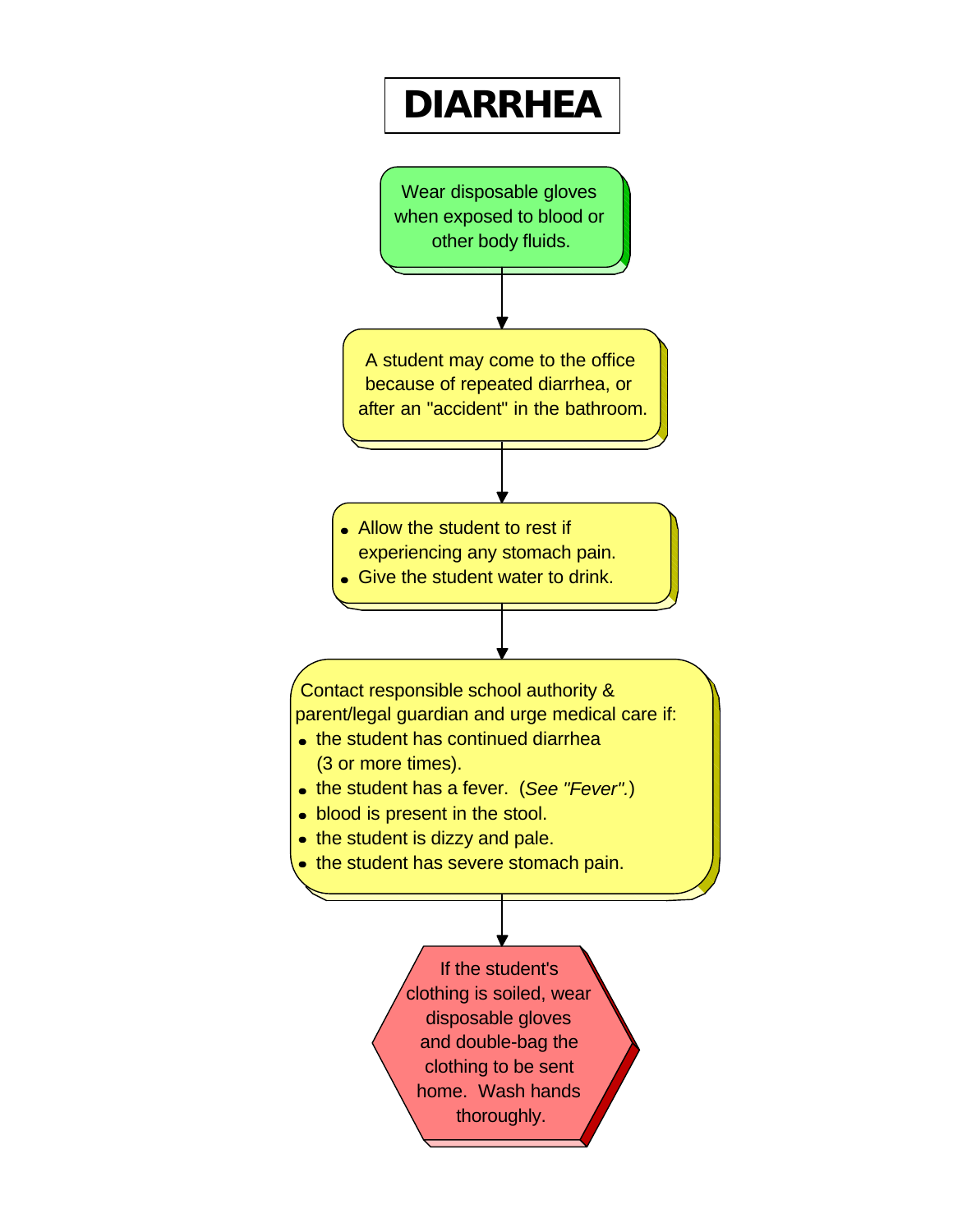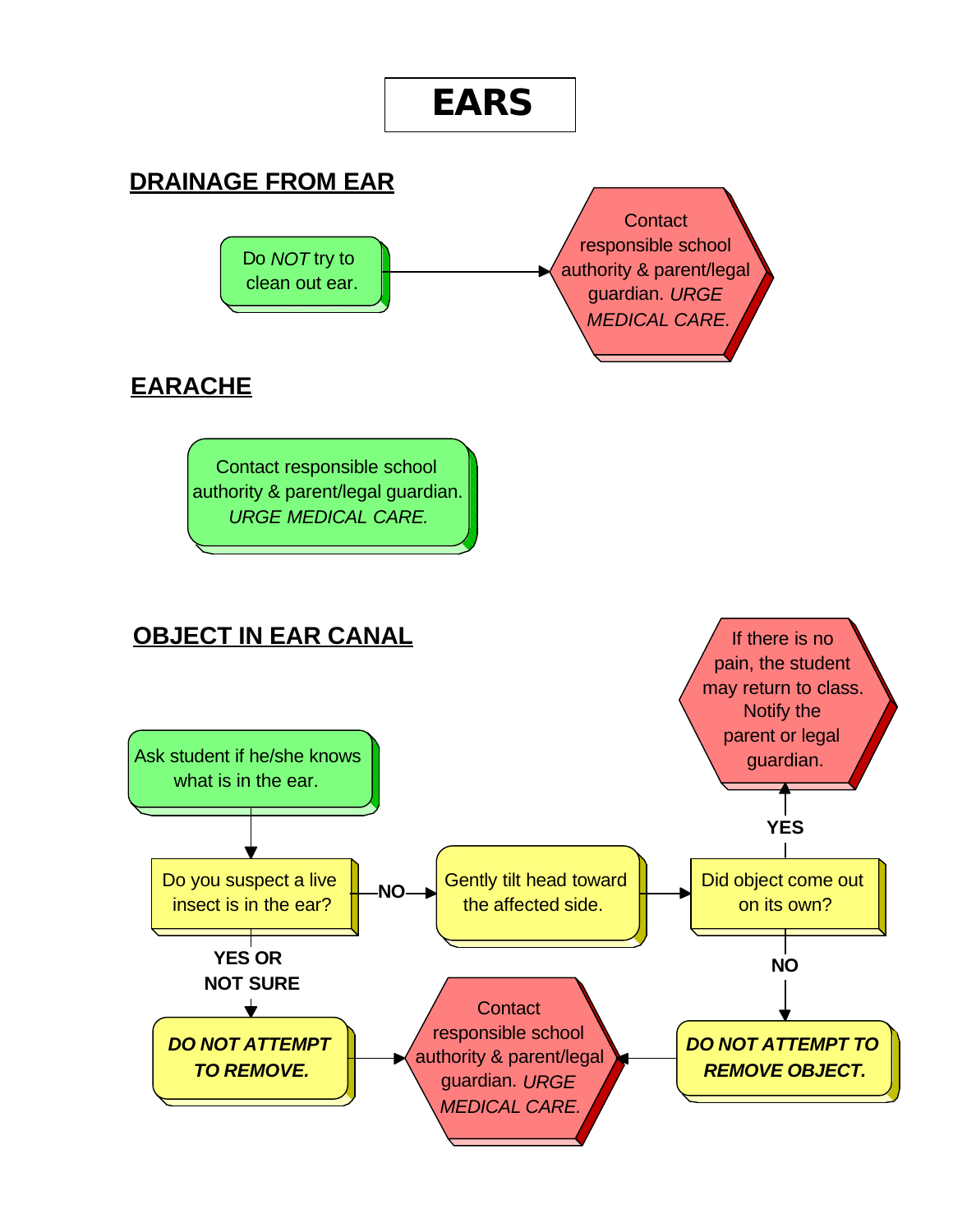### **ELECTRIC SHOCK**

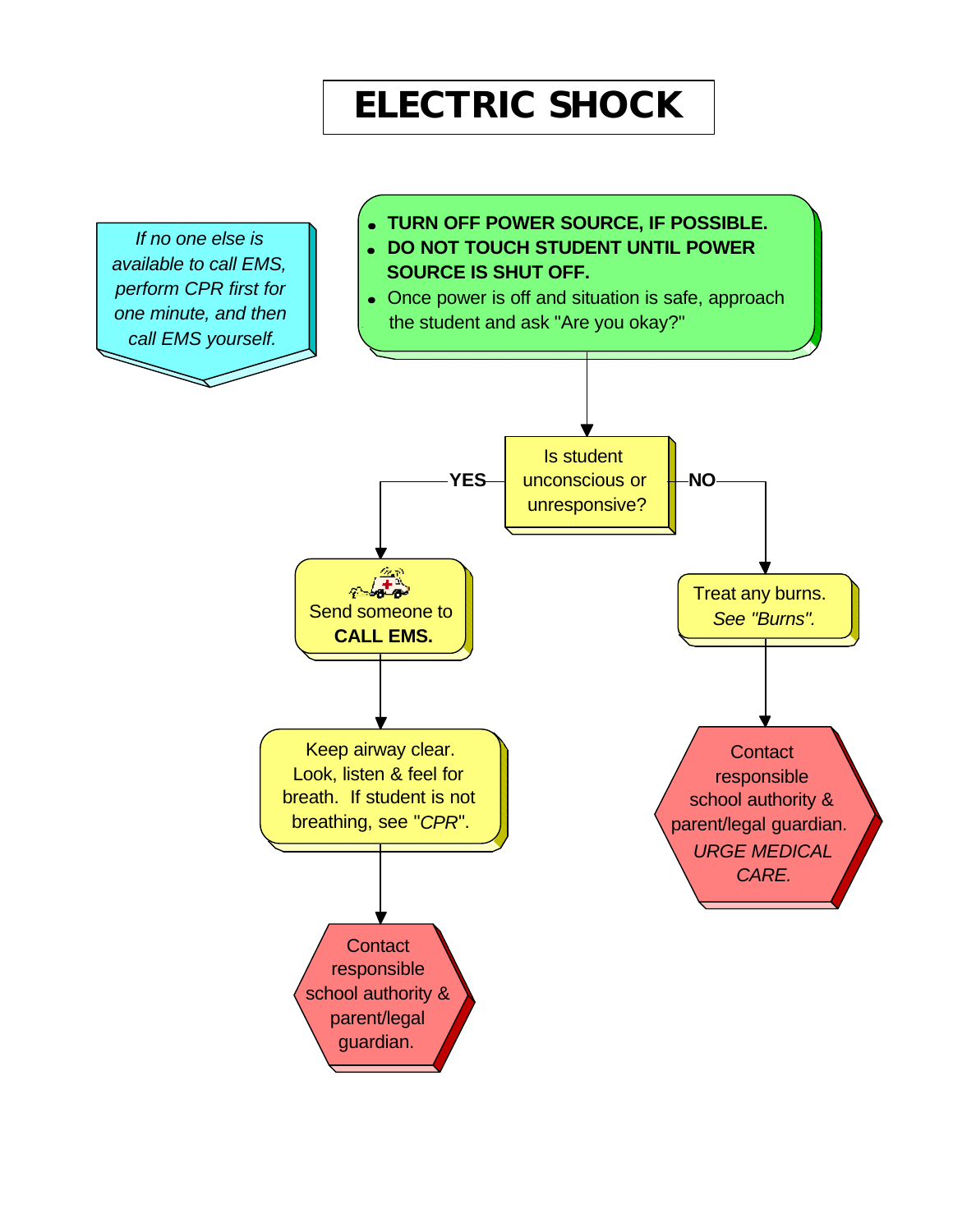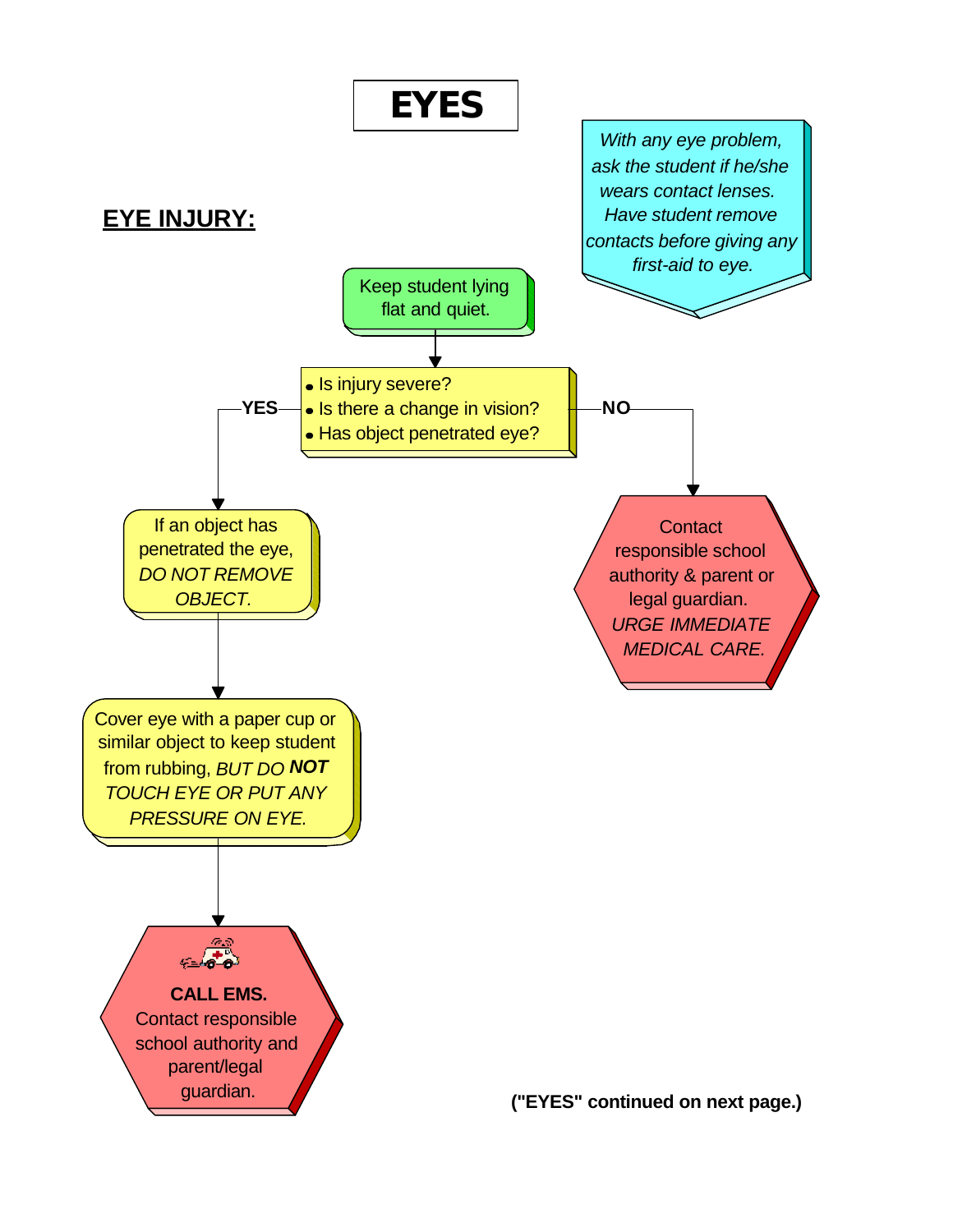

**(continued from previous page)**

### **PARTICLE IN EYE:**



### **CHEMICALS IN EYE**

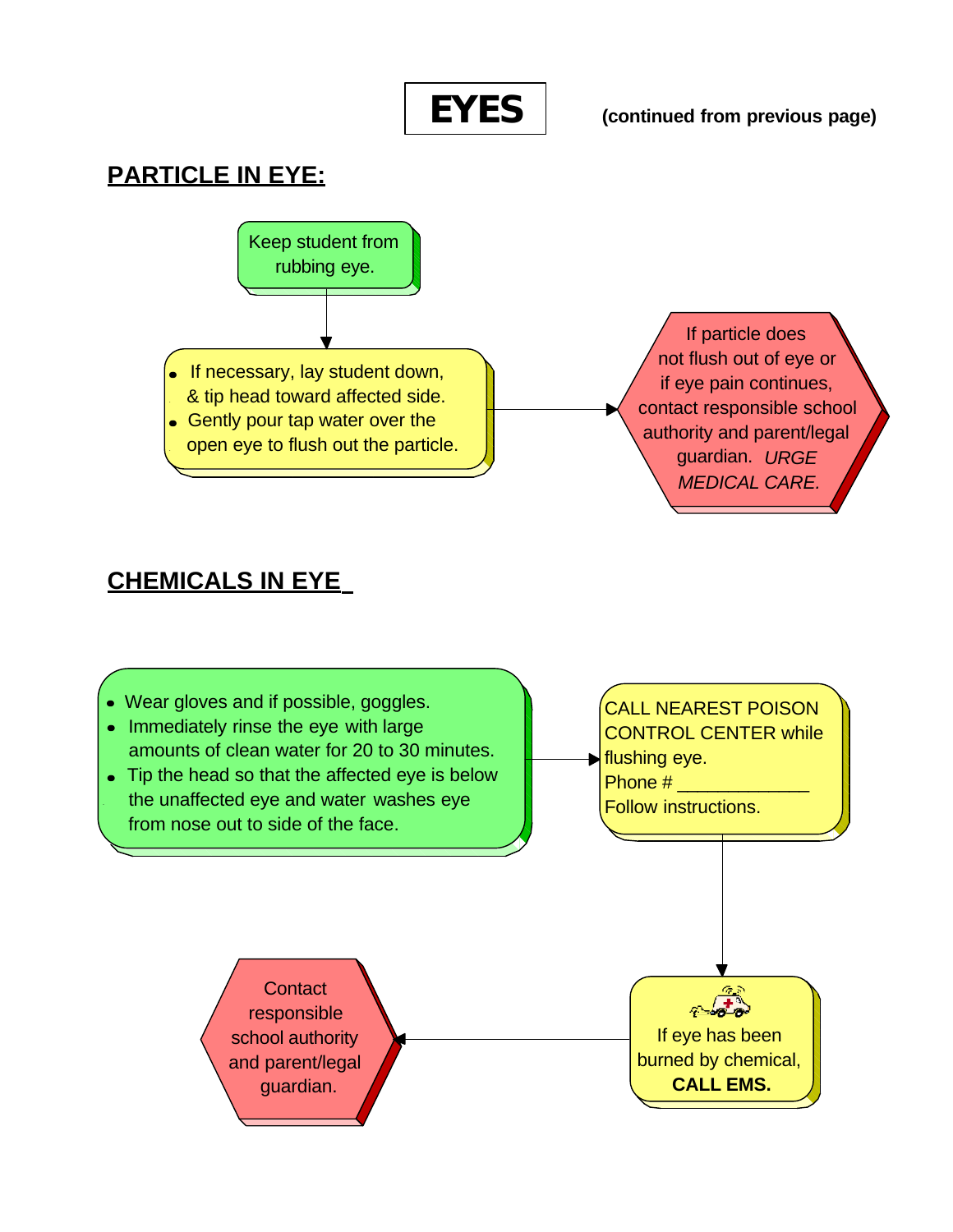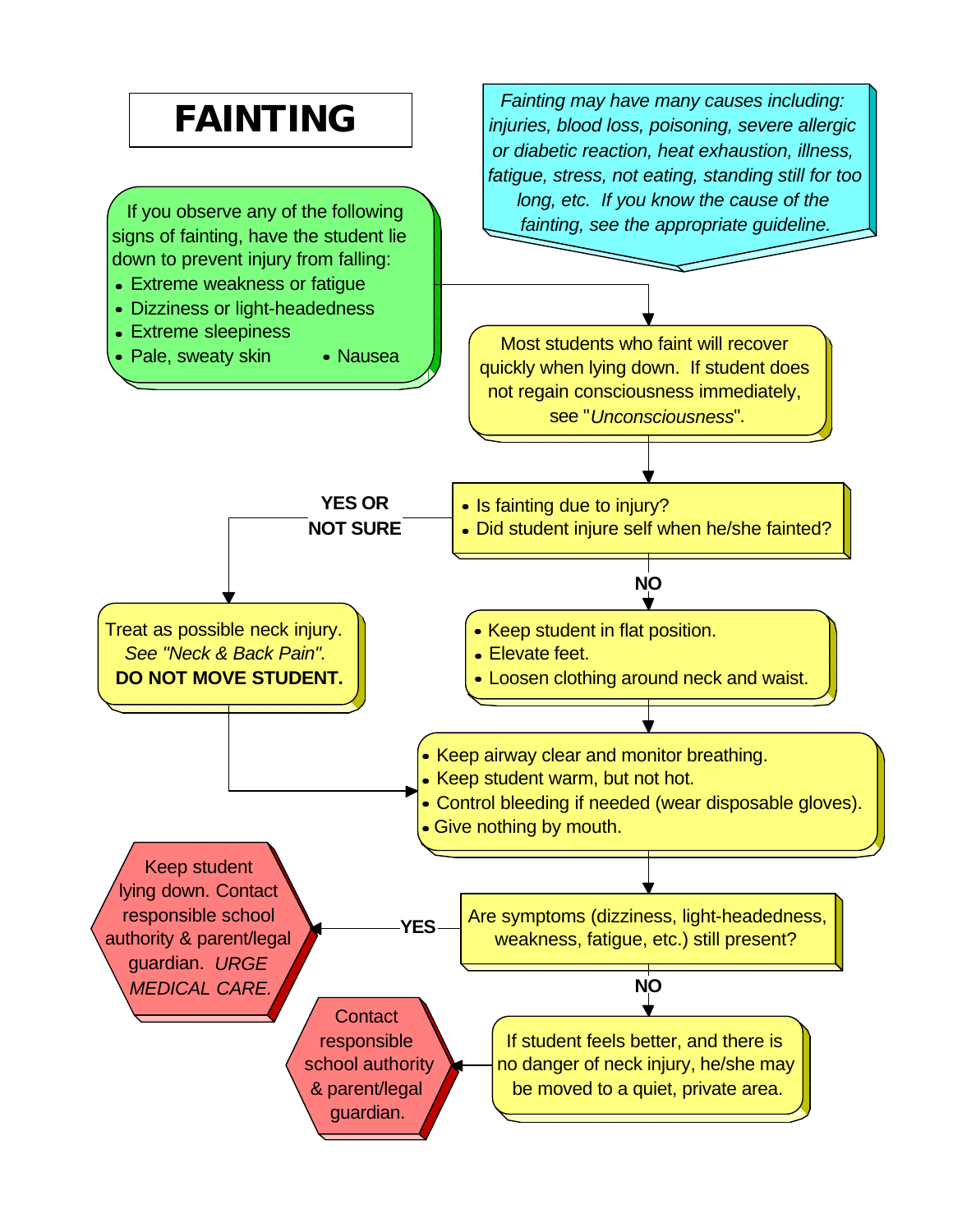# **FEVER & NOT FEELING WELL**

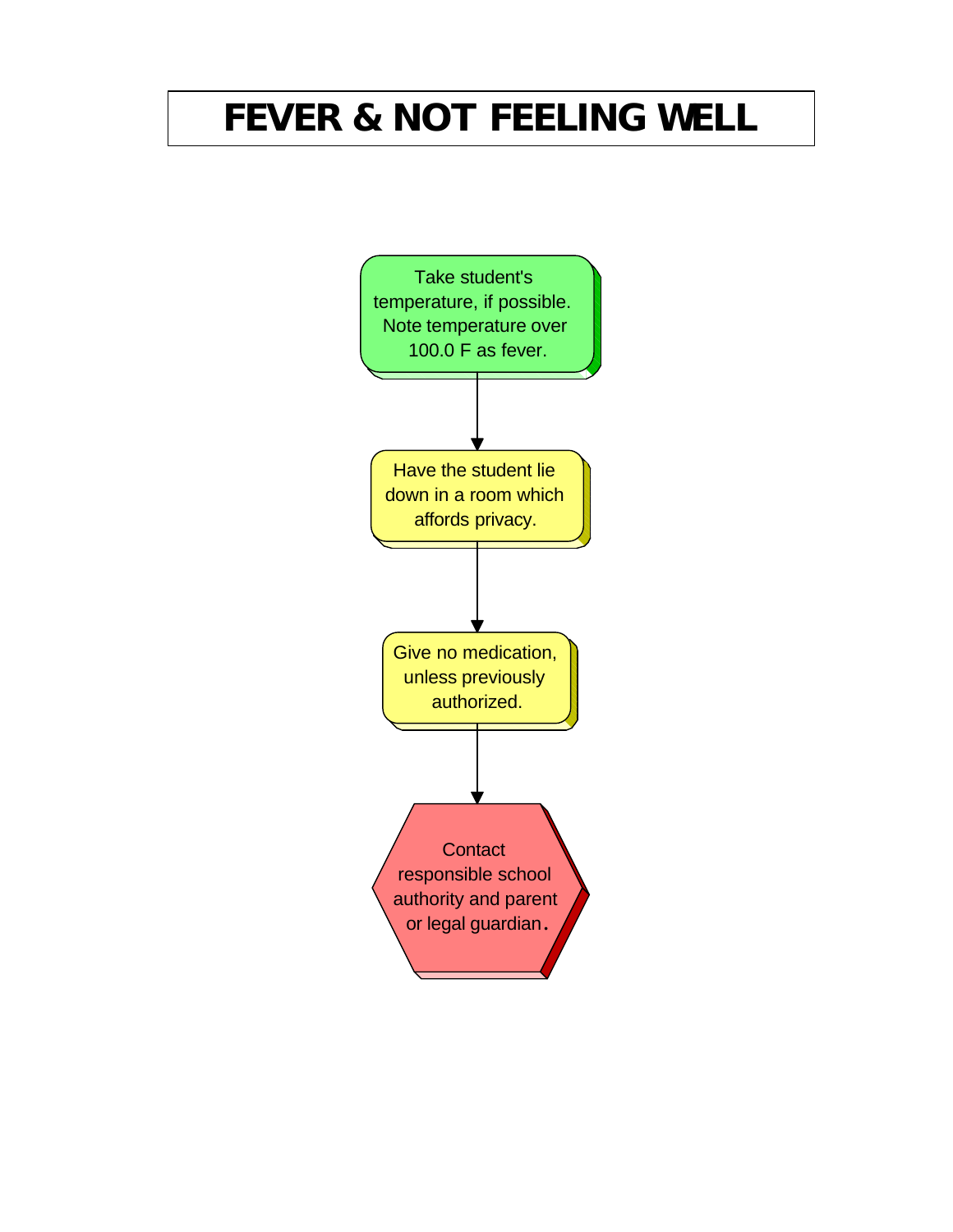# **FRACTURES, DISLOCATIONS, SPRAINS, OR STRAINS**

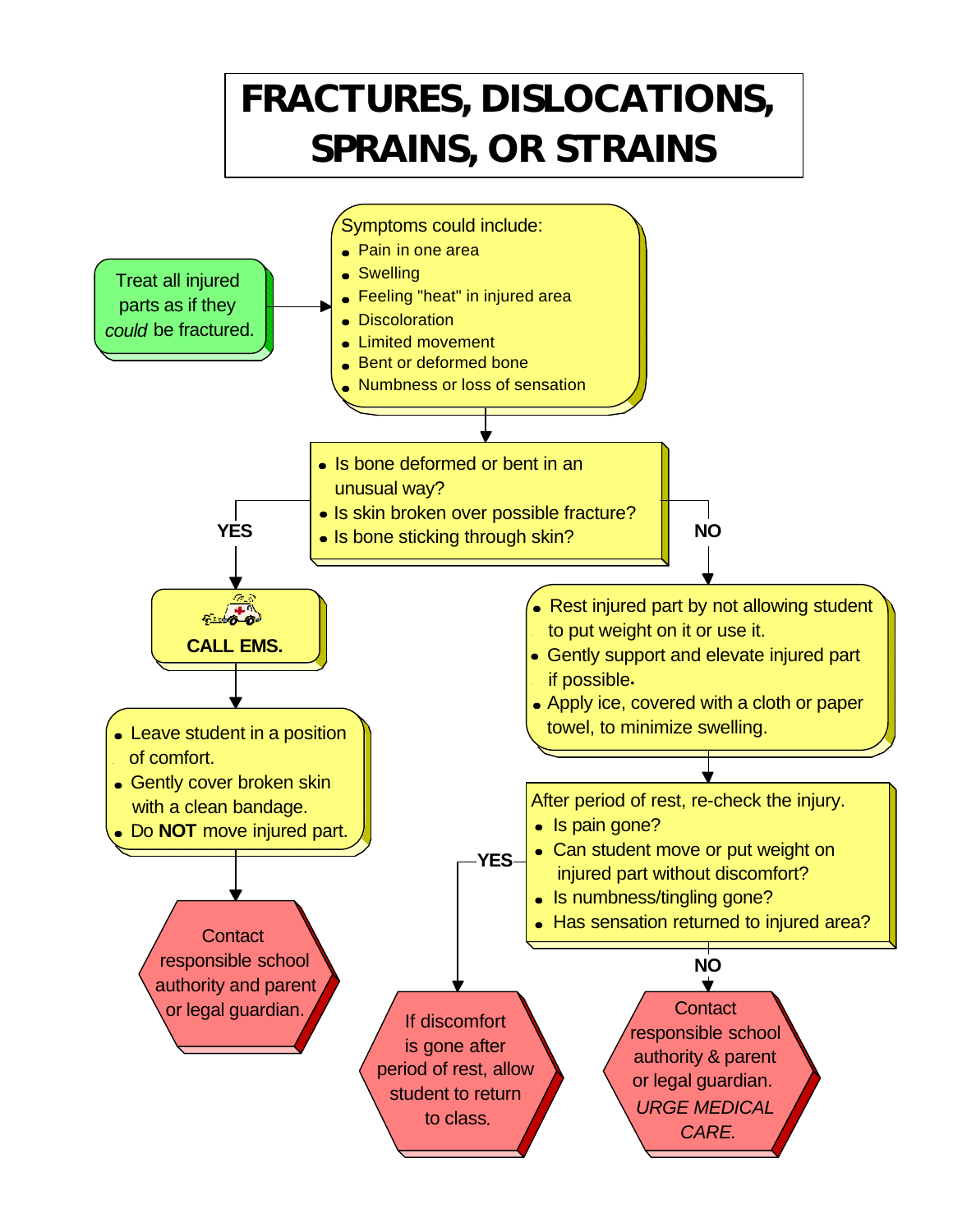### **FROSTBITE**

*Frostbite can result in the same type of tissue damage as a burn. It is a serious condition and requires medical attention.*

 Exposure to cold even for short periods of time may cause "HYPOTHERMIA" in children *(See Hypothermia*). The nose, ears, chin, cheeks, fingers and toes are the parts most often affected by frostbite. Frostbitten skin may:

- Look discolored (flushed, grayish-yellow, pale, white).
- Feel cold to the touch.
- Feel numb to the child.

Deeply frostbitten skin may

- ●Look white or waxy
- ●Feel firm hard (frozen)
- ●Take the child to a warm place.
- Remove cold or wet clothing and give child warm, dry clothes.
- Protect cold part from further injury.
- Do **NOT** rub or massage the cold part OR apply heat such as a water bottle or hot running water.
- ●Cover part loosely with nonstick, sterile dressings or dry blanket.

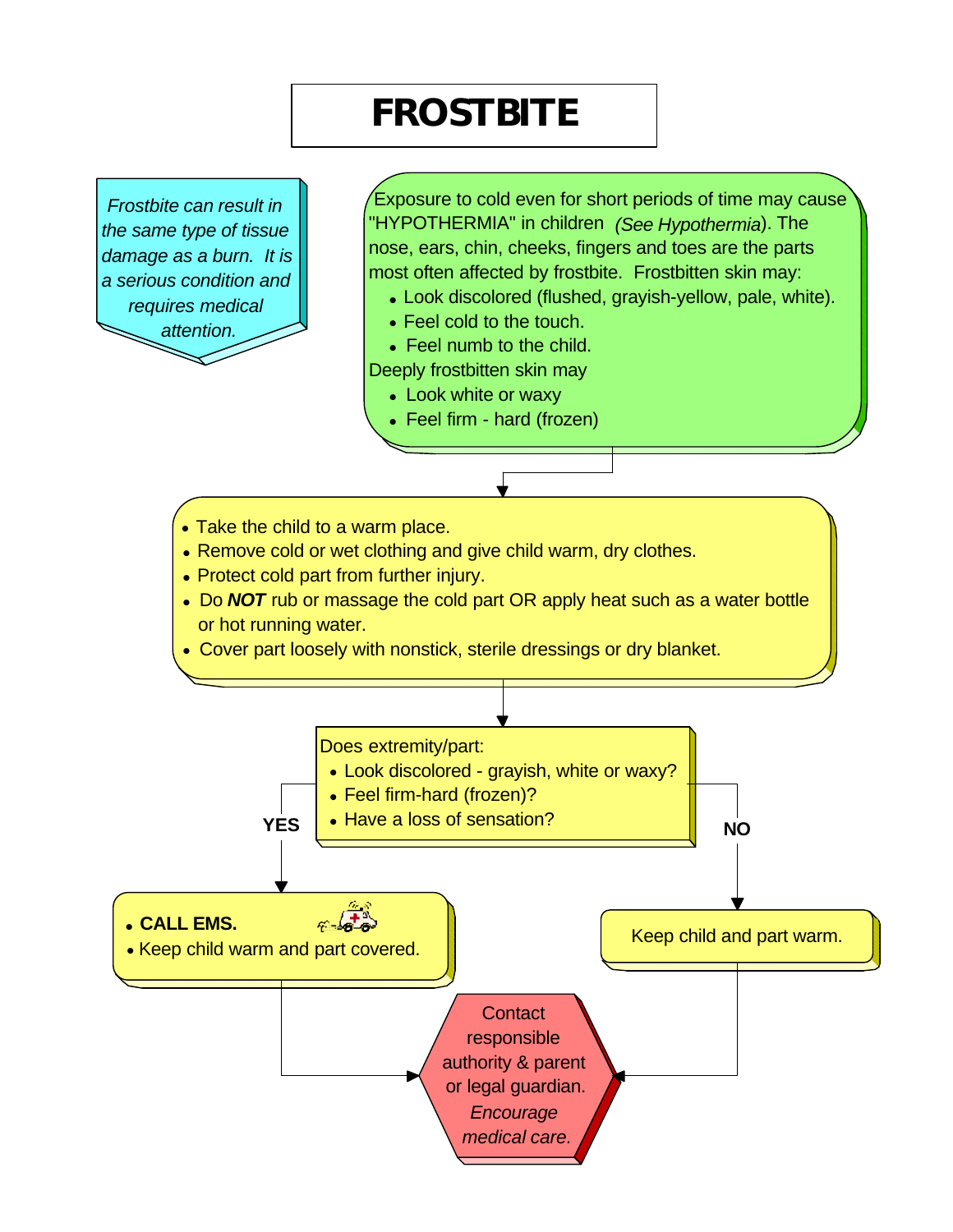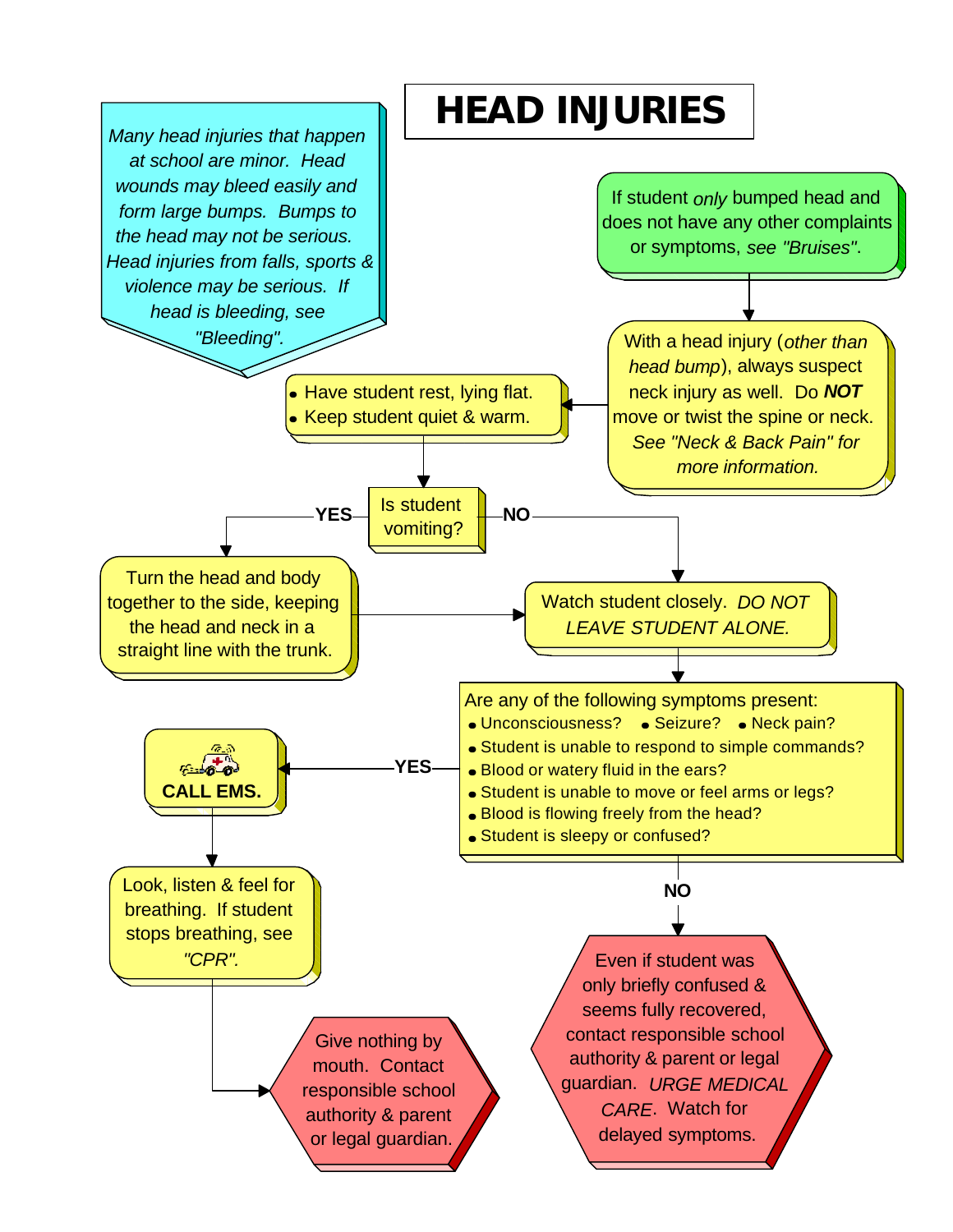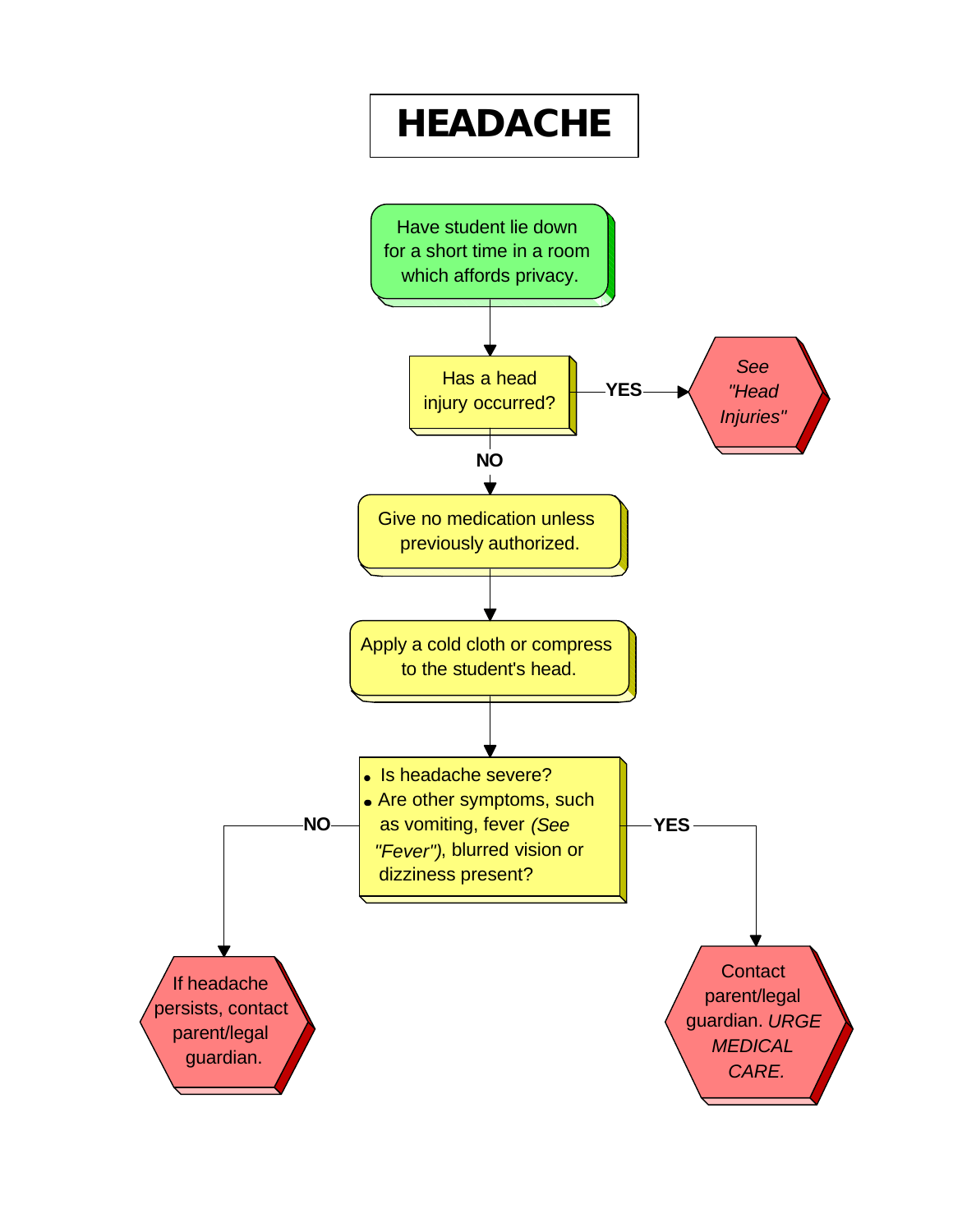### **HEAT STROKE/HEAT EXHAUSTION**

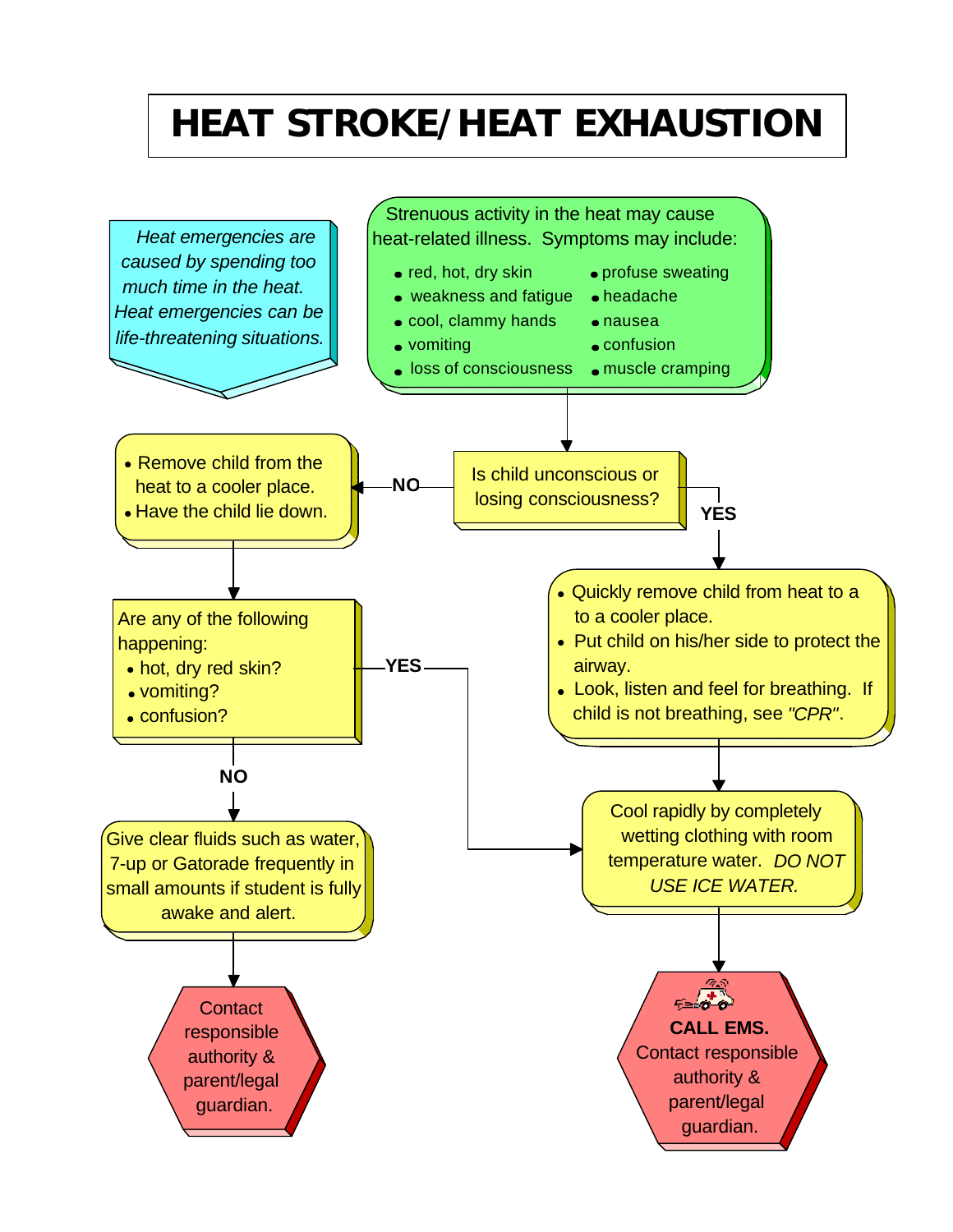### **HYPOTHERMIA**  (EXPOSURE TO COLD)

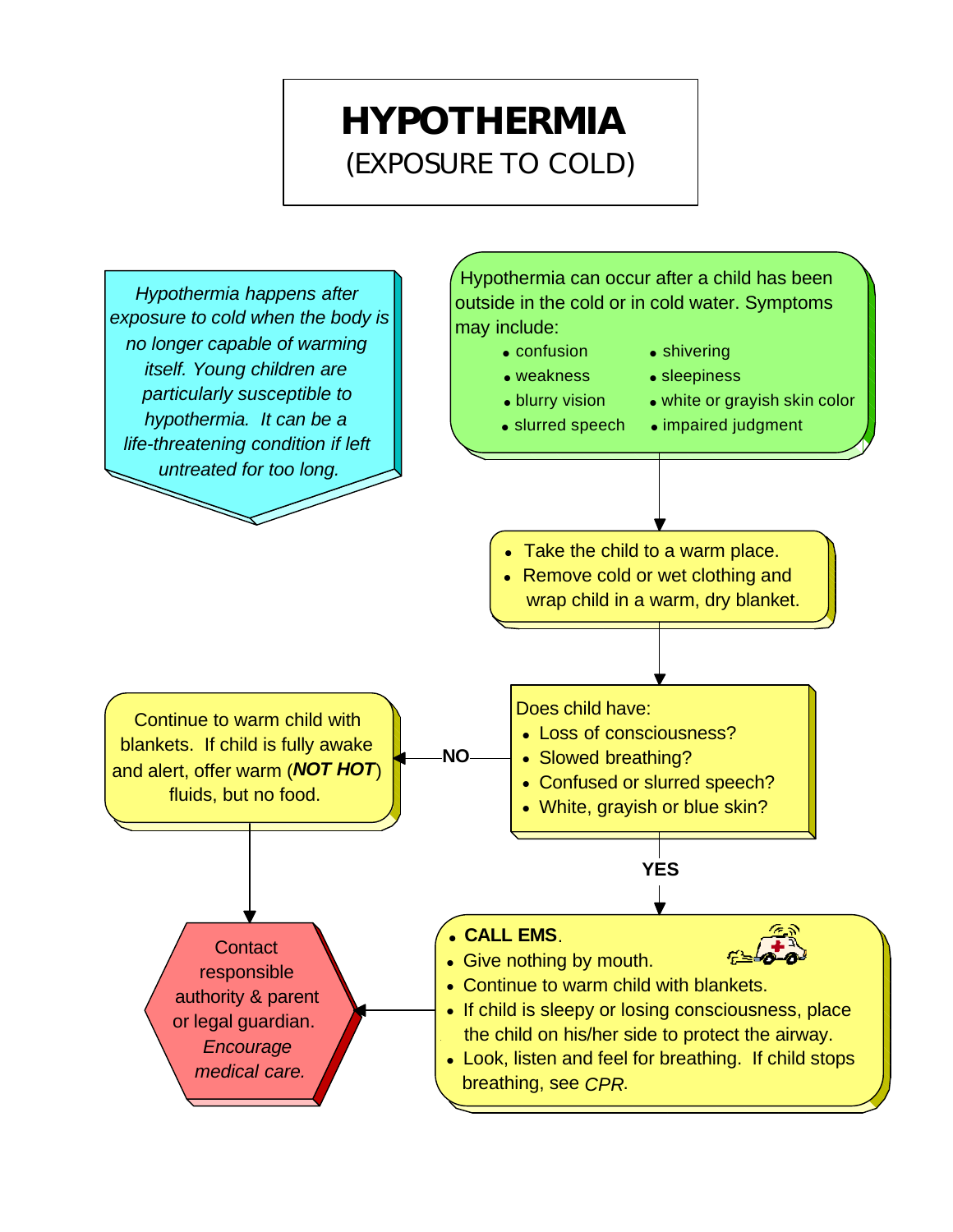### **MENSTRUAL DIFFICULTIES**

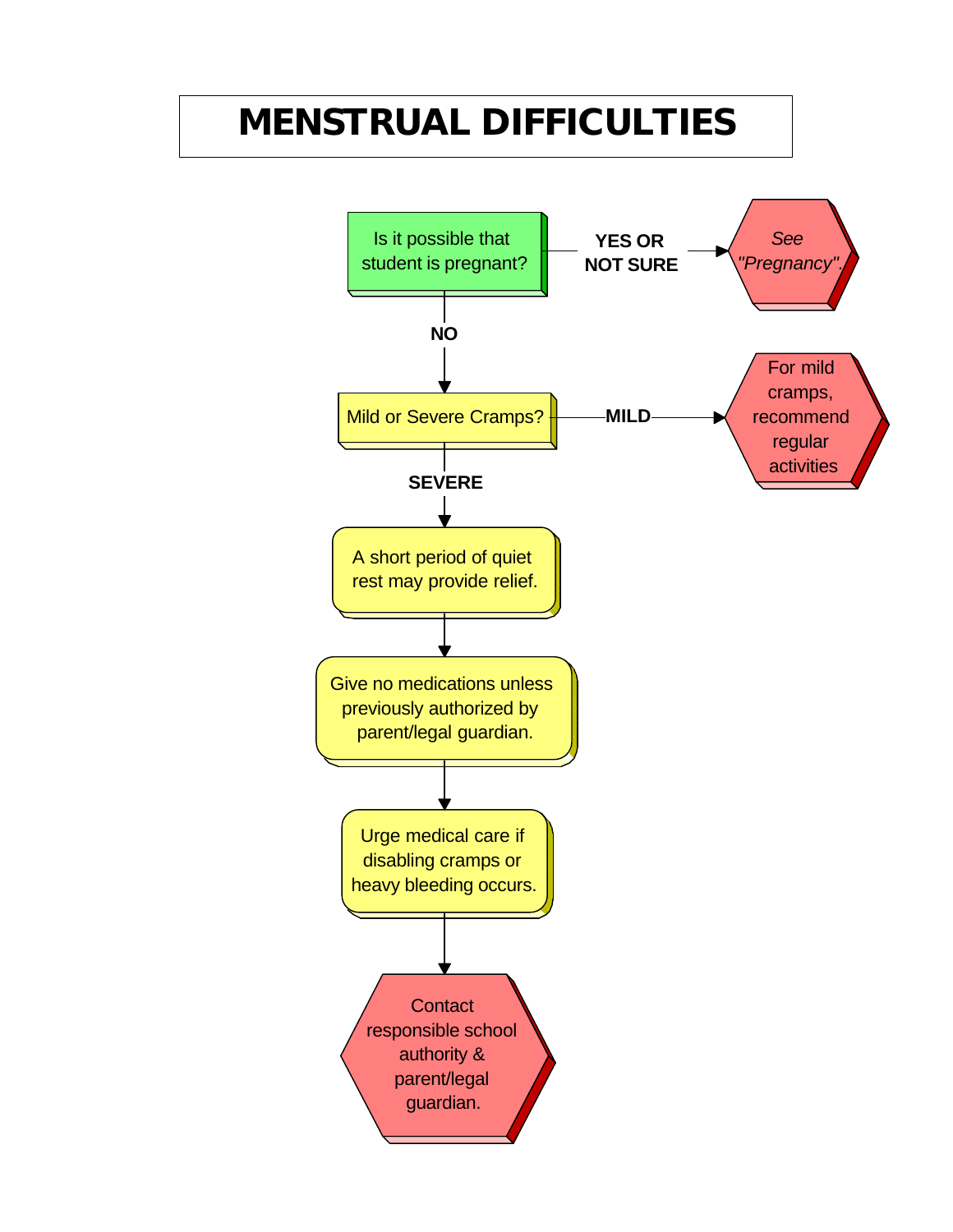## **MOUTH & JAW INJURIES**

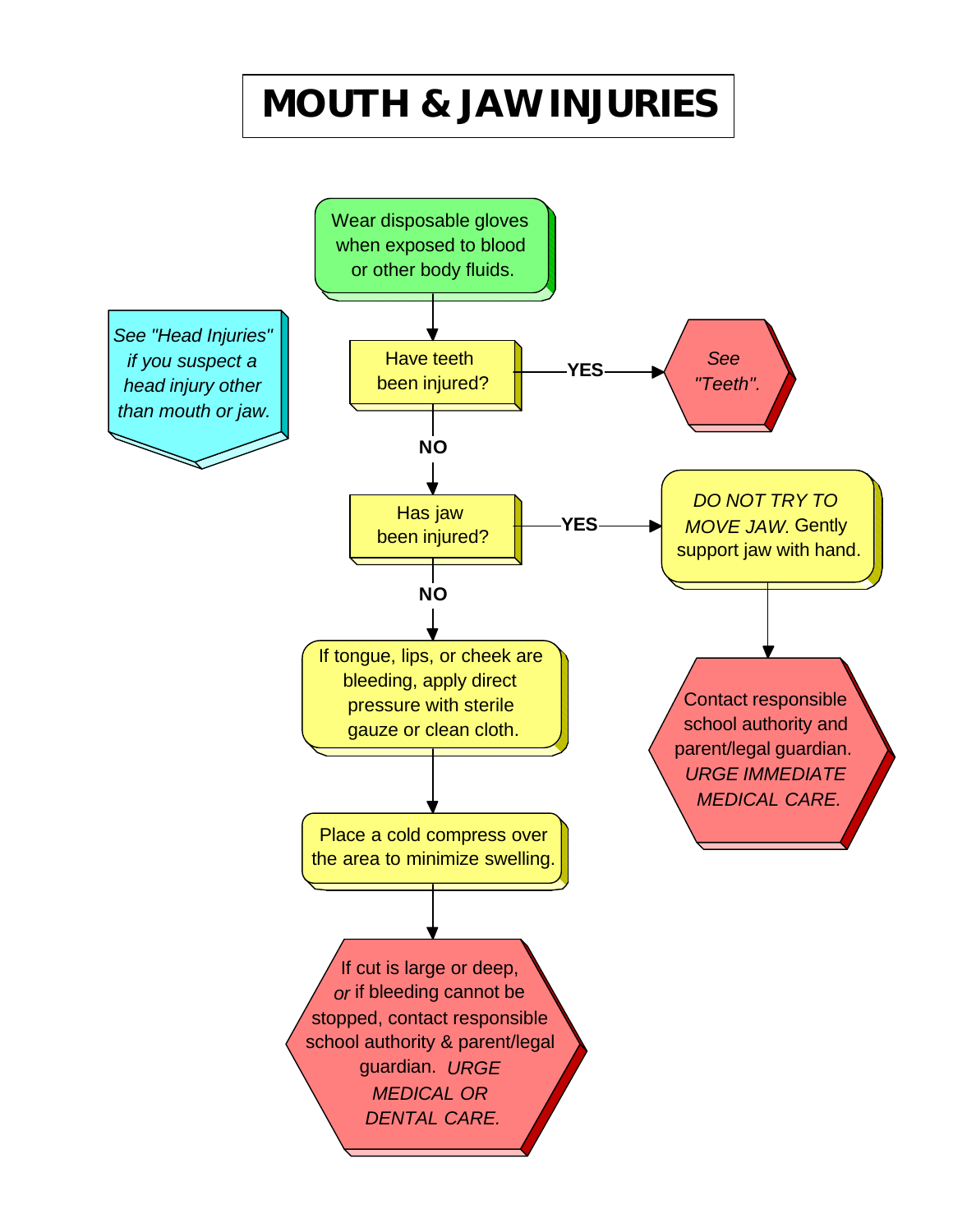# **NECK & BACK PAIN**

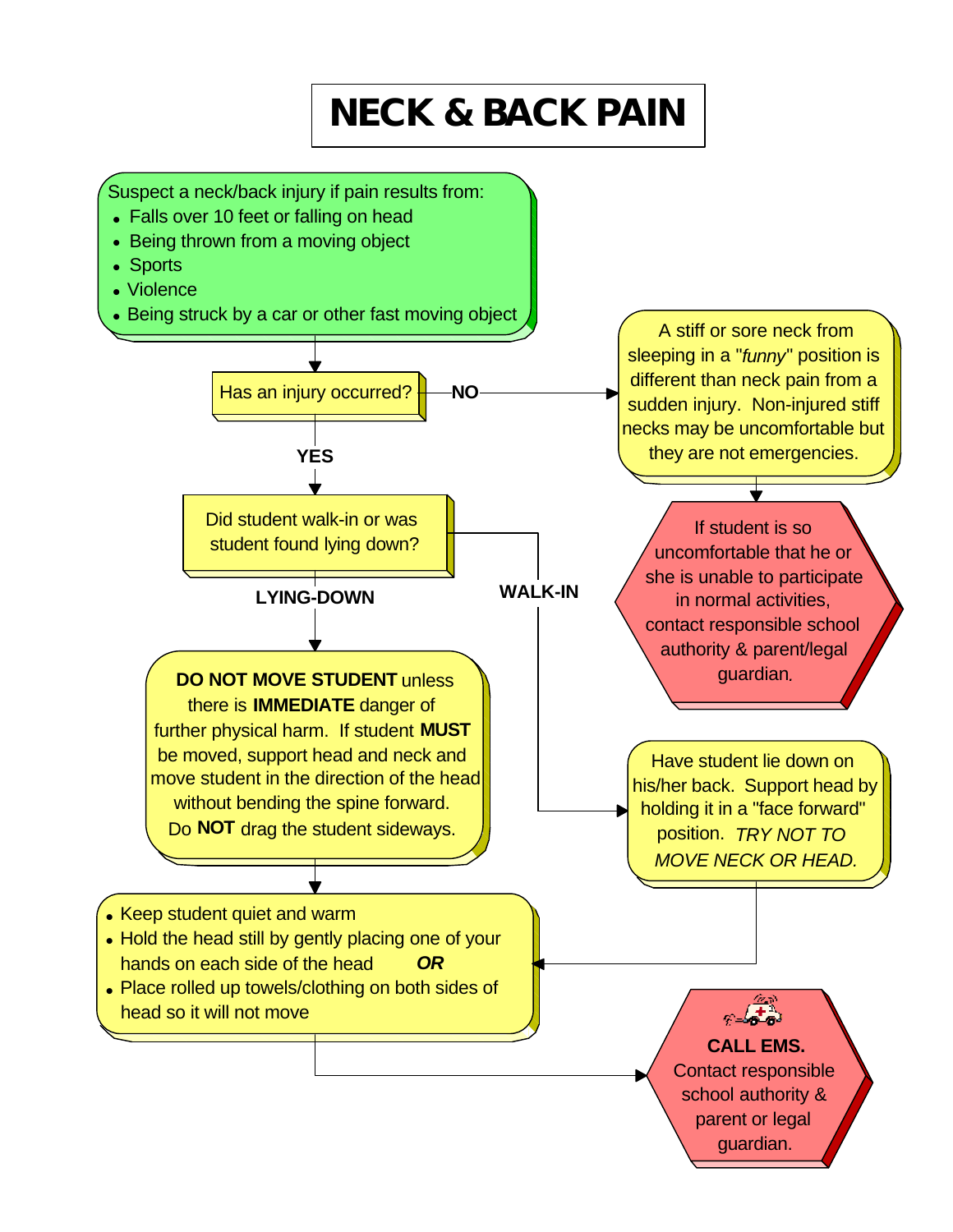

Care for nose as in "Nosebleed" above. Contact responsible school authority and parent/legal guardian. *URGE MEDICAL CARE.*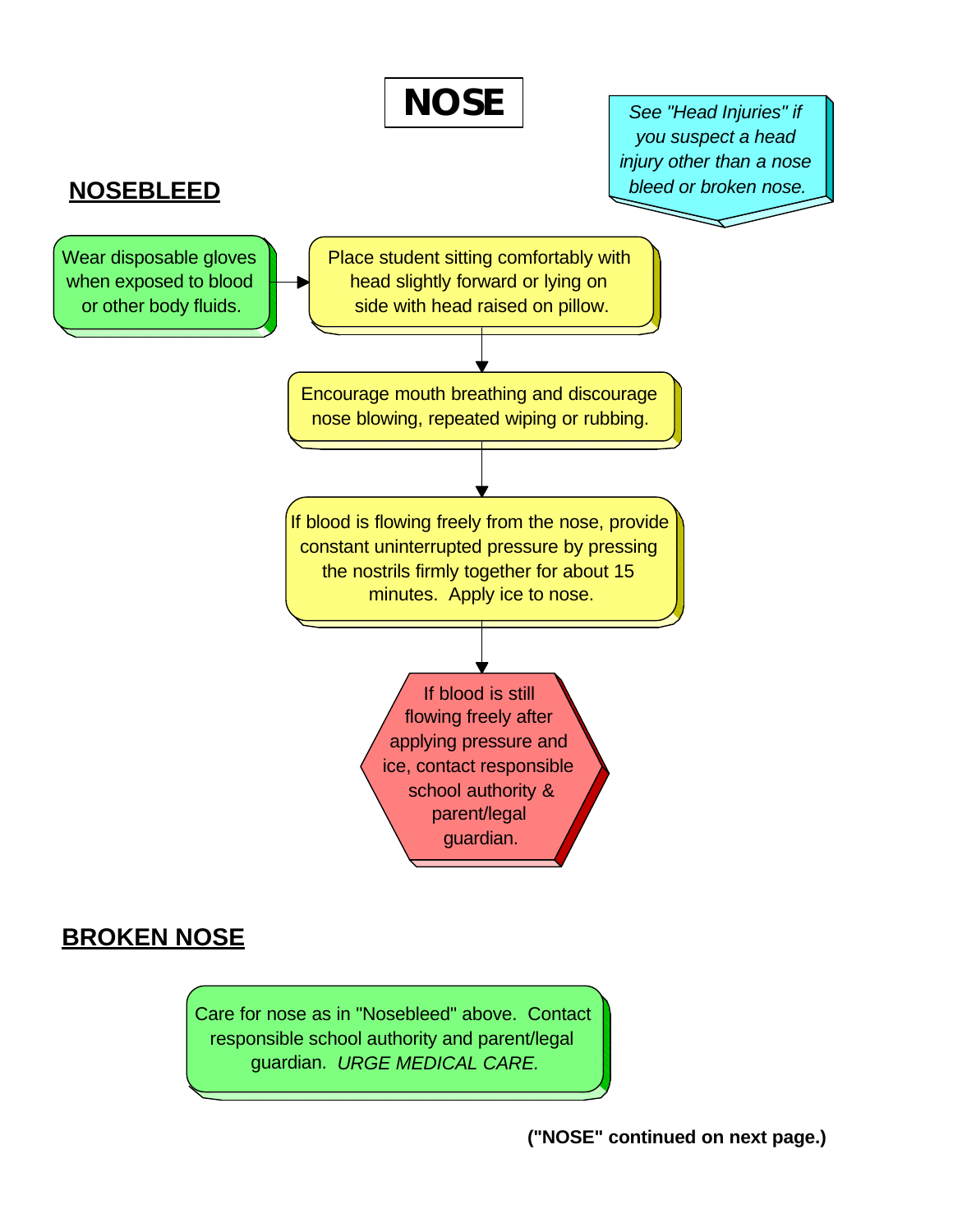**NOSE**

**(continued from previous page)**

### **OBJECT IN NOSE**

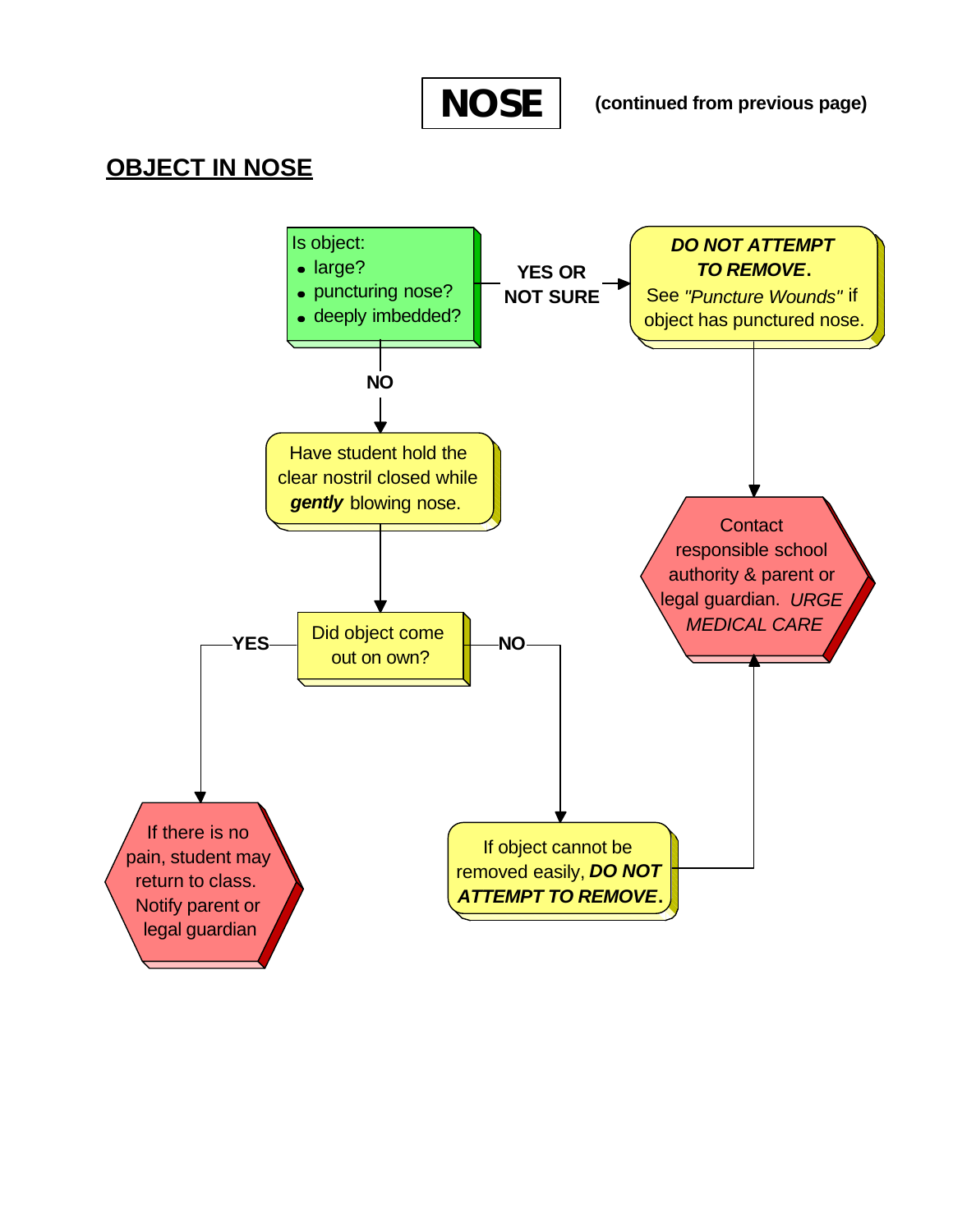# **POISONING & OVERDOSE**

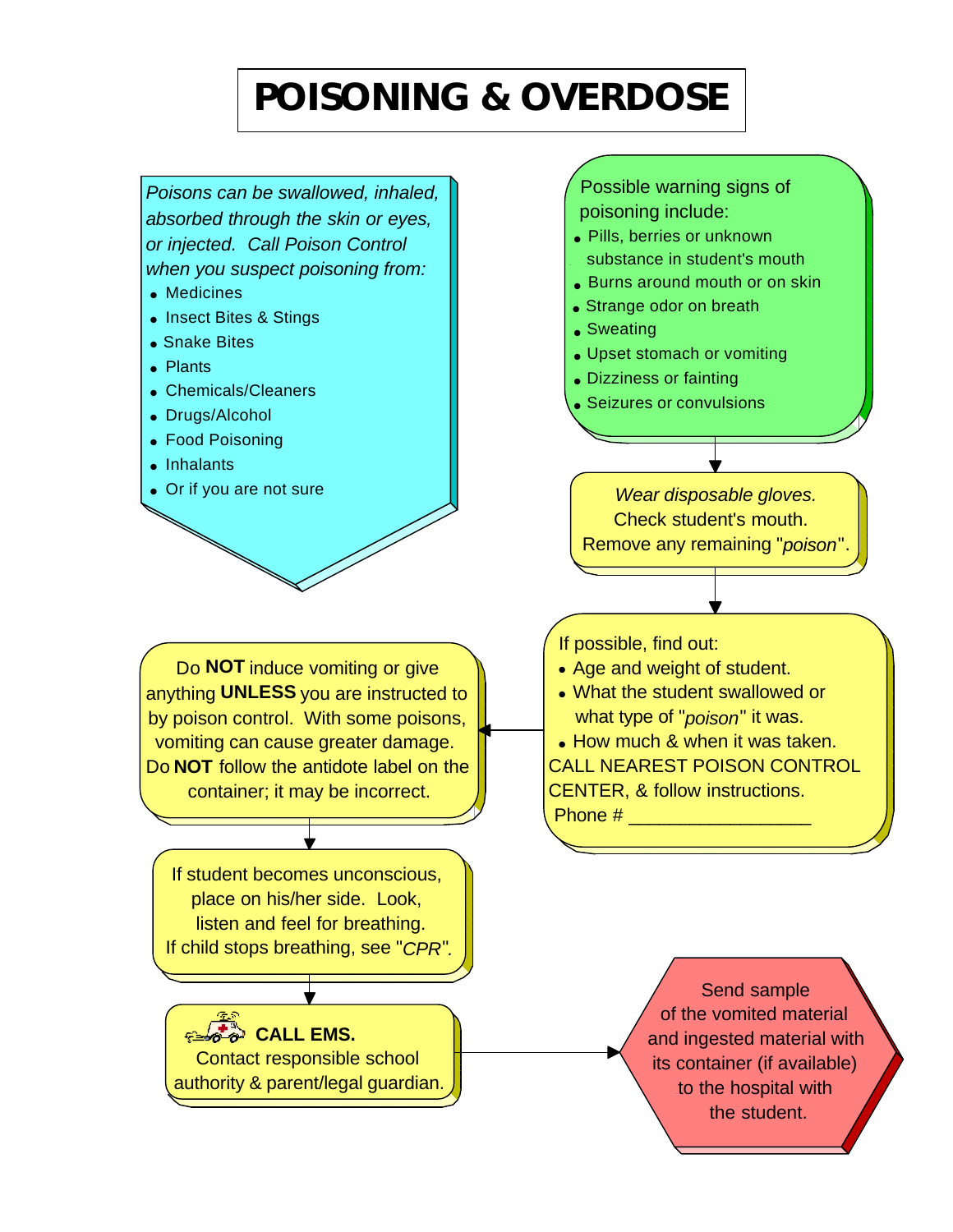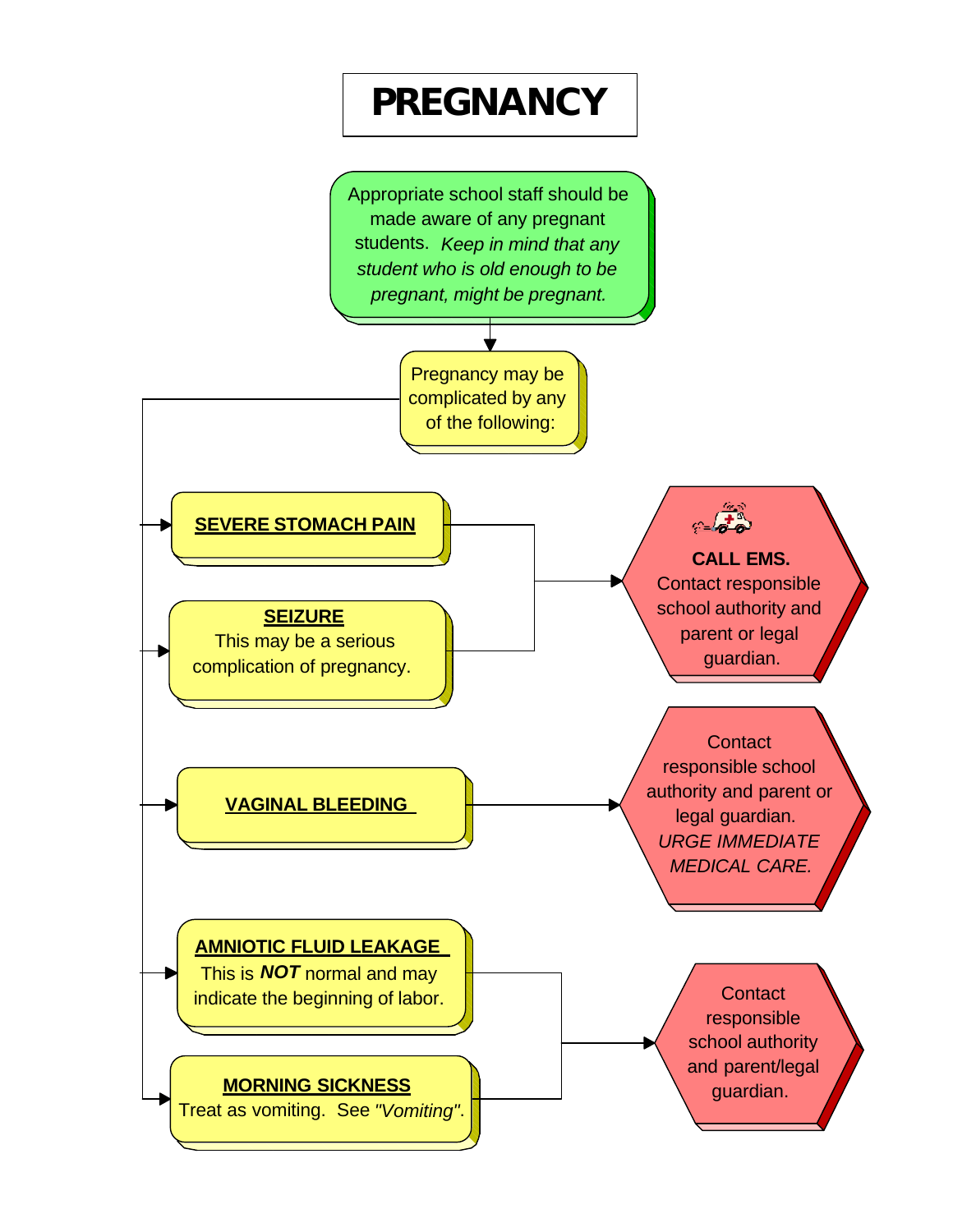# **PUNCTURE WOUNDS**

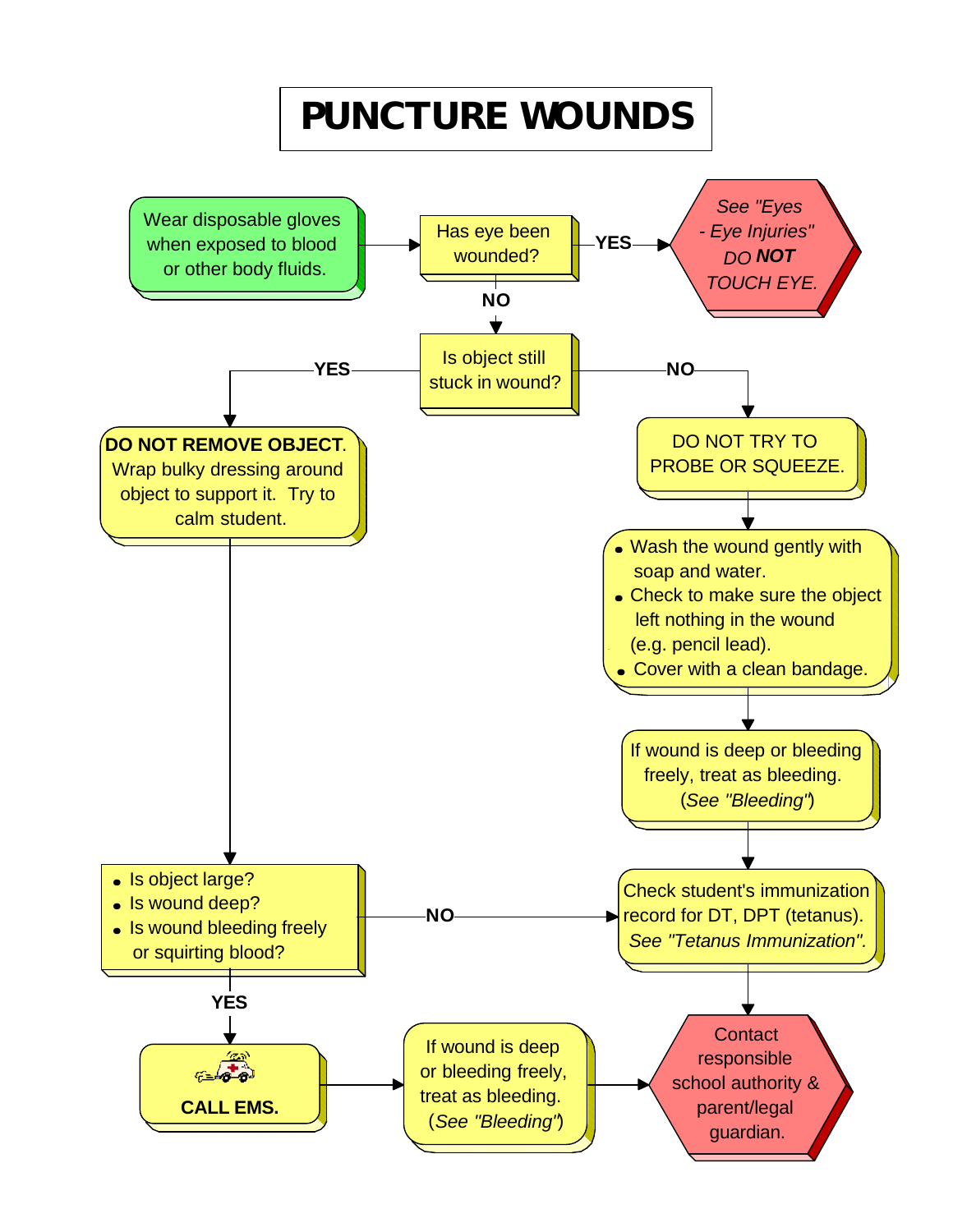### **RASHES**

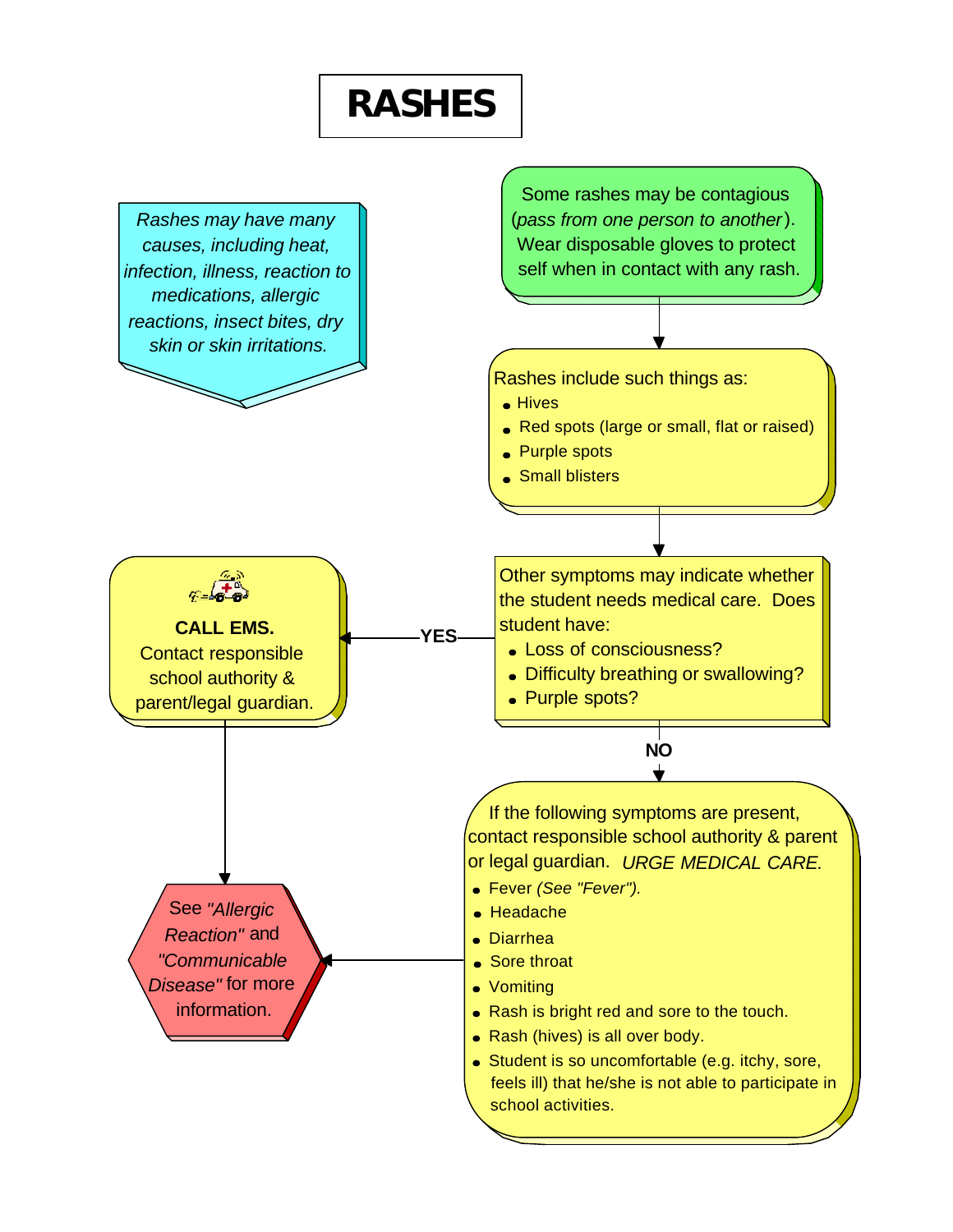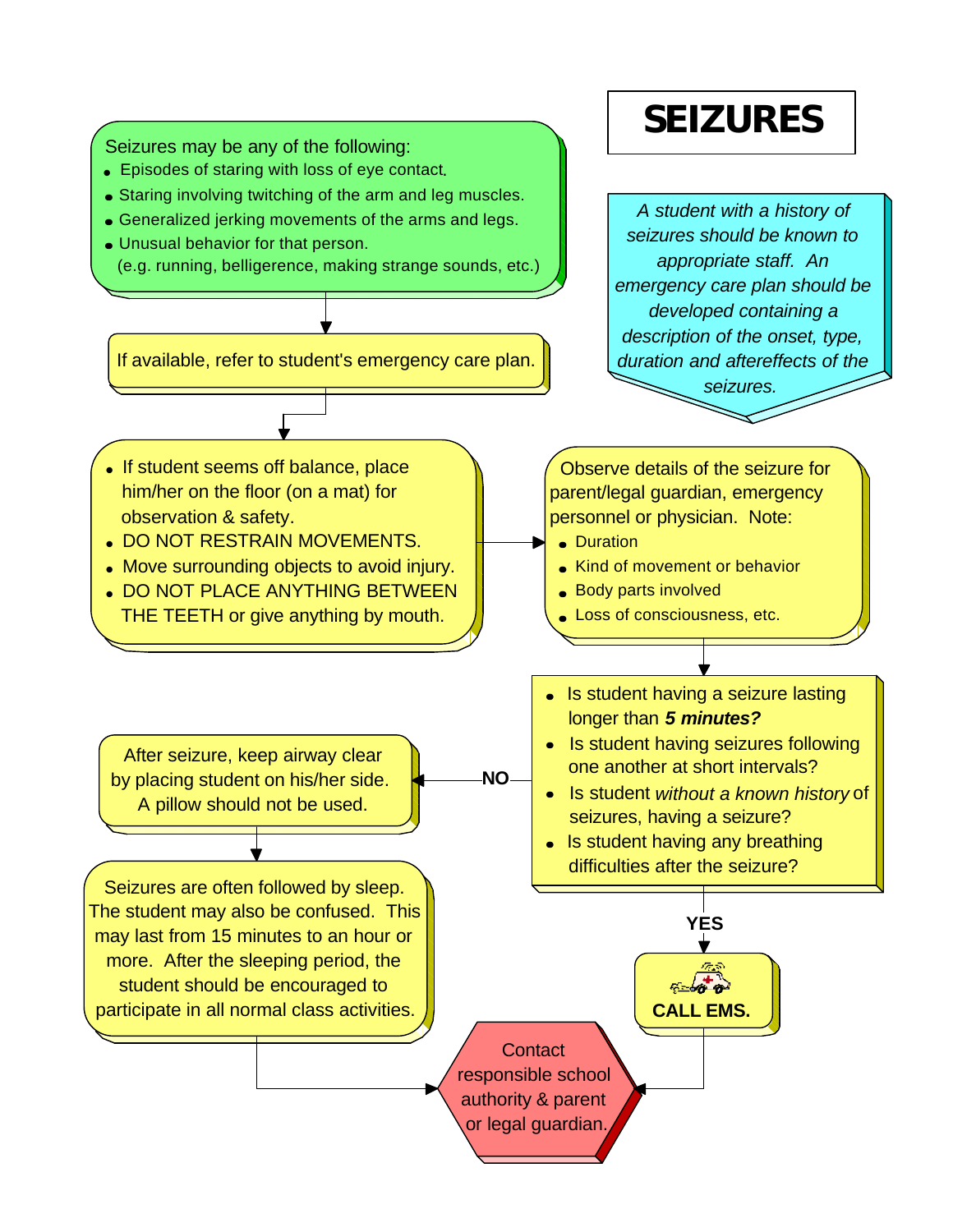### **SPLINTERS OR IMBEDDED PENCIL LEAD**

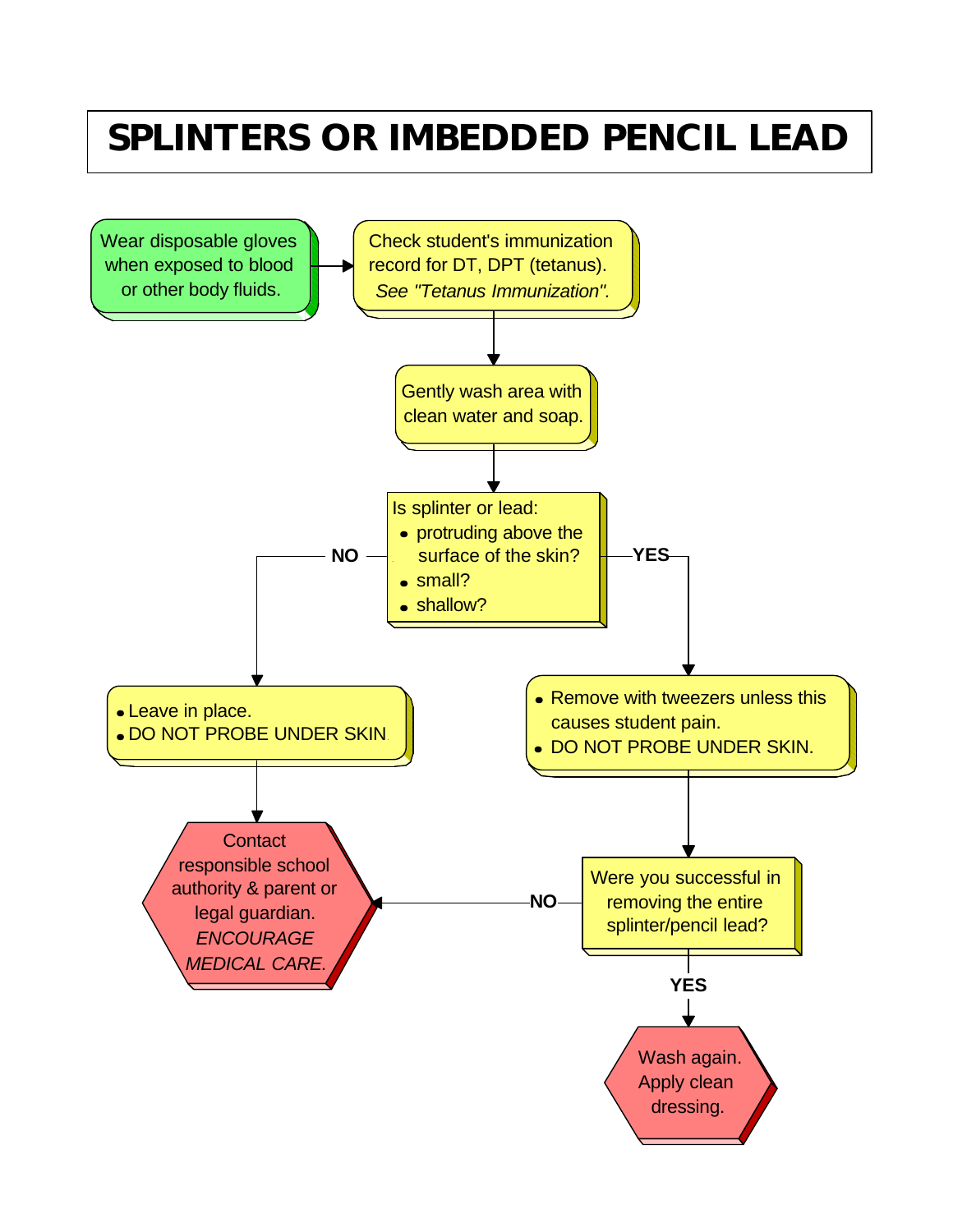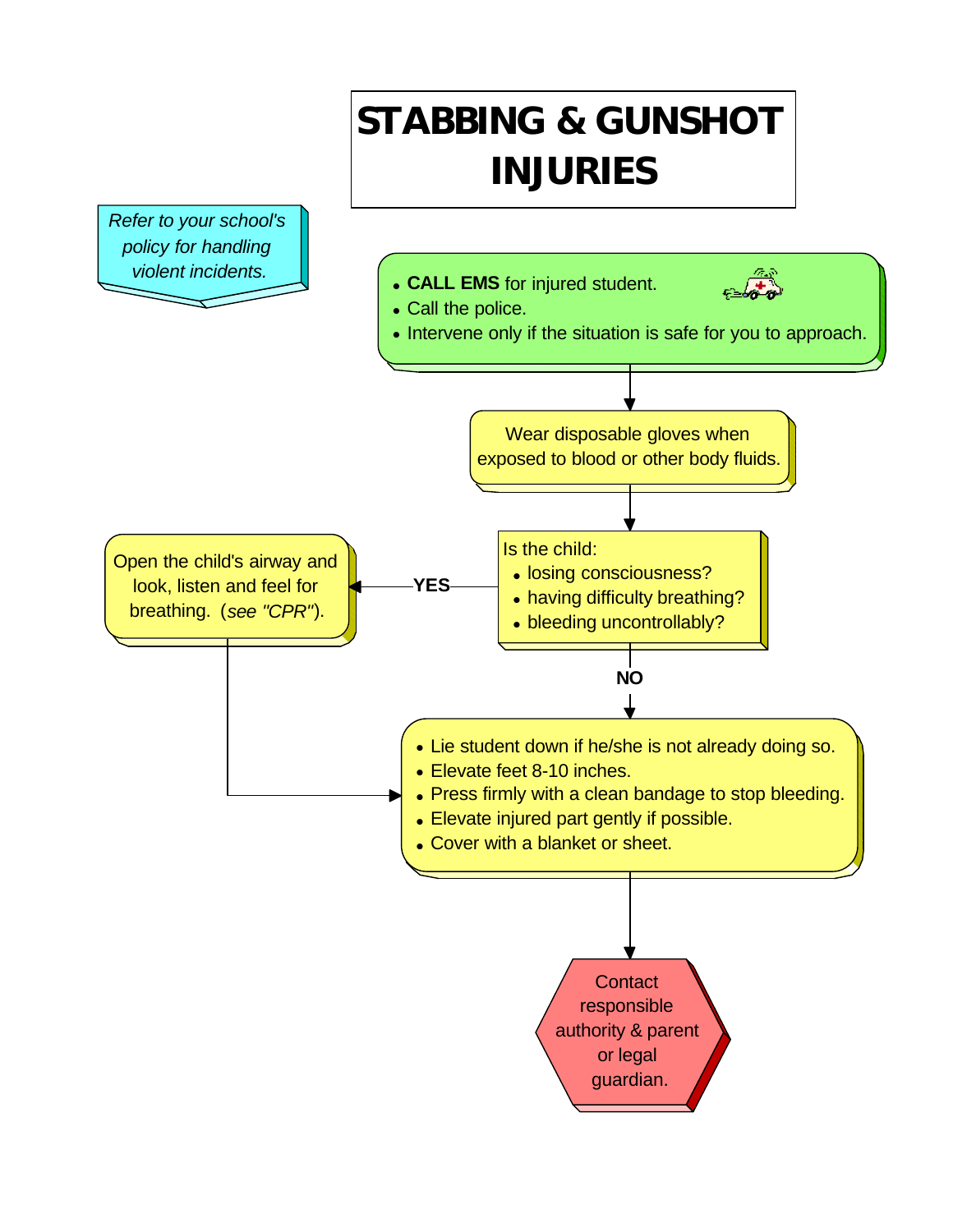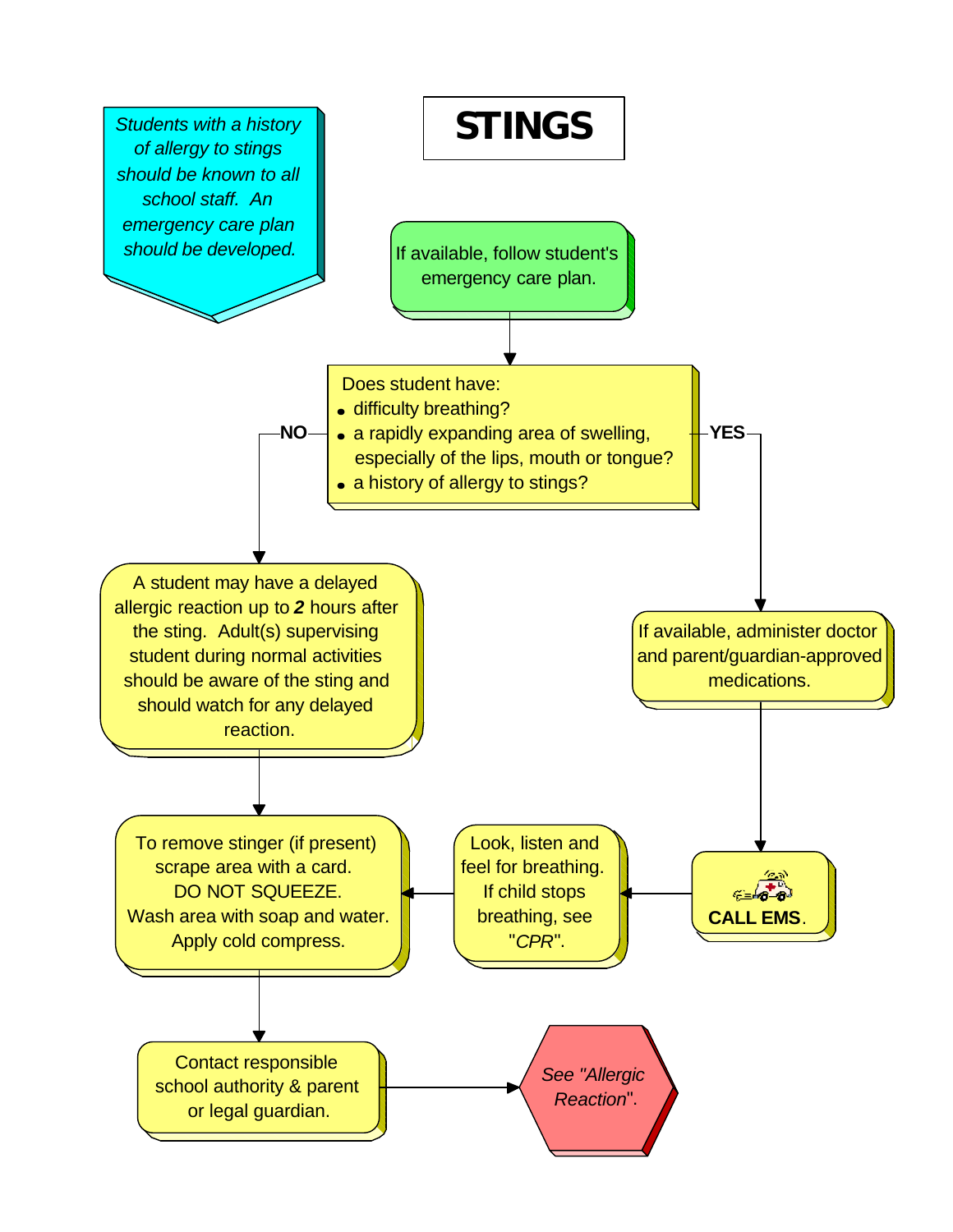# **STOMACHACHES/PAIN**

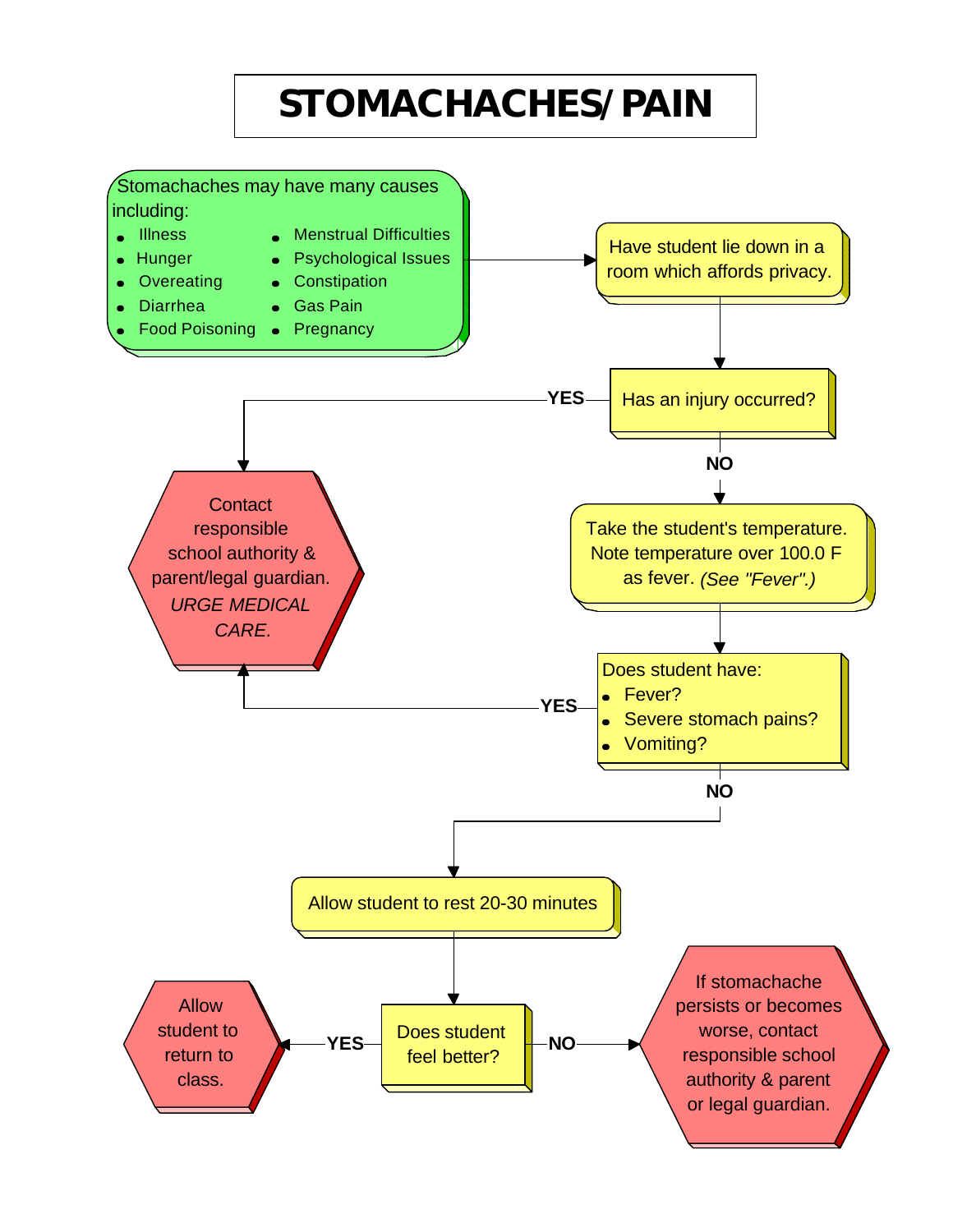

**<sup>(&</sup>quot;TEETH" continued on next page)**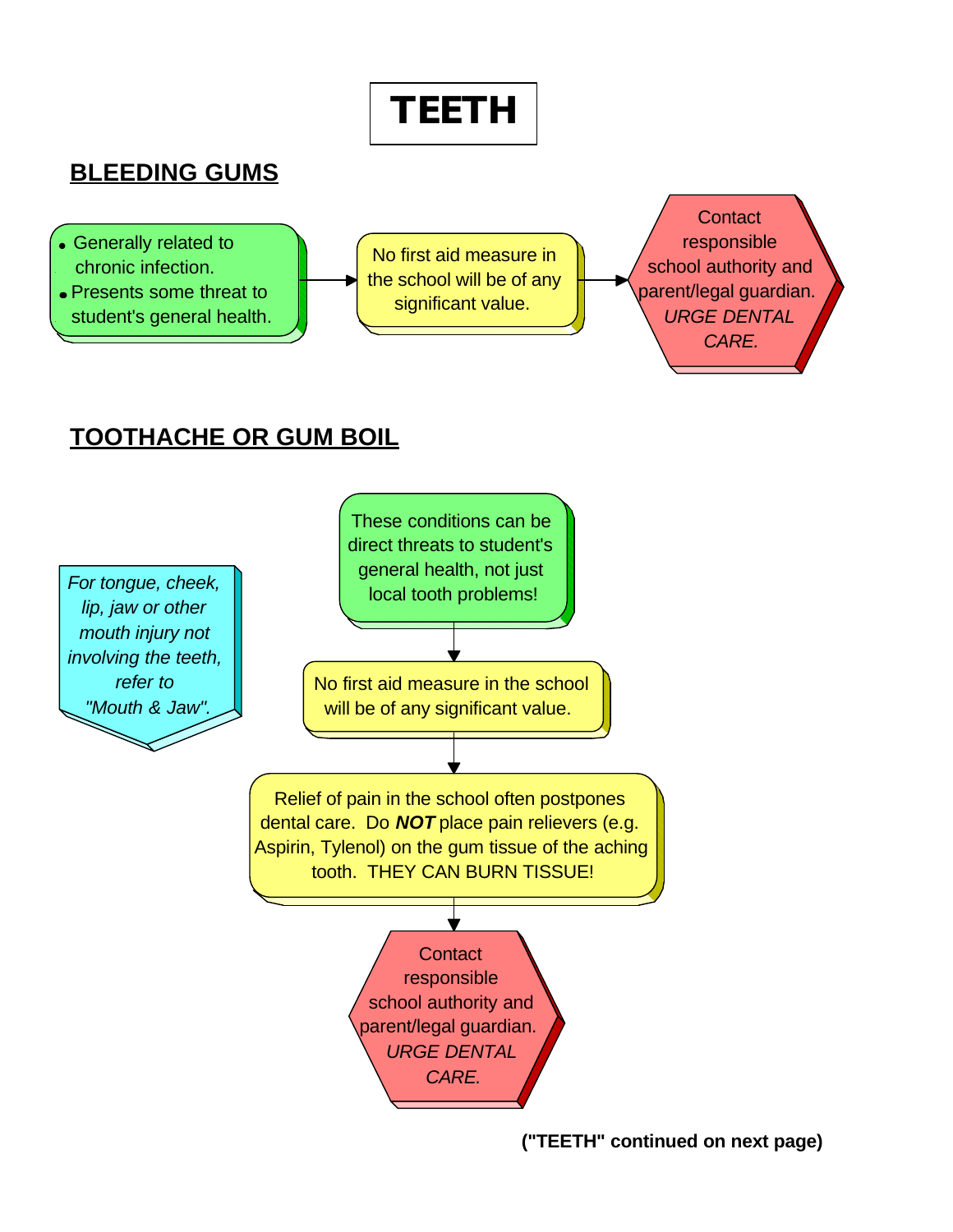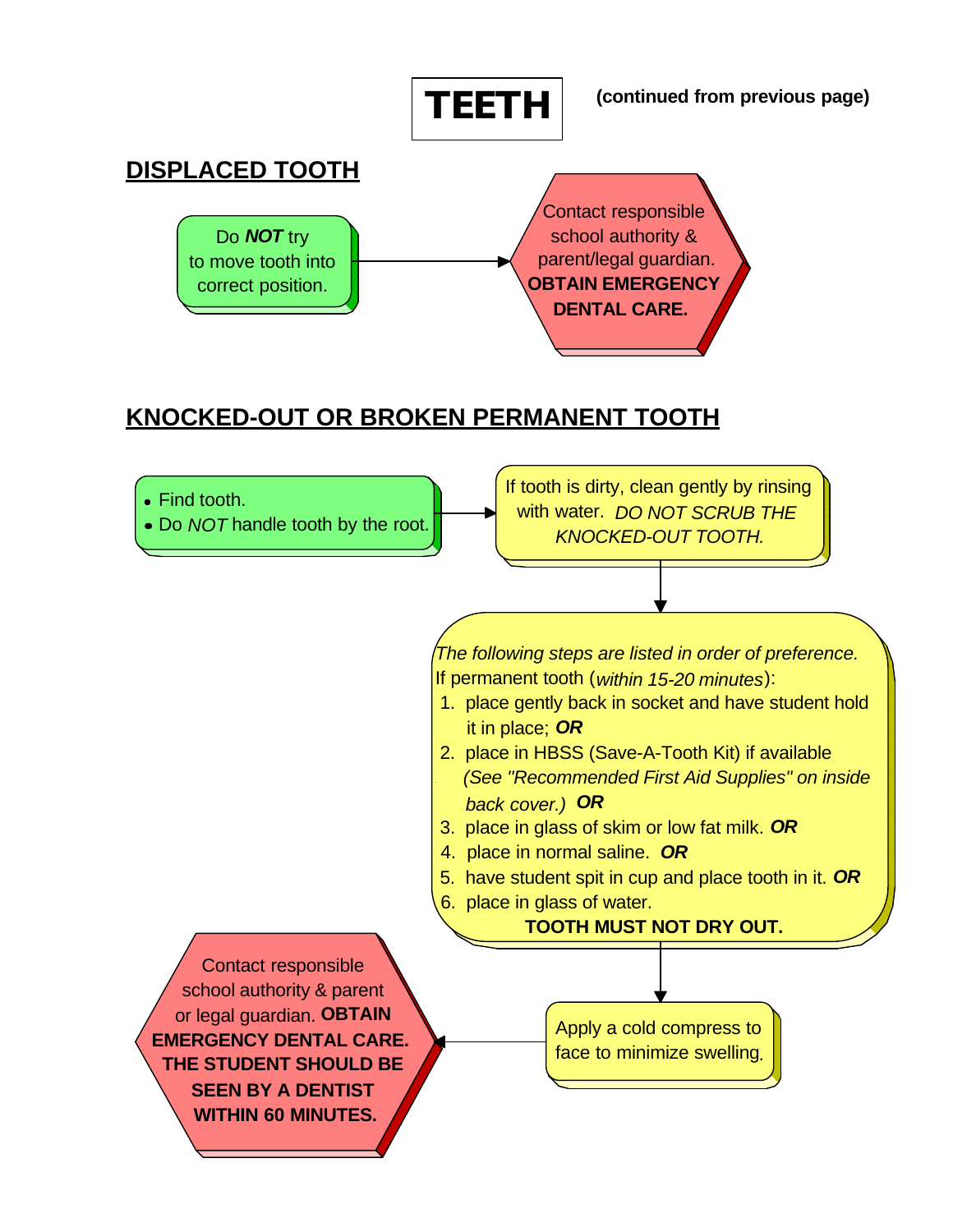### **TETANUS IMMUNIZATION**

**Protection against tetanus should be considered with any wound,** *even a minor one***. After any wound, check the student's immunization record for DT, DPT (tetanus) and notify parent or legal guardian.** 

A *minor wound* would need a tetanus booster *only* if it has been at least *10 years* since the last tetanus shot or if the student is *5 years old or younger*.

**Other wounds**, such as those contaminated by dirt, feces and saliva (or other body fluids); puncture wounds; amputations; and wounds resulting from crushing, burns, and frostbite need a tetanus booster if it has been more than *5 years* since last tetanus shot.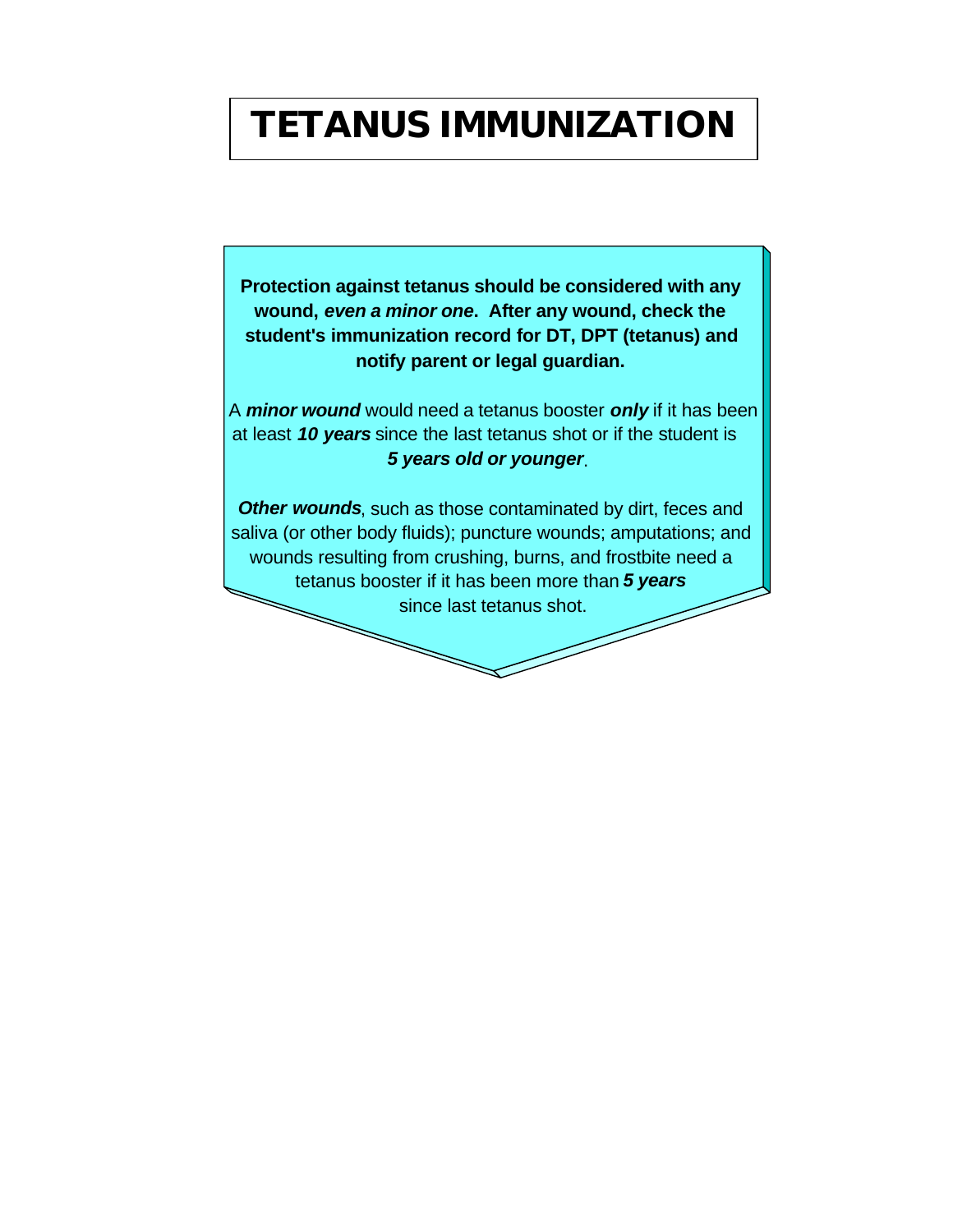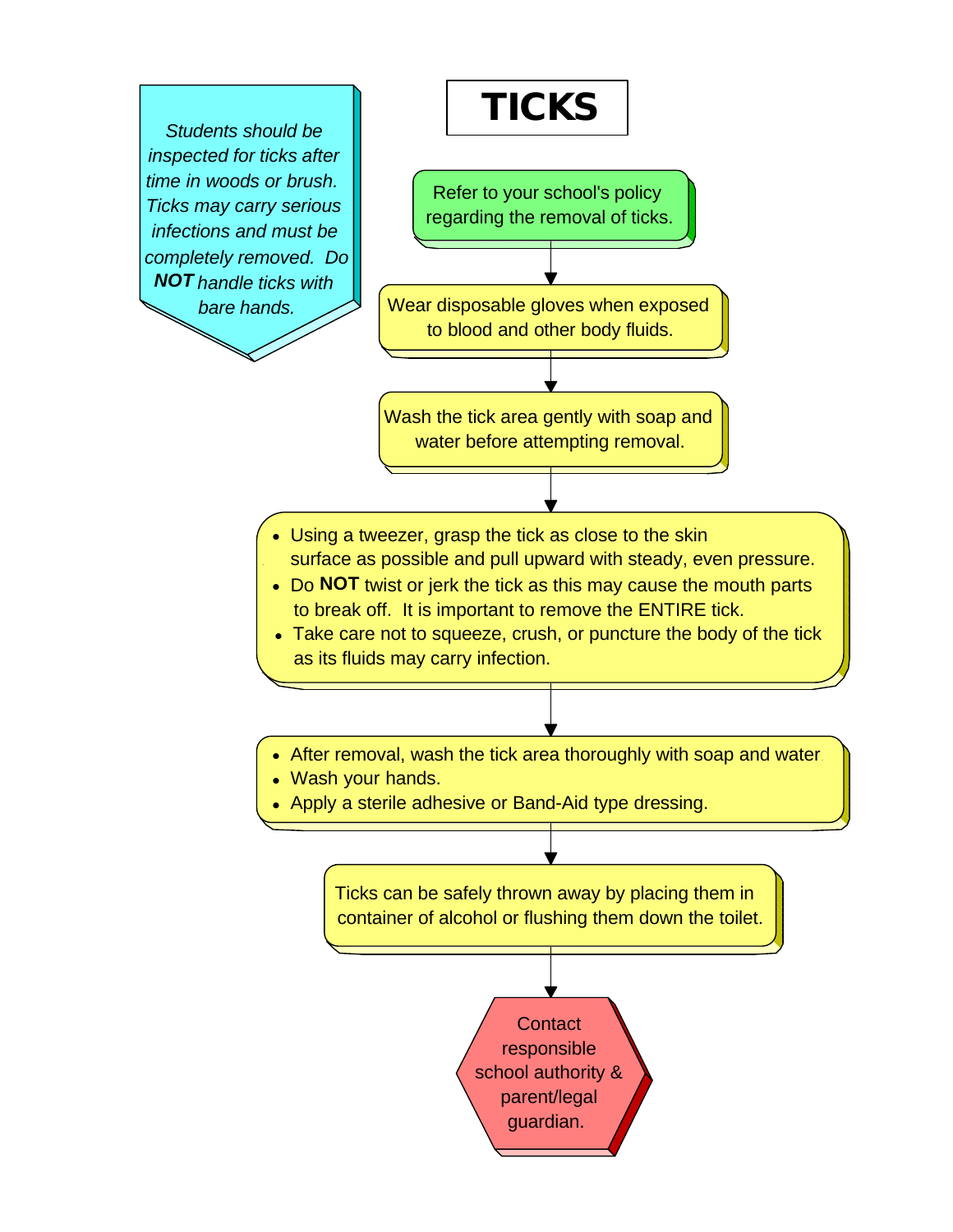# **UNCONSCIOUSNESS**

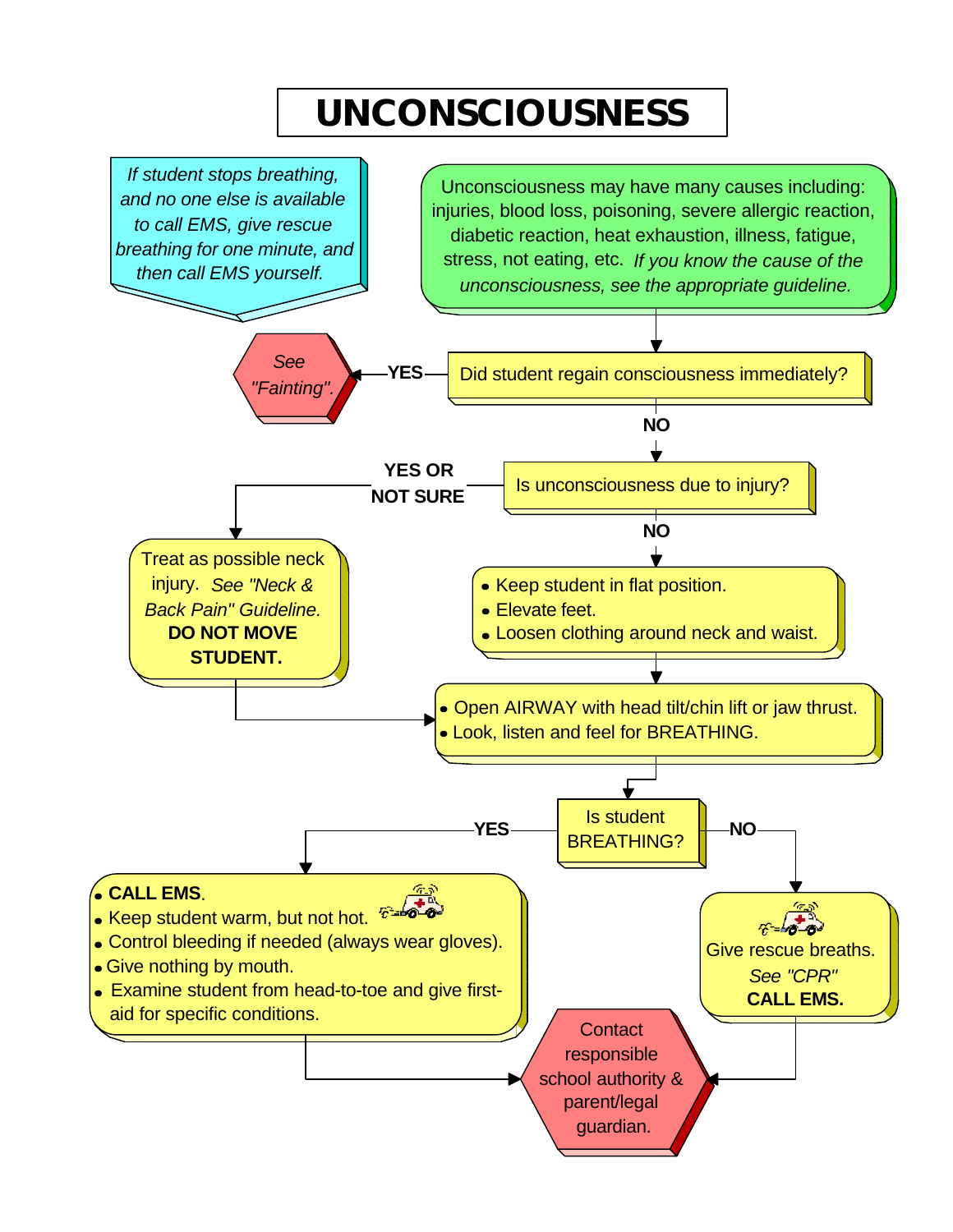### **VOMITING**

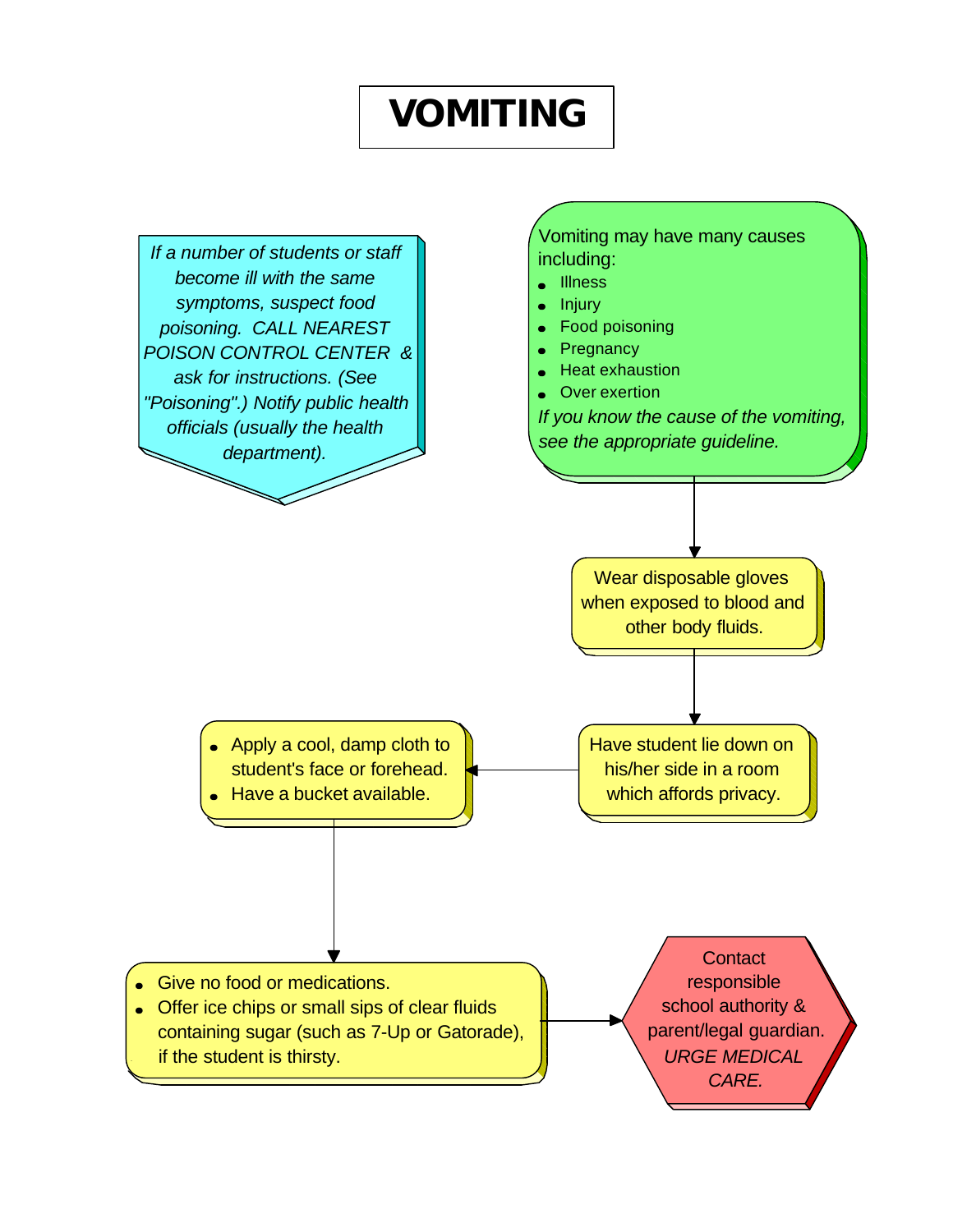# **RECOMMENDED FIRST AID EQUIPMENT AND SUPPLIES FOR SCHOOLS**

- 1. Current National American Red Cross First Aid Manual or equivalent
- 2. American Academy of Pediatrics First Aid Chart
- 3. Portable stretcher
- 4. Cot: mattress with waterproof cover
- 5. Blankets, sheets/pillows/pillow cases (disposable covers are suitable)
- 6. Wash cloths, hand towels, small portable basin
- 7. Covered waste receptacle with disposable liners
- 8. Bandage scissors, tweezers, needle
- 9. Thermometer and covered container for storing thermometer in alcohol (suggest disposable thermometer or disposable thermometer covers).
- 10. Sink with running water
- 11. Expendable supplies:
	- Sterile cotton tipped applicators, individually packaged
	- · Sterile adhesive bandages (1"x 3"), individually packaged
	- Cotton balls
	- Sterile gauze squares (2"x 2"; 3"x 3"), individually packaged
	- Adhesive tape (1" width)
	- Gauze bandage (1" and 2" widths)
	- Splints (long and short)
	- Cold packs (compresses
	- Triangular bandages for sling
	- · Tongue blades
	- · 70% Isopropyl alcohol for use with thermometer
	- Safety pins
	- Soap (plain) or solution containing hexachlorophene
	- · Disposable facial tissues
	- Paper towels
	- **Sanitary Napkins**
	- Disposable gloves (latex or vinyl if latex allergy is possible)
	- Pocket mask/face shield for CPR
	- · One ounce emergency supply of Ipecac (dated) *only to be used as directed by Poison Control Center*
	- · One flashlight with spare bulb and batteries
	- Hank's Balanced Salt Solution (HBSS) Available in the Save-A-Tooth emergency tooth preserving system manufactured by 3MÒ OR 1/3 cup of powdered milk for dental first-aid (for mixing with water to make a liquid solution).
	- **Bleach for cleaning**